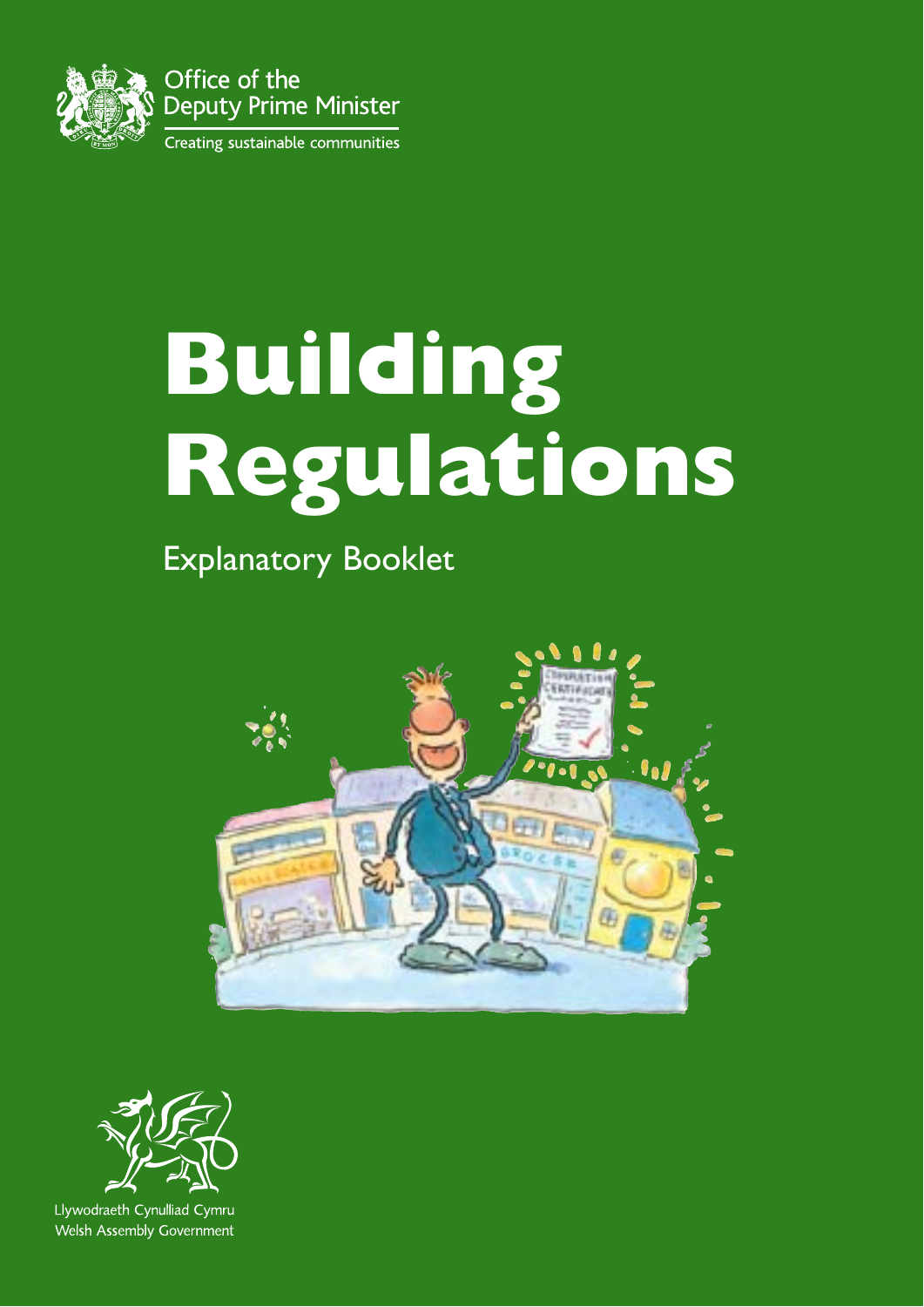### Foreword

This edition of the Explanatory Booklet on the Building Regulations was first printed in January 2003. It significantly updated and expanded on the 1998 edition, although the broad content covered remained much the same.

The main changes to the 1998 booklet were:

- A fuller explanation of what the Building Regulations are all about and how they apply in practice;
- A fuller explanation of the two types of Building Control Service (i.e. your local authority or an approved inspector) – one of which must be used to take you through the Building Regulations procedures;
- An expanded Questions & Answers section offering additional guidance on how the various requirements in the Building Regulations may apply to a building project. In particular, the section refers to the recently introduced option for some types of controlled fittings and services (such as replacement windows and plumbing work) to be carried out by registered installers without the need to involve a Building Control Service. It also includes examples of some of the other recent changes to the regulations, such as fuel burning appliances and fuel storage;
- A fuller explanation of how to ensure the Building Regulations are not contravened and how they are enforced;
- An Annex A summarising some of the more common types of buildings which are exempt from control by the Building Regulations; and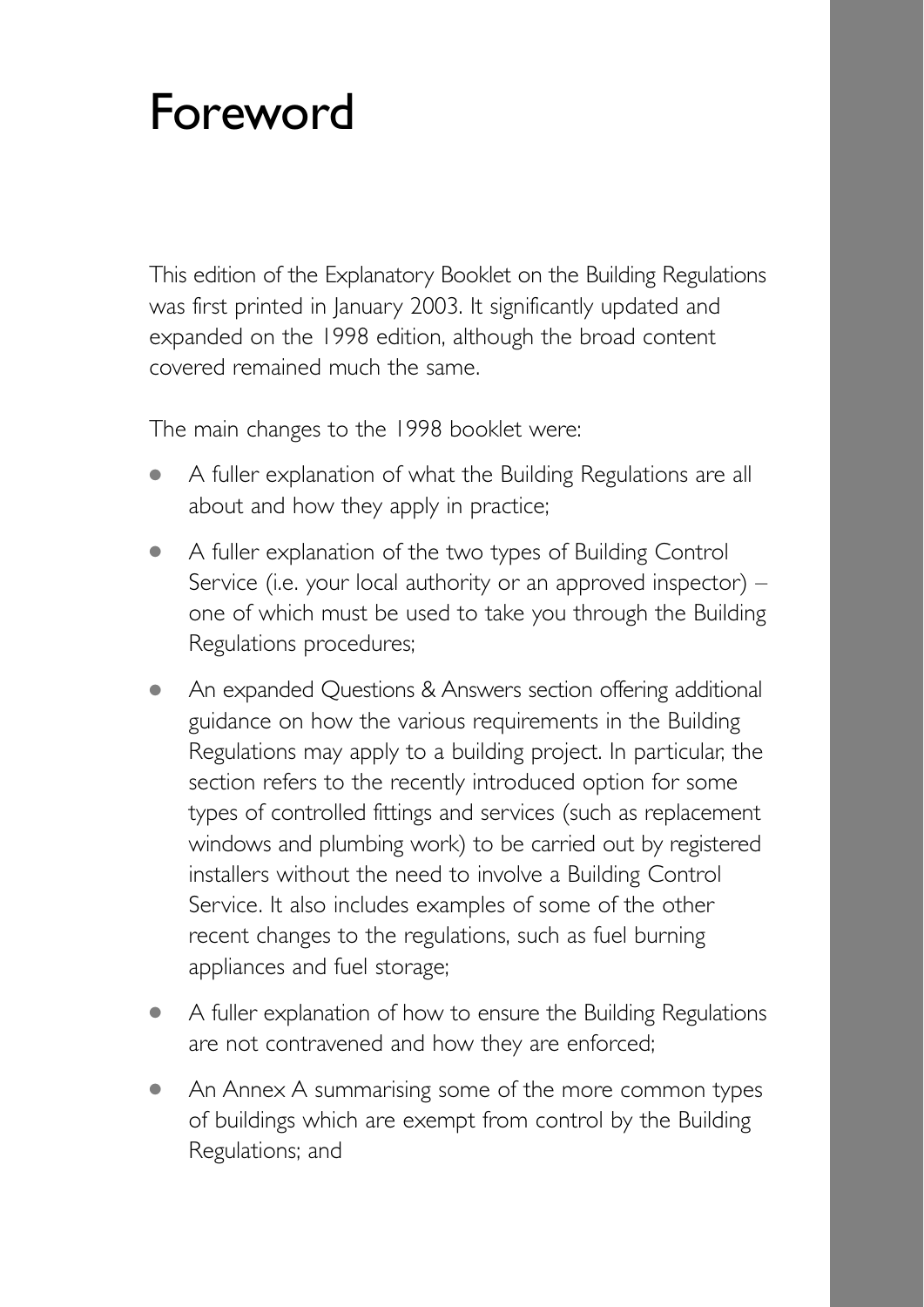● An Annex B with an extensive list of sources of information and assistance including documents, publications and addresses of organisations.

This 2005 reprint of the Booklet updates the content to take account of the most recent changes in the Building Regulations, including the introduction of Part P (Electrical safety). Other amendments have also been made to either clarify certain points or to add additional information.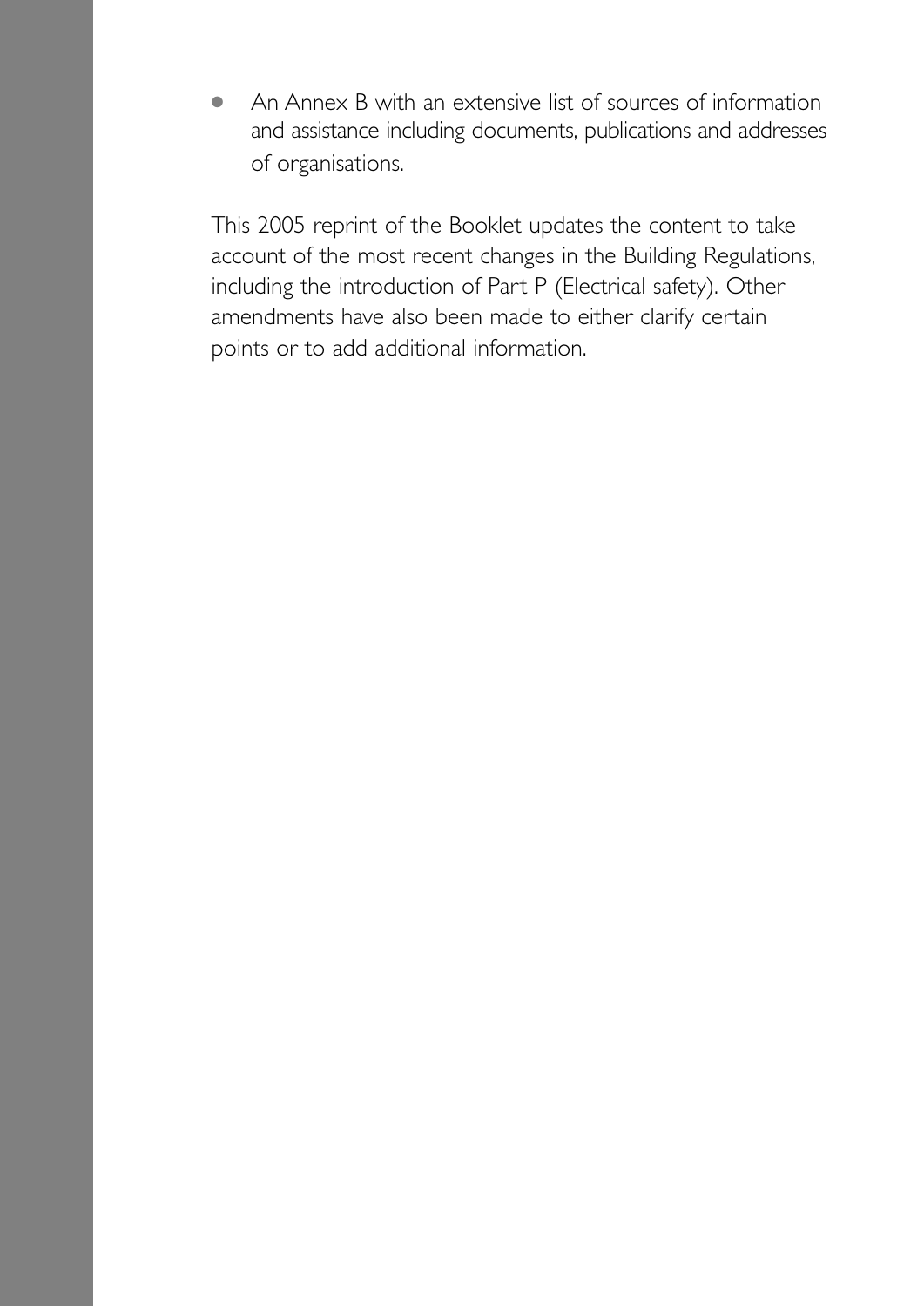### **Contents**

| <b>I. General introduction</b>                                                                                  | 5                |
|-----------------------------------------------------------------------------------------------------------------|------------------|
| 2. The Building Regulations                                                                                     | $\boldsymbol{6}$ |
| What the Building Regulations do                                                                                | 6                |
| What you need to do                                                                                             | 7                |
| The 'requirements' in the Building Regulations                                                                  | 8                |
| The Approved Documents                                                                                          | 8                |
| Seeking advice and choosing your builder                                                                        | $\vert \vert$    |
| 3. How the Building Regulations apply in practice                                                               | 12               |
| What is 'Building Work' as defined in the Building Regulations?                                                 | 12               |
| Points to watch out for about the site you are going to<br>build on: drains, radon, and contaminated substances | $\overline{3}$   |
| Am I required to consult my neighbours about my<br>proposed building work?                                      | $\vert 4$        |
| If the Building Regulations don't apply: dangers to watch out for                                               | 15               |
| 4. Will the Building Regulations apply to the work<br>I want to do? Questions and Answers                       | $\overline{17}$  |
| 5. The two types of Building Control Service                                                                    | 33               |
| Your local authority Building Control Service                                                                   | 35               |
| An approved inspector's Building Control Service                                                                | 42               |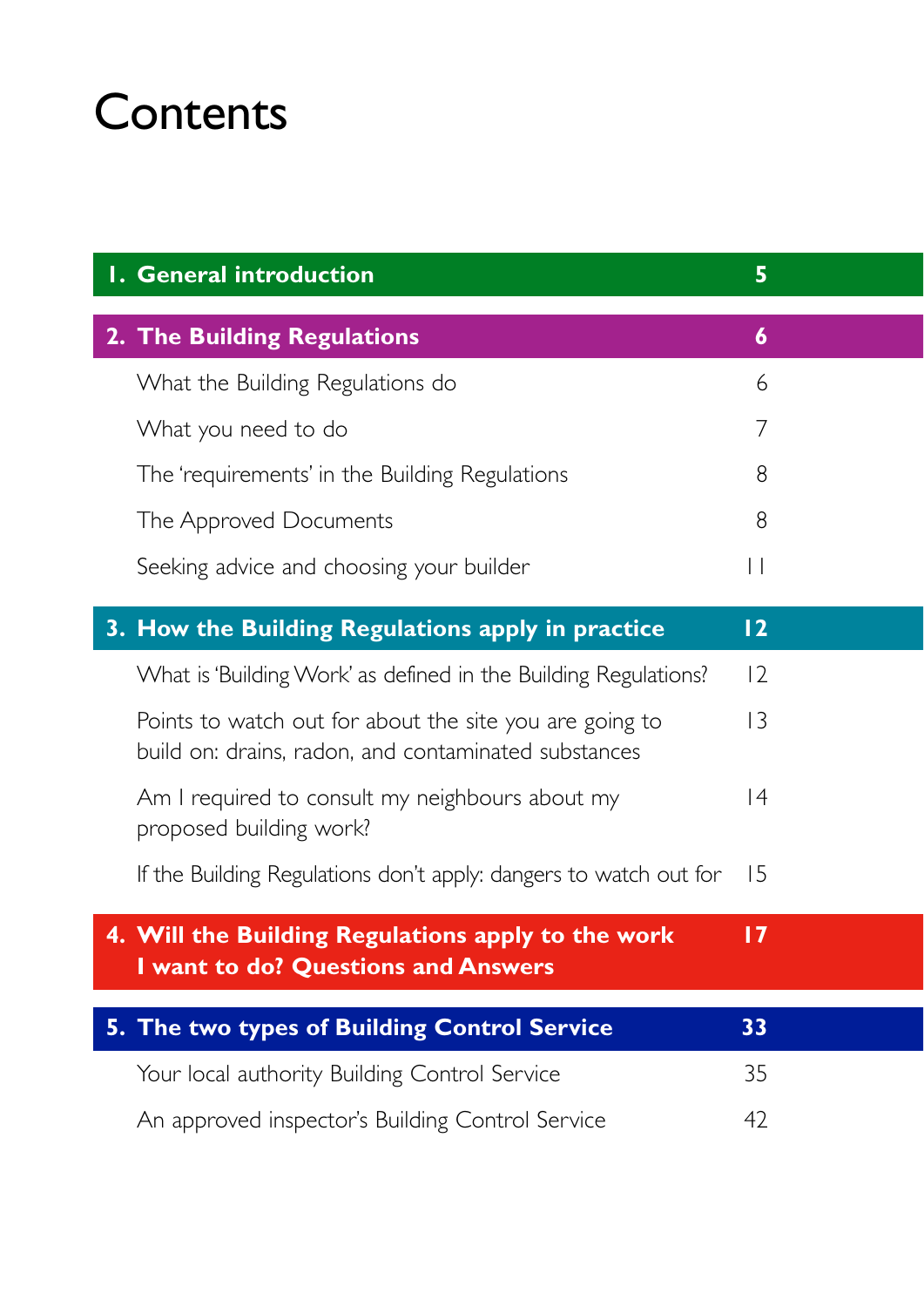| 6. Contravention and enforcement of the<br><b>Building Regulations</b>       |    |  |  |
|------------------------------------------------------------------------------|----|--|--|
| What happens if I contravene the Building Regulations?                       | 46 |  |  |
| What happens if I disagree with the local authority's<br>enforcement notice? | 48 |  |  |
| How can I go about checking whether unauthorised building 49                 |    |  |  |

How can I go about checking whether unauthorised building 49 work complies with the Building Regulations?

#### **ANNEX A** 51

Examples of buildings which are exempt from control under 48 the Building Regulations

| <b>ANNEX B</b>         | 152 I |
|------------------------|-------|
| Sources of information |       |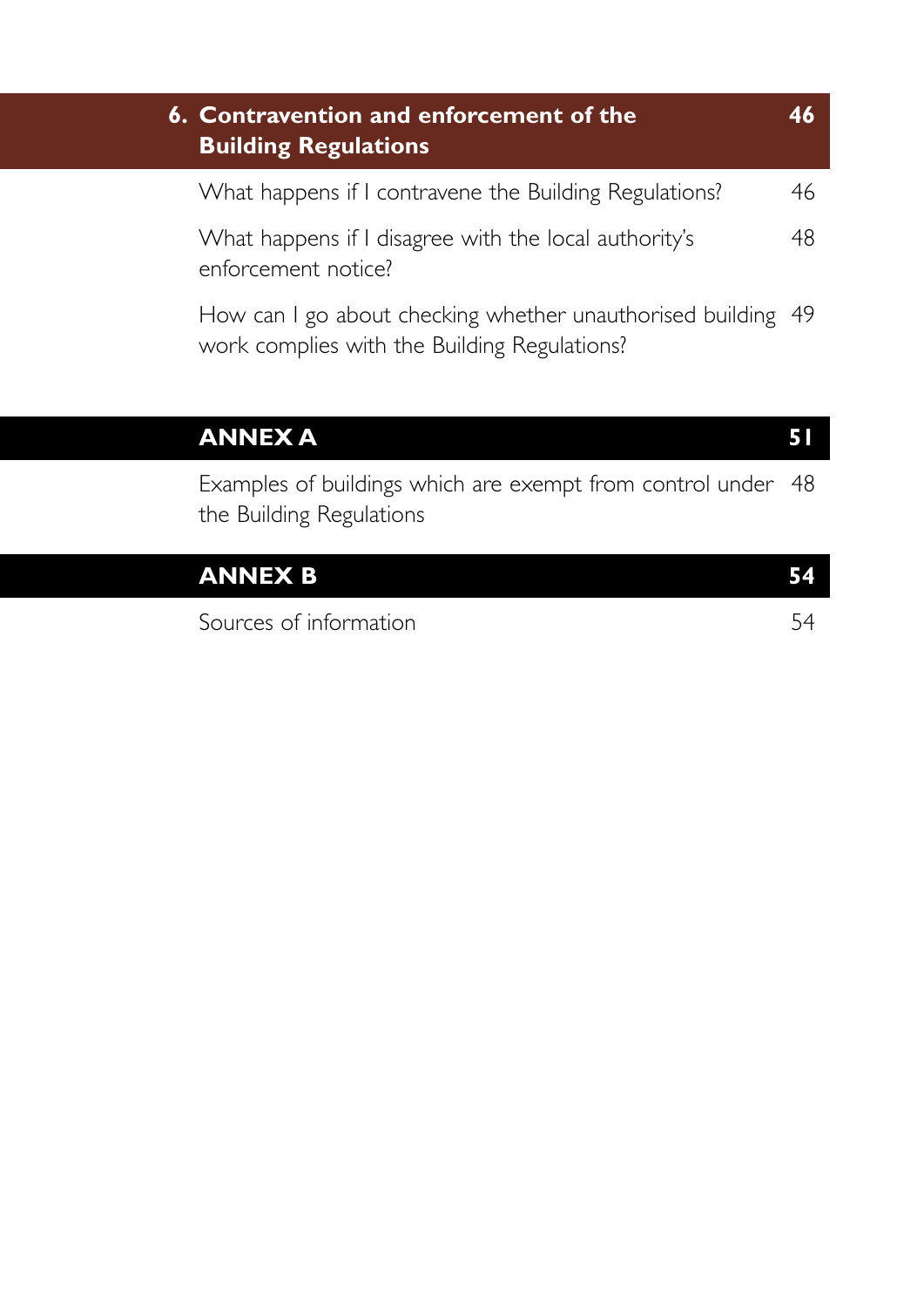## **Section 1** General introduction

- 1.1 This booklet provides an introduction to the Building Regulations in England and Wales and is intended for anyone proposing to carry out building projects. It is not a statement of the law but is intended to help you to understand the system.
- 1.2 To help you understand more about the subjects referred to in the booklet, sources of assistance and information – including documents, publications and addresses of organisations – are listed in Annex B at the back.
- 1.3 The booklet deals *only* with the Building Regulations. The work which your project involves may be subject to other statutory requirements such as planning permission, fire precautions, water regulations, licensing/registration and the Party Wall etc. Act 1996 (see Annex B: 'Sources of information').
- 1.4 You should particularly bear in mind that complying with the Building Regulations is a separate matter from obtaining planning permission for your work. Similarly, receiving any planning permission which your work may require is not the same as taking action to ensure that it complies with the Building Regulations. A free guide is available for householders which explains the planning system. In addition, there is extensive information available about the planning system in general and how to go about obtaining planning permission on the internet site 'Planning Portal' (see Annex B: 'Sources of information').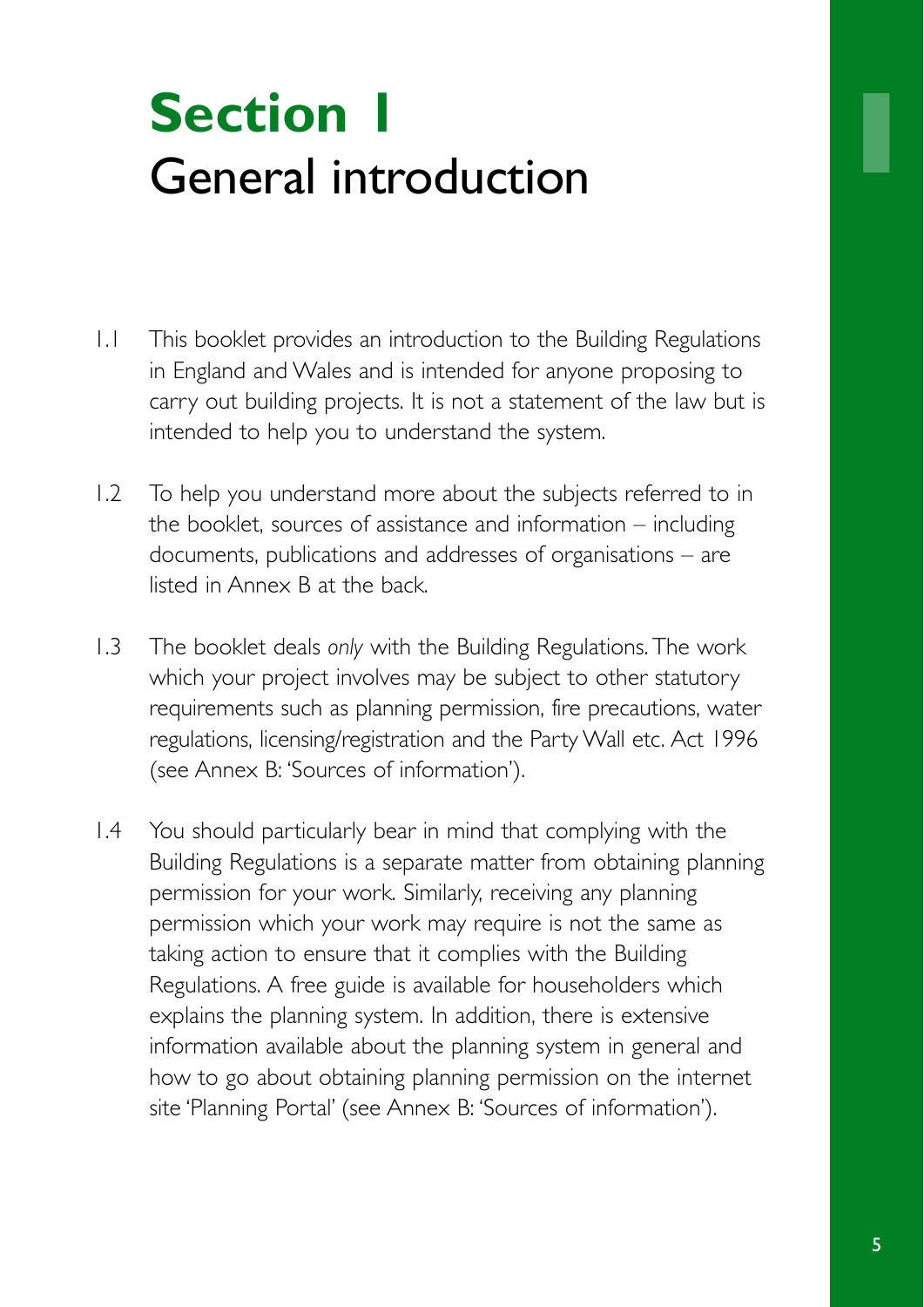# **2**<br>
The Building Regulations

#### **WHAT THE BUILDING REGULATIONS DO**

- 2.1 The Building Regulations are made under powers provided in the Building Act 1984, and apply in England and Wales. The current edition of the regulations is 'The Building Regulations 2000' (as amended) and the majority of building projects are required to comply with them. They exist to ensure the health and safety of people in and around all types of buildings (i.e. domestic, commercial and industrial). They also provide for energy conservation, and access to and use of buildings.
- 2.2 The Building Regulations contain various sections dealing with definitions, procedures, and what is expected in terms of the technical performance of building work. For example, they:
	- define what types of building, plumbing, and heating projects amount to 'Building Work' and make these subject to control under the Building Regulations (see paragraphs 3.1-3.2);
	- specify what types of buildings are exempt from control under the Building Regulations (Annex A gives examples of the more common types of building which are exempt);
	- set out the notification procedures to follow when starting, carrying out, and completing building work; and
	- set out the 'requirements' with which the individual aspects of building design and construction must comply in the interests of the health and safety of building users, of energy conservation, and of access to and use of buildings (see paragraphs 2.5 and 2.6).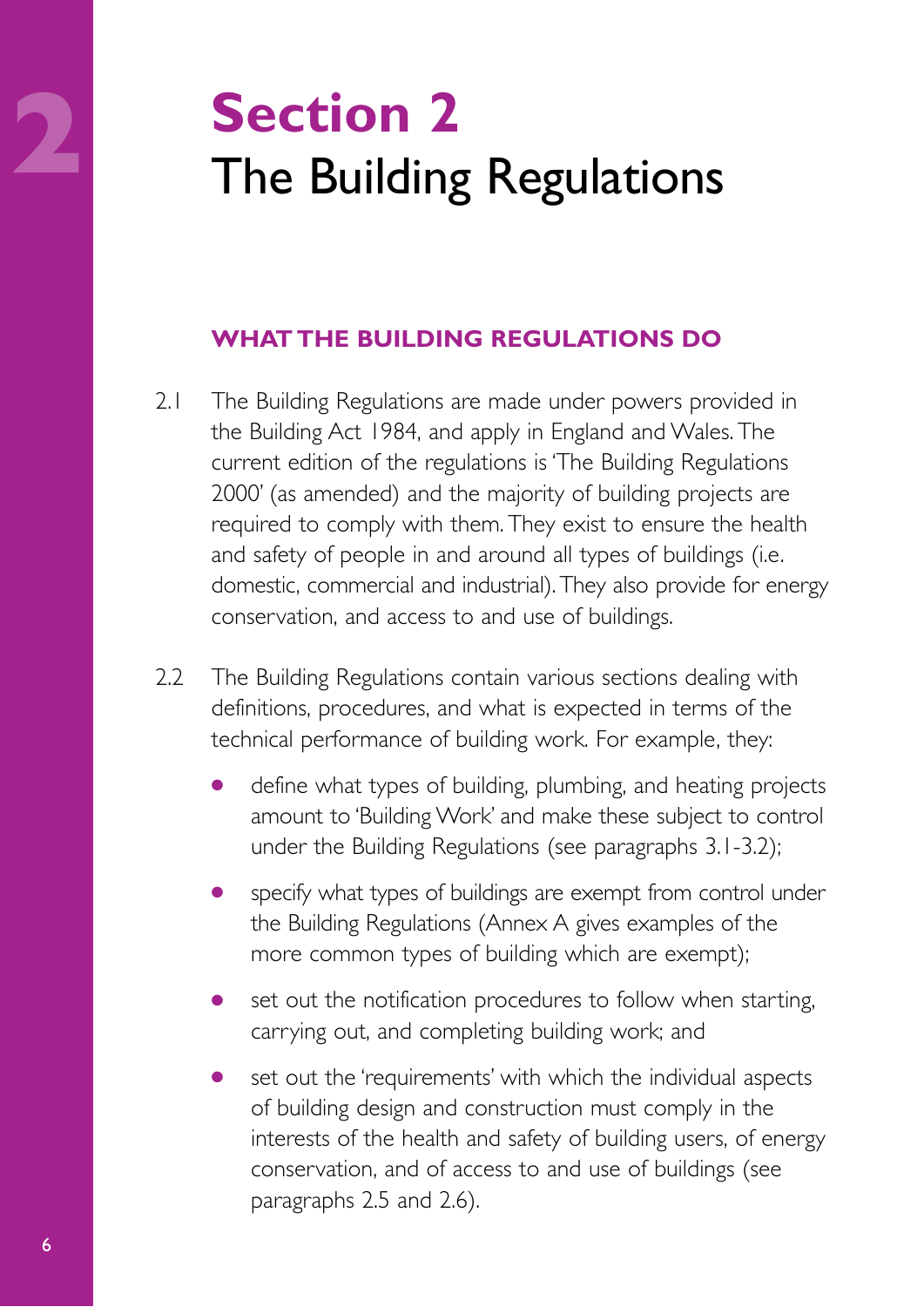#### **WHAT YOU NEED TO DO**

- 2.3 Anyone wanting to carry out building work which is subject to the Building Regulations is required by law to make sure it complies with the regulations and (with some exceptions – see paragraph 4.2(i)) to use one of the two types of Building Control Service available, i.e:
	- the Building Control Service provided by your local authority (see paragraphs 5.5-5.22); or
	- the Building Control Service provided by approved inspectors (see paragraphs 5.23-5.29).

You will be charged for either service. The Building Control Service you select may offer advice before your work is started (see paragraphs 2.10 and 2.11).

2.4 The primary responsibility for achieving compliance with the regulations rests with the person carrying out the building work. So if you are carrying out the work personally the responsibility will be yours. If you are employing a builder the responsibility will usually be that firm's – but you should confirm this position at the very beginning. You should also bear in mind that if you are the owner of the building, it is ultimately you who may be served with an enforcement notice if the work does not comply with the regulations (see paragraph 6.3). So it is important that you choose your builder carefully (see paragraph 2.11).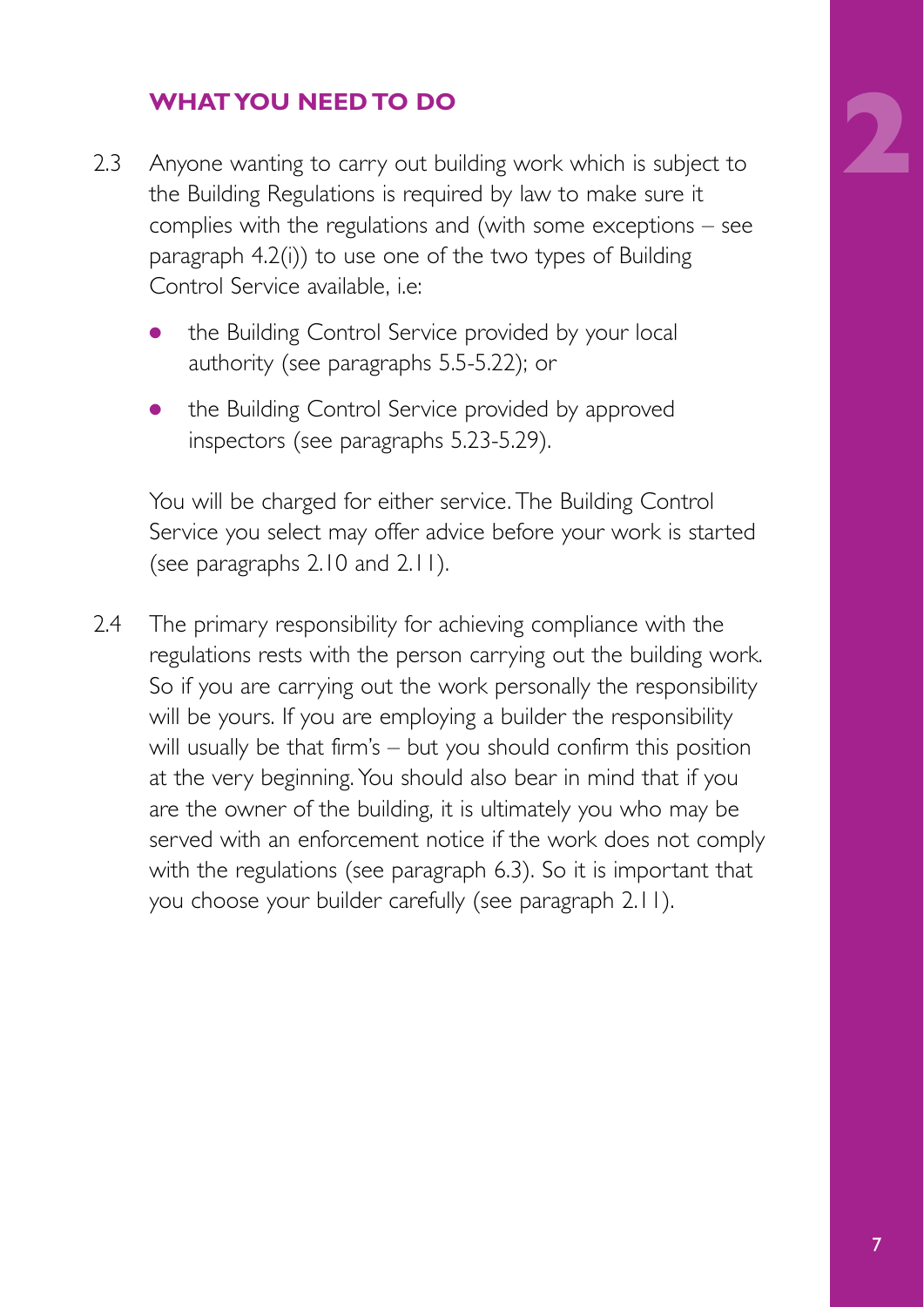### **2.5 The final bullet point in paragraph 2.2**<br>**2.5 The final bullet point in paragraph 2.2 BUILDING REGULATIONS**

- The final bullet point in paragraph 2.2 above refers to the '*requirements*' with which building work must comply. These are contained in a schedule (Schedule 1) to the Building Regulations and are grouped under fourteen 'parts'. The 'parts' deal with individual aspects of building design and construction ranging from structural matters, fire safety, and energy conservation – to hygiene, sound insulation, and access to and use of buildings. All the 'parts' are listed in the table opposite.
- 2.6 The 'requirements' within each 'part' set out the broad objectives or functions which the individual aspects of the building design and construction must set out to achieve.They are therefore often referred to as 'functional requirements' and are expressed in terms of what is 'reasonable', 'adequate', or 'appropriate'. Not all the functional requirements may apply to your building work, but all those which do apply must be complied with as part of the overall process of complying with the Building Regulations.

#### **THE APPROVED DOCUMENTS**

- 2.7 Practical guidance on ways to comply with the functional requirements in the Building Regulations is contained in a series of Approved Documents which are to be read alongside each of the fourteen 'parts' in Schedule 1 to the Building Regulations. Each document contains:
	- general guidance on the performance expected of materials and building work in order to comply with each of the requirements of the Building Regulations; and
	- practical examples and solutions on how to achieve compliance for some of the more common building situations.

The Approved Documents are all listed in Annex B: 'Sources of information'.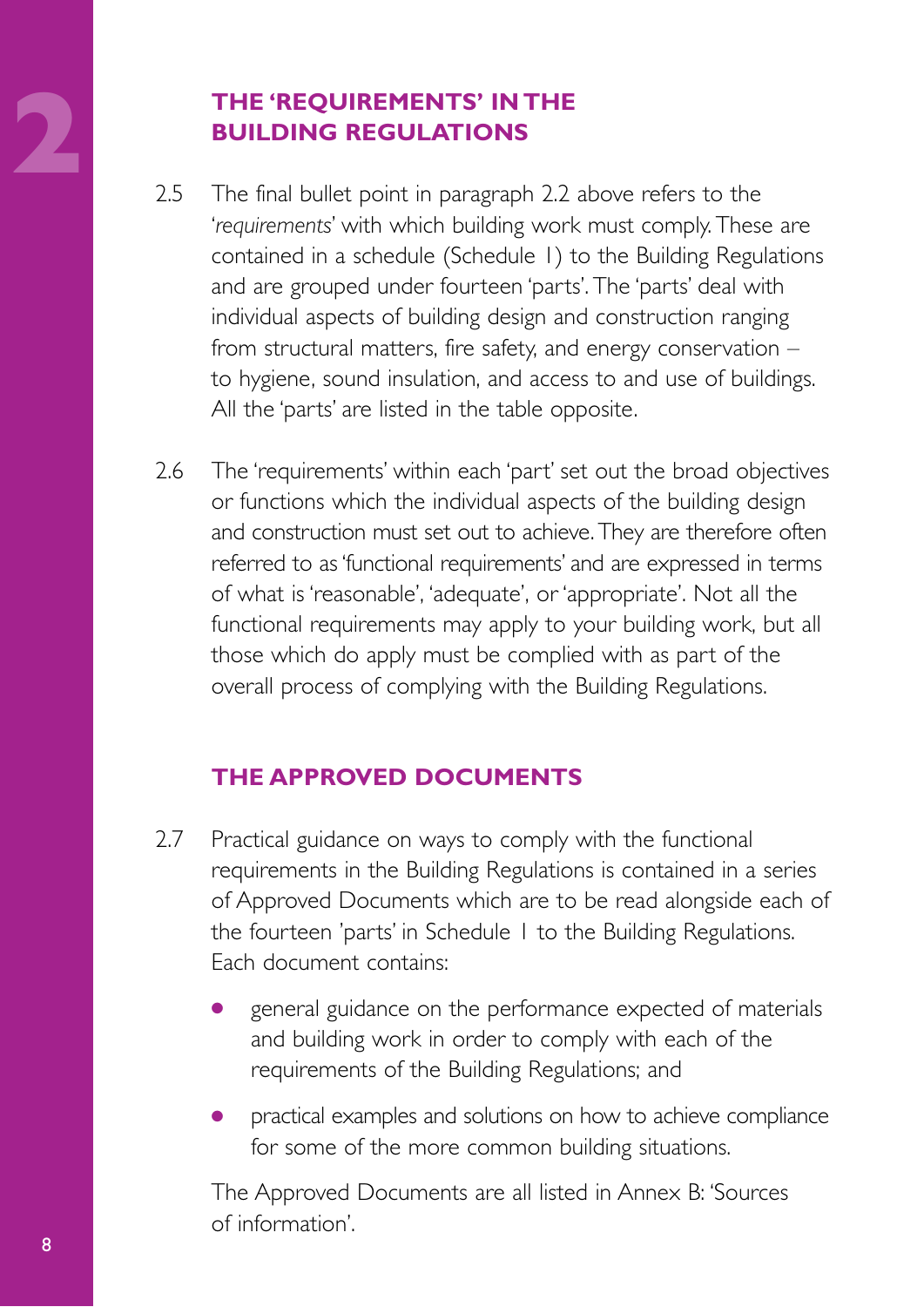| The fourteen 'parts' of Schedule I to the Building Regulations |                                                                   |  |  |  |
|----------------------------------------------------------------|-------------------------------------------------------------------|--|--|--|
| A                                                              | Structure                                                         |  |  |  |
| В                                                              | Fire safety                                                       |  |  |  |
| C                                                              | Site preparation and resistance to contaminants<br>and moisture   |  |  |  |
| D                                                              | <b>Toxic substances</b>                                           |  |  |  |
| Е                                                              | Resistance to the passage of sound                                |  |  |  |
| F                                                              | Ventilation                                                       |  |  |  |
| G                                                              | <b>Hygiene</b>                                                    |  |  |  |
| н                                                              | Drainage and waste disposal                                       |  |  |  |
|                                                                | Combustion appliances and fuel storage systems                    |  |  |  |
| Κ                                                              | Protection from falling, collision and impact                     |  |  |  |
|                                                                | Conservation of fuel and power                                    |  |  |  |
| M                                                              | Access to and use of buildings                                    |  |  |  |
| N                                                              | Glazing $-$ safety in relation to impact, opening<br>and cleaning |  |  |  |
| Р                                                              | Electrical safety                                                 |  |  |  |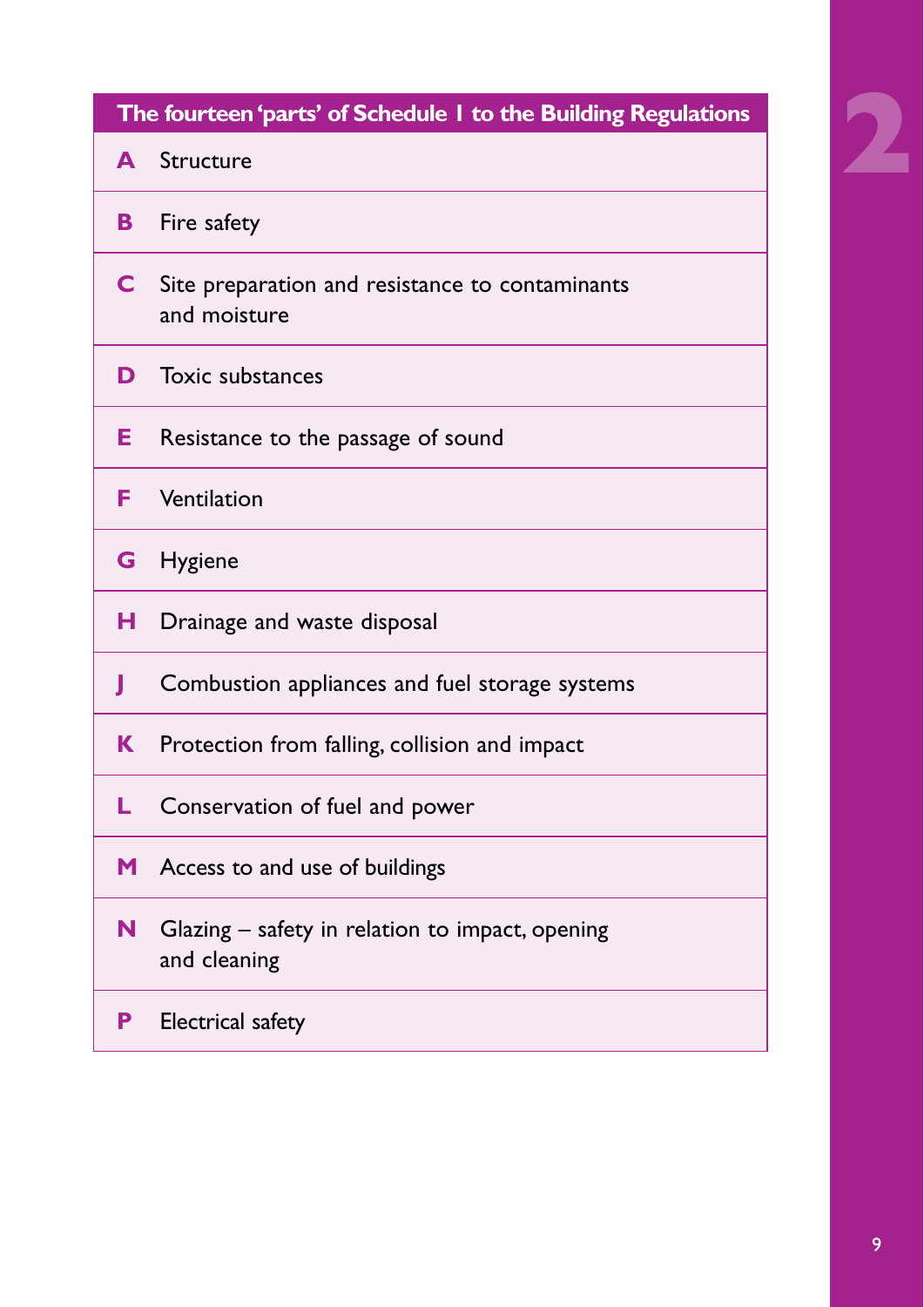**2** 2.8 The guidance in the documents *does not* amount to a set of statutory requirements and *does not* have to be followed if you wish to design and construct your building work in some other way, providing you can show that it still complies with all the relevant requirements which apply. The guidance will be taken into account when your Building Control Service is considering whether your plans of proposed work, or work in progress, comply with particular requirements. In addition, there is a legal presumption that if you have followed the guidance, then this is evidence that your work has complied with the Building Regulations. However, it is the job of the Building Control Service to consider whether your plans and work comply with the requirements in Schedule 1 to the Building Regulations – not whether they necessarily follow the specific guidance or a specific example in an Approved Document.

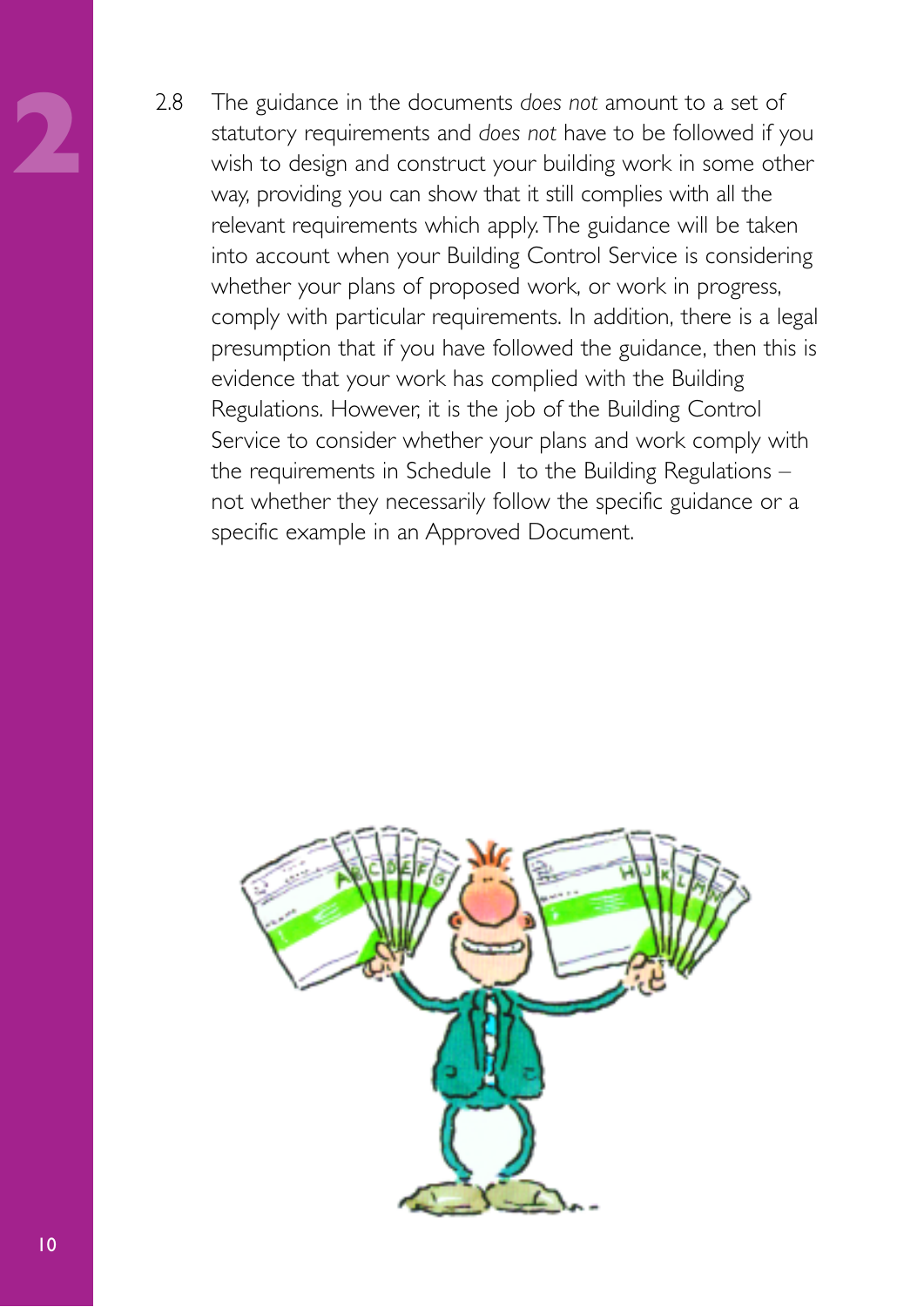2.9 Some building work will involve work to buildings which are either listed nationally or locally in some way for their historic or architectural interest, and/or are buildings located in sensitive urban or rural environments such as Conservation Areas or Areas of Outstanding Natural Beauty. The Approved Documents for Parts 'B', 'E' and 'L' acknowledge that in these circumstances it is reasonable to meet these requirements with greater sensitivity and more flexibility. In addition, English Heritage have produced an Interim Guidance Note on how to balance the needs for energy conservation with those of building conservation (see Annex B: 'Sources of information').

#### **SEEKING ADVICE AND CHOOSING YOUR BUILDER**

- 2.10 Unless you have a reasonable working knowledge of building construction it would be advisable before any work is started to obtain appropriate professional advice which is relevant to the building work you want to carry out (e.g. from an architect, a structural engineer, a building surveyor, a heating engineer or replacement window specialist) and to choose a registered builder, or a registered installer, to carry out the work.
- 2.11 The Office of Fair Trading publish two leaflets which may help you to find builders, and other tradesmen, who have the skills and resources to do the job properly. These are entitled "Need a plumber or builder…? A step-by-step guide to getting work done on your home", and "Need a plumber or builder…? Organisations which can help you get work done on your home". Details on where to obtain the leaflets are noted under 'Free Literature' in Annex B: 'Sources of information'. Information on each of the registered installers' schemes can be obtained from the approving body, also listed in Annex B. Alternatively, your local authority Building Control Service may be able to offer some advice.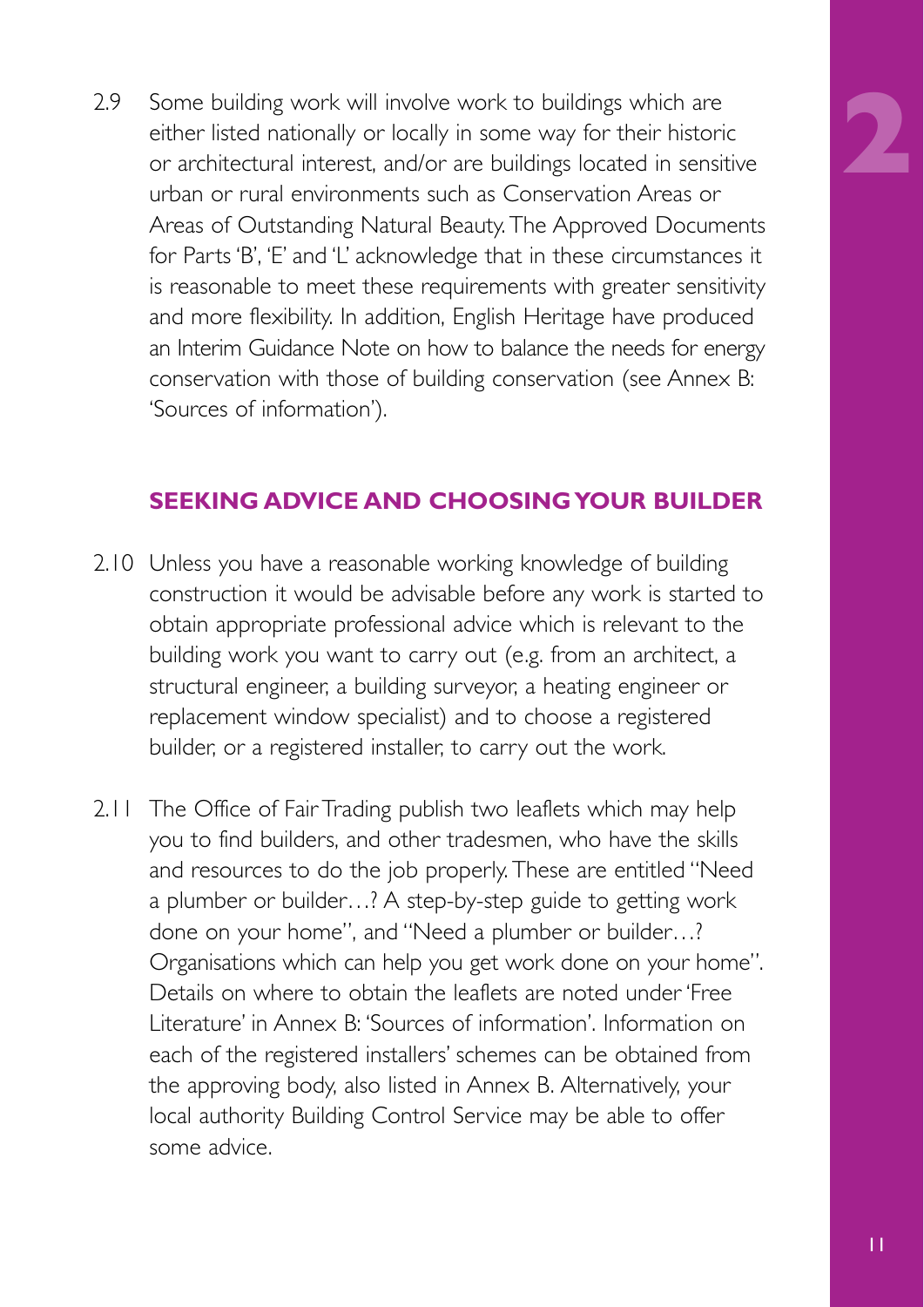## **3**<br>
How the Building Regulations apply in practice

#### **WHAT IS 'BUILDING WORK' AS DEFINED IN THE BUILDING REGULATIONS?**

- 3.1 'Building Work' is defined in Regulation 3 of the Building Regulations. The definition means that the following types of project amount to 'Building Work':
	- the erection or extension of a building;
	- the installation or extension of a service or fitting which is controlled under the regulations;
	- an alteration project involving work which will temporarily or permanently affect the ongoing compliance of the building, service or fitting with the requirements relating to structure, fire, or access to and use of buildings;
	- the insertion of insulation into a cavity wall; and
	- the underpinning of the foundations of a building.
- 3.2 If whatever work your project involves amounts to 'Building Work' then it must comply with the Building Regulations. This means that if you want to:
	- put up a new building, or extend or alter an existing one (e.g. by converting a loft space into living space);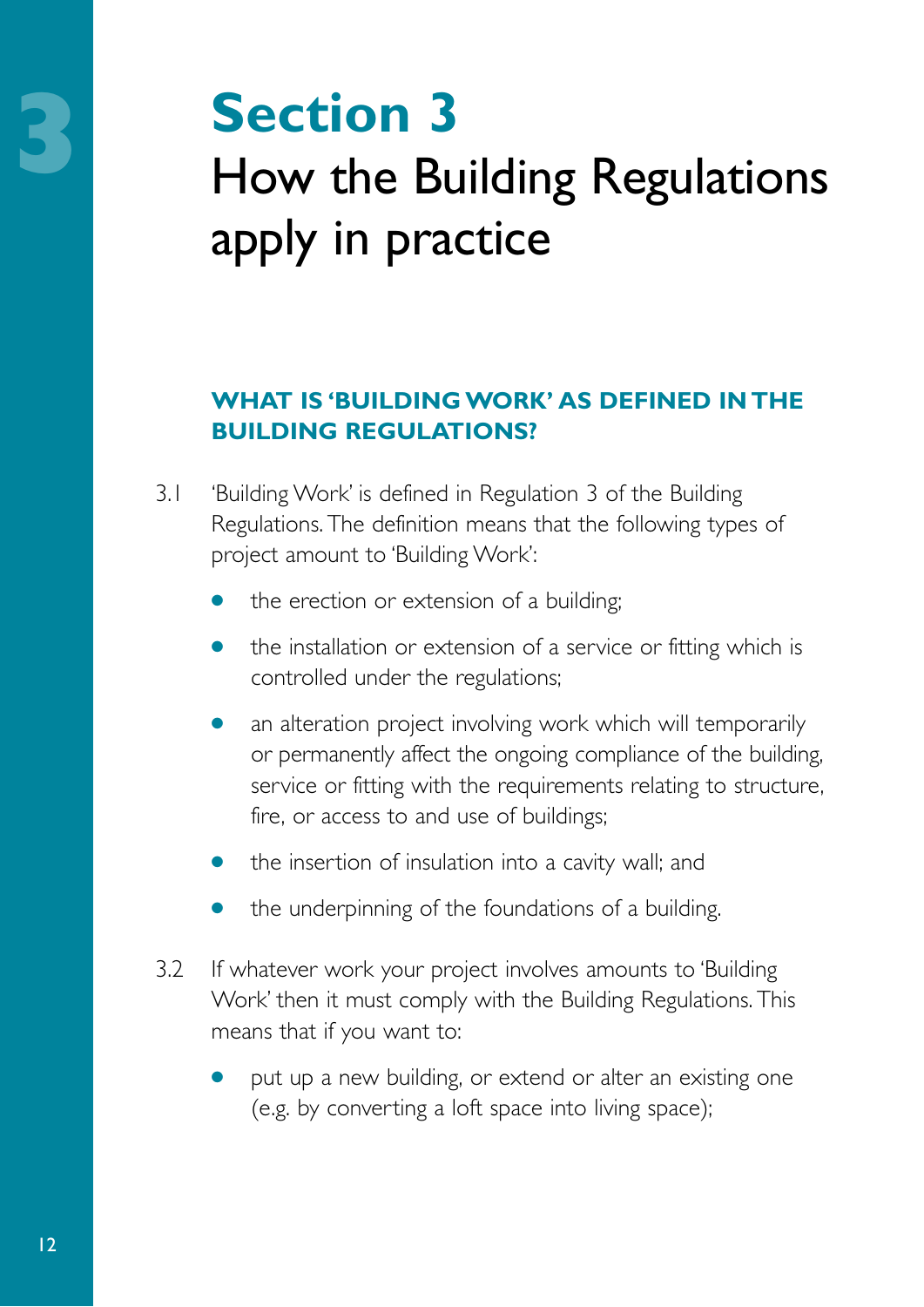- **3**
- or provide services and/or fittings in a building such as:
	- washing and sanitary facilities (e.g. WCs, showers, washbasins, kitchen sinks, etc.),
	- hot water cylinders,
	- foul water and rainwater drainage,
	- replacement windows, and
	- fuel burning appliances of any type;

then the Building Regulations will probably apply.This means that the works themselves must meet the relevant technical requirements in Schedule 1 and they must not make other fabric, services and fittings less compliant than they previously were – or dangerous. For example, the provision of replacement double-glazing must not worsen compliance in relation to: means of escape; air supply for combustion appliances and their flues; and ventilation for health. They may also apply to:

certain changes of use of an existing building even though you may think that the work involved in the project will not amount to 'Building Work'. This is because the change of use may result in the building as a whole no longer complying with the requirements which will apply to its new type of use, and so having to be up-graded to meet additional requirements specified in the regulations for which building work may also be required.

#### **POINTS TO WATCH OUT FOR ABOUT THE SITE YOU ARE GOING TO BUILD ON: DRAINS, RADON, AND CONTAMINATED SUBSTANCES**

3.3 You should take care to consider the site on which you are proposing to build or extend. If, for example, your proposed building work involves building close to or over the top of drains, your Building Control Service will need to consult the sewerage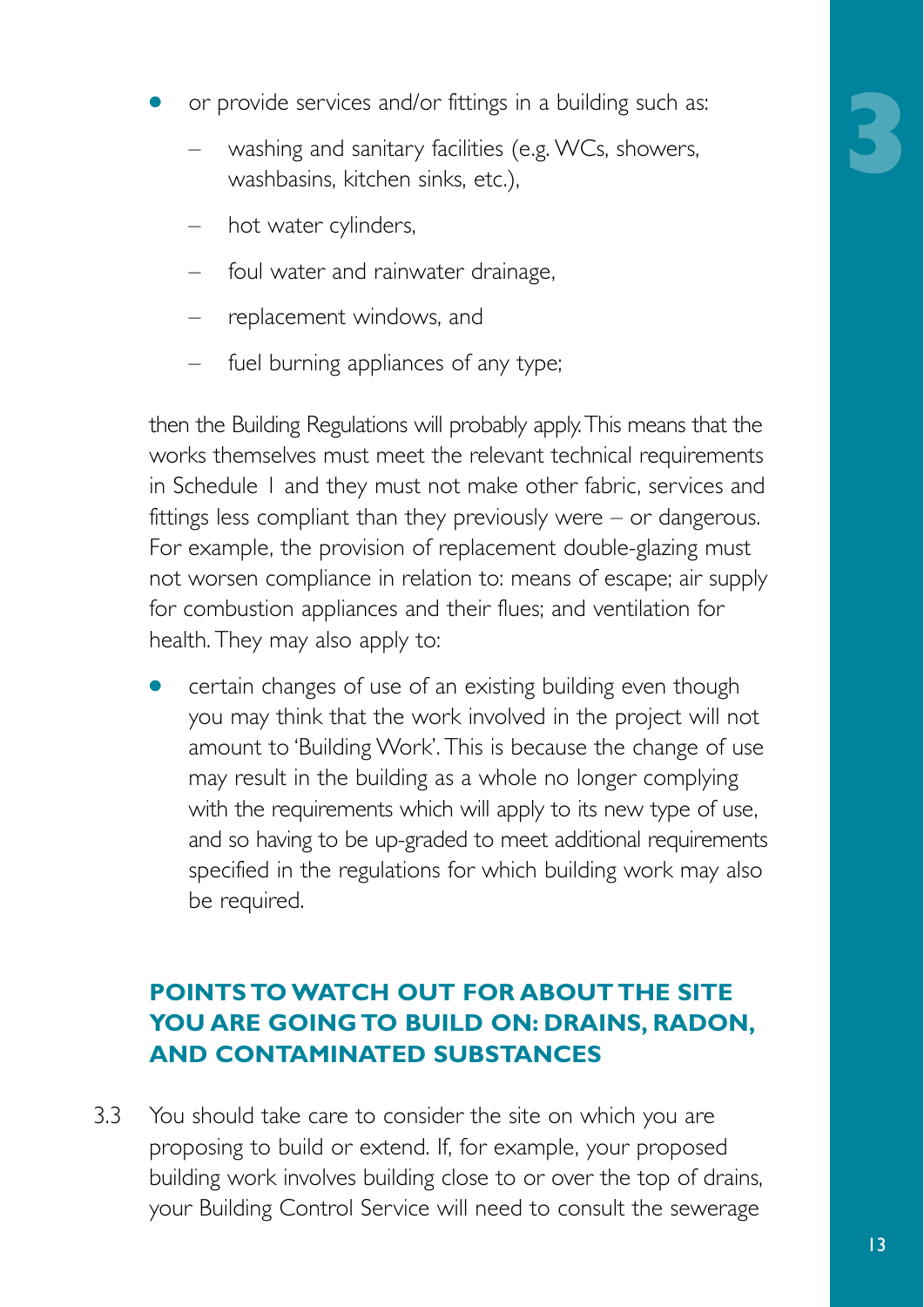**3** undertaker who may make recommendations on what action to take to protect the drain from any damage which could result from your building work. Many existing rain water and/or foul water drains are shown on what is called 'the official map of sewers'. But even if a particular drain is not on this map, and therefore not subject to the consultation procedure, you should still consider what protective action may be needed to protect it from your proposed building work.

- 3.4 You should also find out if the site on which you want to build has a history of contamination. For example, the site may:
	- be in an area where the level of radon gas present in the ground is such that there is a possibility that excessive quantities of radon gas could build up in the building;
	- contain contaminated substances either near the surface or deeper down; or
	- be within 250m of a landfill site.

In such cases protection from gas or contaminated substances may be required under Part C ('Site preparation and resistance to contaminants and moisture') of the Building Regulations.

#### **AM I REQUIRED TO CONSULT MY NEIGHBOURS ABOUT MY PROPOSED BUILDING WORK?**

3.5 Generally there are no obligations to consult your neighbours, but it would be sensible to do so. In any event, you should be careful that your proposed building work does not interfere with their property as this could lead to bad feeling and possibly civil action for the modification or removal of the work. For example, your work may comply with the Building Regulations but could result in the obstruction or malfunctioning of your neighbour's boiler flue. You should also check your boundary lines and satisfy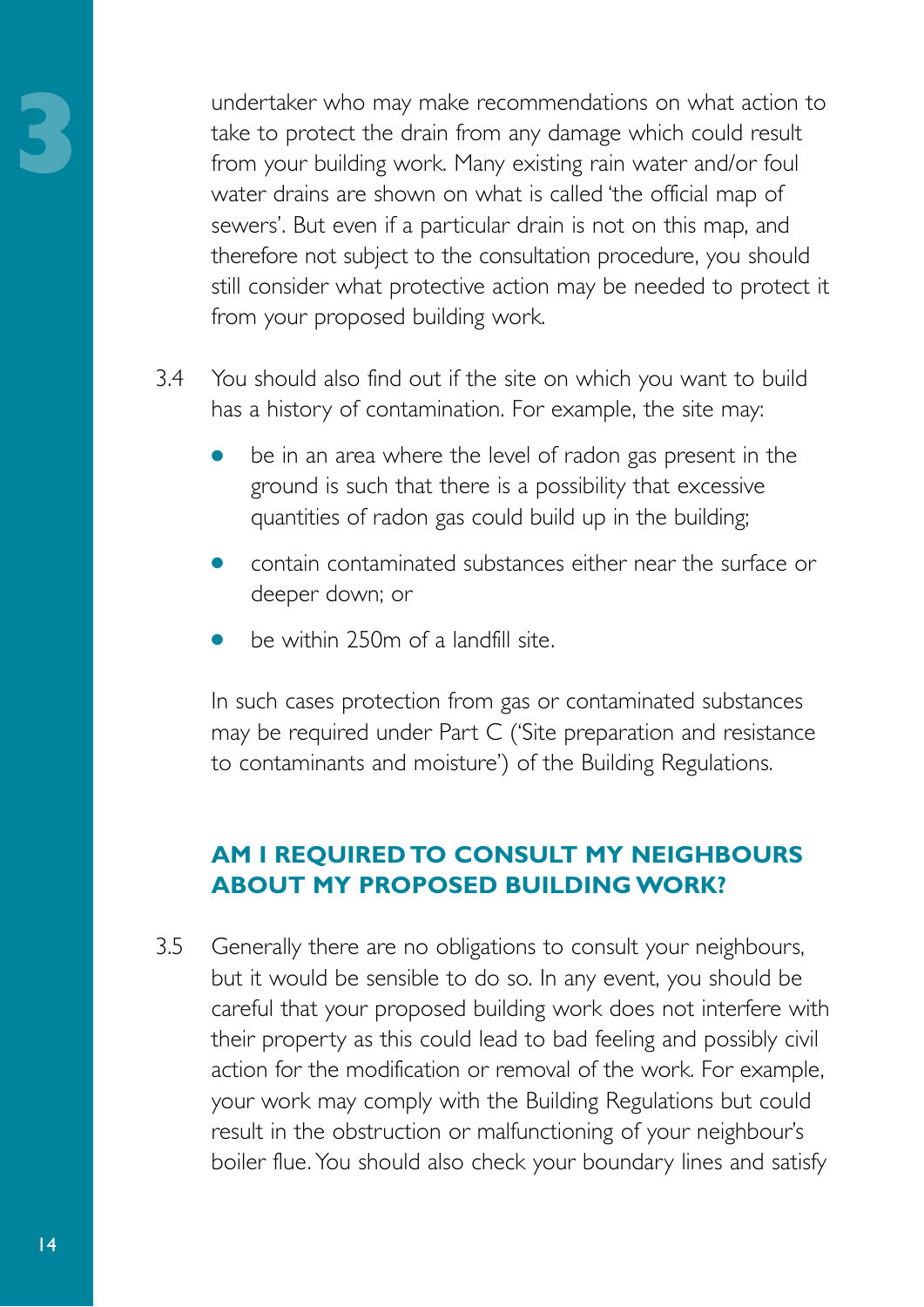yourself that there are no deeds of covenant which may prevent you carrying out certain types of building work close to or directly adjoining your neighbour's property.

3.6 Although consultation with your neighbours is not required under the Building Regulations, you should note that if your project is subject to the Party Wall etc. Act 1996 you *must* give notice to adjoining owners under that Act (see Annex B: 'Sources of information'). Consultation and objection procedures may also come into play if other legislation is involved – particularly, for example, if your proposal requires approval under Town and Country Planning legislation.

#### **IF THE BUILDING REGULATIONS DON'T APPLY: DANGERS TO WATCH OUT FOR**

- 3.7 You should always bear in mind that although the work involved in a building project may not amount to 'Building Work' and consequently not be subject to the Building Regulations, it may be subject to other statutory regulations and the end result of what you want to do could result in a dangerous situation or in damage to your own or your neighbour's property. It may also result in your own and/or your neighbour's building no longer complying in some way with the Building Regulations.
- 3.8 The type of points to watch out for are:
	- Constructing an open air swimming pool, or a garden pond. These can cause a danger – *especially to children* – during construction and afterwards. Safety precautions will need to be taken.
	- Building a garden wall. Even if it is quite low, this can present a danger if it is not built properly – *especially to children*. A free leaflet is available on the construction of free standing walls (see Annex B: 'Sources of information').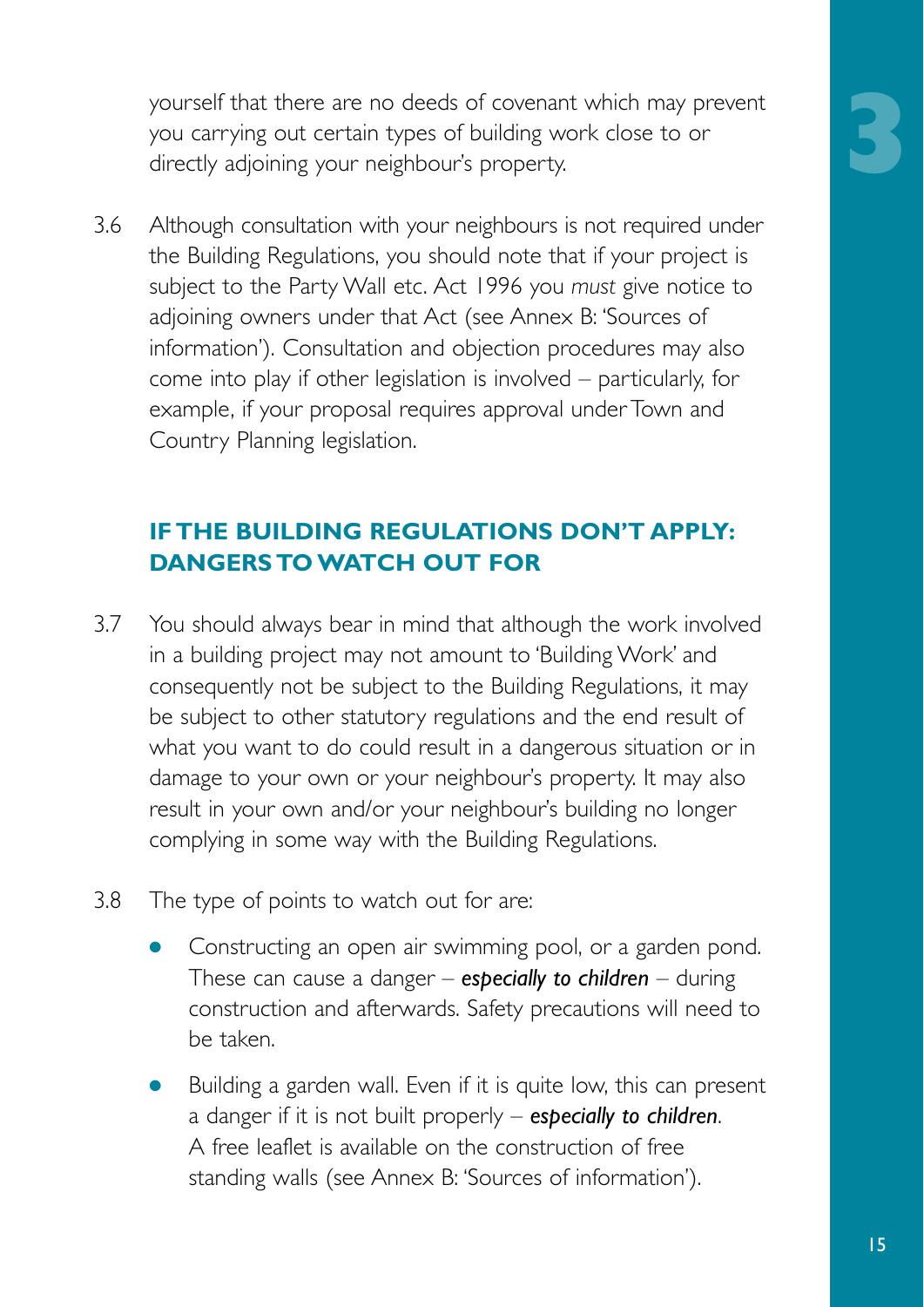- Work involving any form of construction close to your own home or your neighbour's boundary which might, for example: obstruct ventilation grills to ground floors; obstruct or cause the malfunctioning of boiler flues; or produce boiler fumes that are a nuisance to a neighbour.
- Adding a floor screed or decking to an existing balcony. This may not always be subject to control under the Building Regulations but may result in a reduction in the effective height of the guard rail, and so increase the risk of people overbalancing and falling.
- The building of an exempt building such as a car port, conservatory or porch (see Annex A which summarises the exemptions in the Building Regulations) which might, for example: obstruct ventilation grills to ground floors; obstruct or cause the malfunctioning of boiler flues; adversely affect the safety of a gas meter due to reduced ventilation or excessive temperature exposure; or prejudice safe gas appliance operating conditions.
- The removal of a tree close to a wall of your own house or of an adjoining property. This could affect the foundations and structural stability of the building.

In all such cases it would be advisable to seek professional advice and/or consult your local authority.

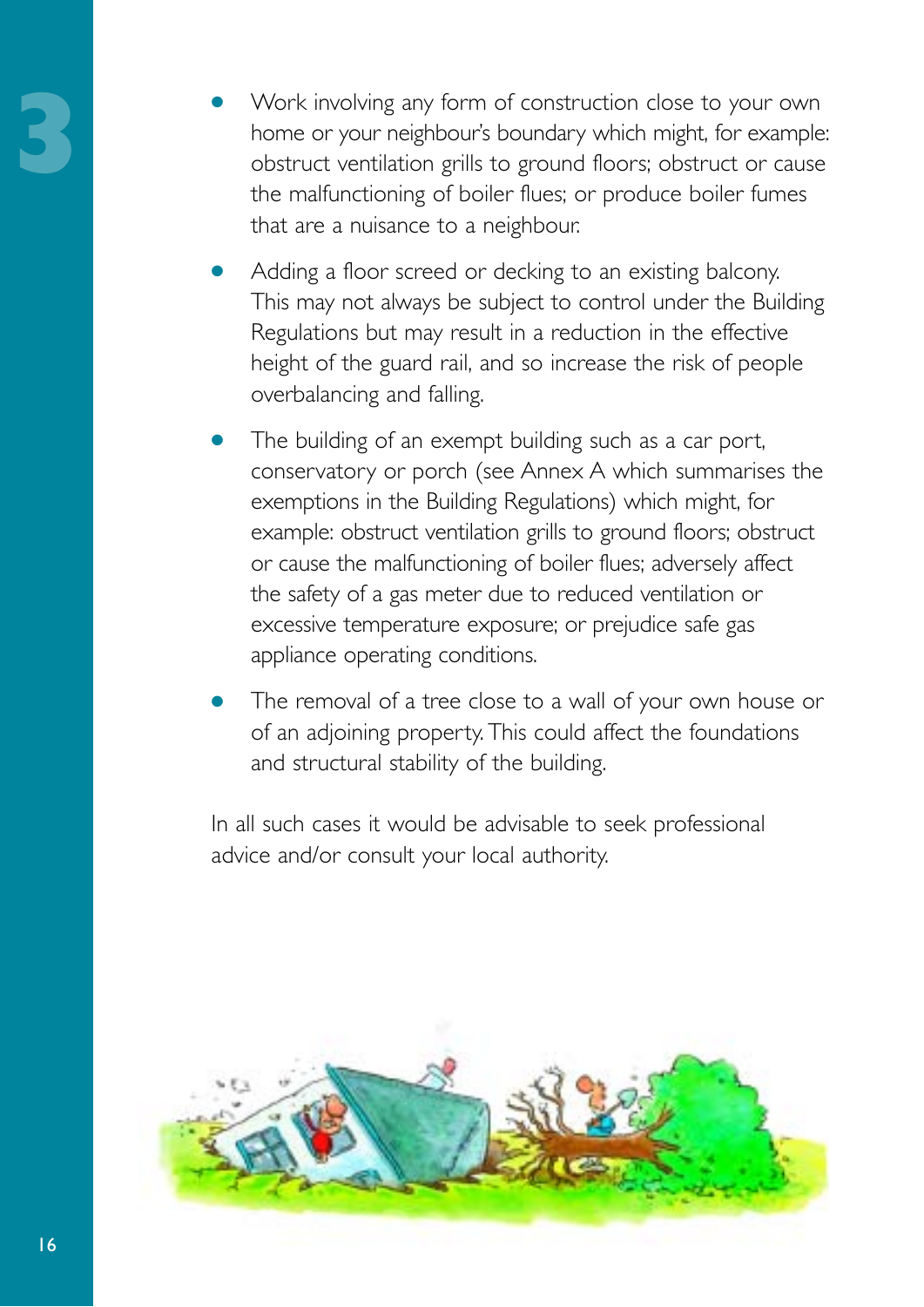

## **Section 4** Will the Building Regulations apply to the work I want to do? Questions and Answers

- 4.1 The answers below cover some of the more commonly asked questions about building work, and about the installation, replacement or repair of services, fittings, drainage, and heat producing appliances. They are arranged in order, as far as possible, to cover the following:
	- New homes (i.e. a house, bungalow, maisonettes, or a block of flats) and extensions, and any other type of new building.
	- Alterations, conversions, and changes of use of homes and any other type of building.
	- **•** Structural and repair matters.
	- Services and fittings.
	- Fuel burning appliances.
- 4.2 The examples cannot cover every type of building project but they should help you to decide whether or not the Building Regulations will apply. They also identify:
	- (i) those types of 'Building Work' where if you employ a registered installer you do not then need to involve a Building Control Service. Such work is identified by an asterisk (**\***) in the answer. The concession is strictly limited to the specific type of installation and type of registered installer described. Contact details of the schemes are given in Annex B: 'Sources of information'.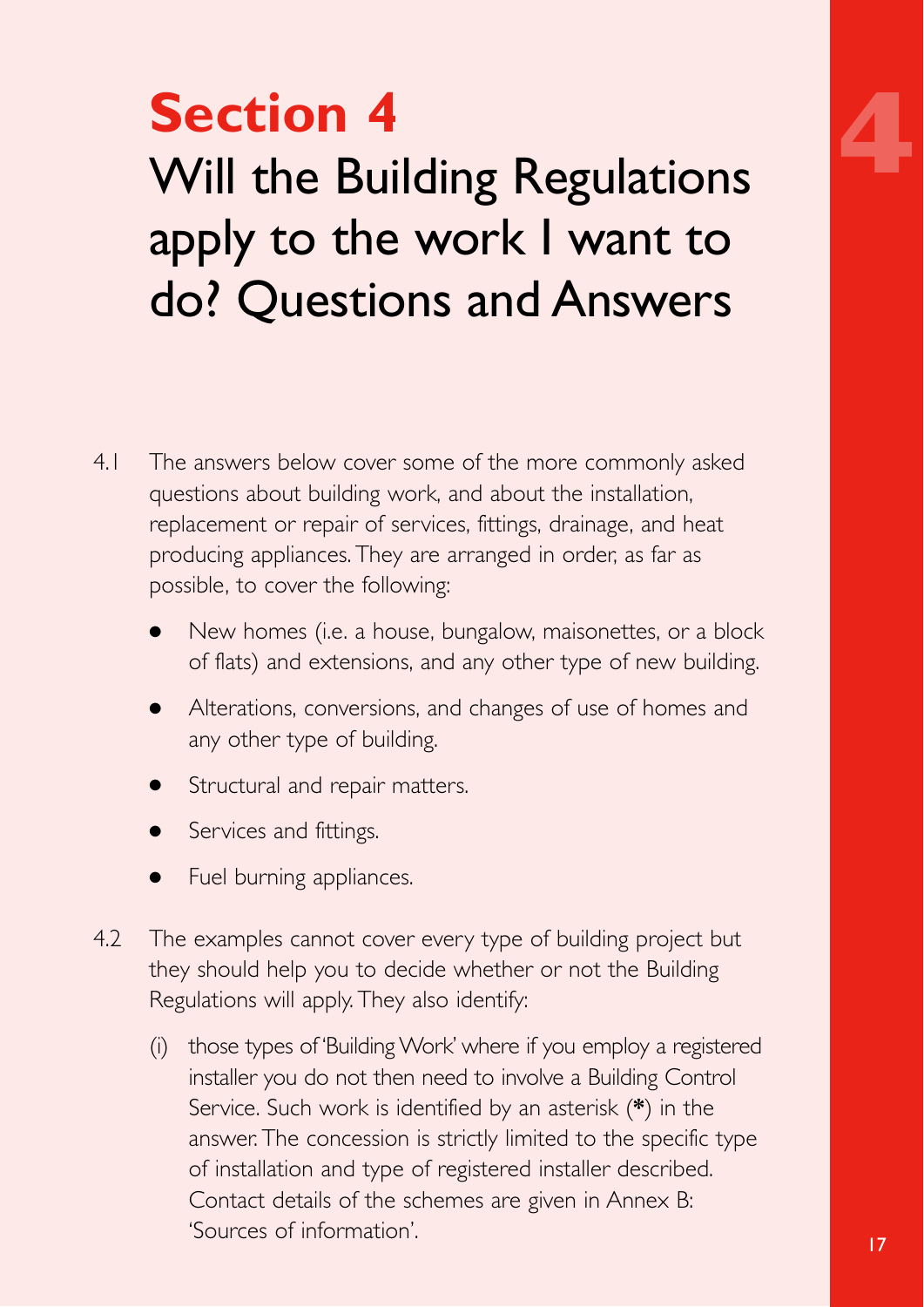

(ii) some types of building which are exempt from control under the Building Regulations (see Annex A which gives examples of the more common types).

If you have any doubts about these points, and/or the health or safety implications of the work you want to carry out, you should consult a Building Control Service.

#### **QUESTIONS AND ANSWERS**

(a) If I want to build a new home of any type (i.e. a house, bungalow, maisonettes or a block of flats) or any other type of new building, will the Building Regulations apply?

**YES** – as a new building all the appropriate requirements in the regulations will apply in full.

#### (b) If I want to build an extension to my home, will the Building Regulations apply?

**YES** – but a porch or conservatory built at ground level and under 30m<sup>2</sup> in floor area is exempt provided that the glazing and any fixed electrical installation complies with the applicable requirements of the Building Regulations (i.e. Part N 'Glazing –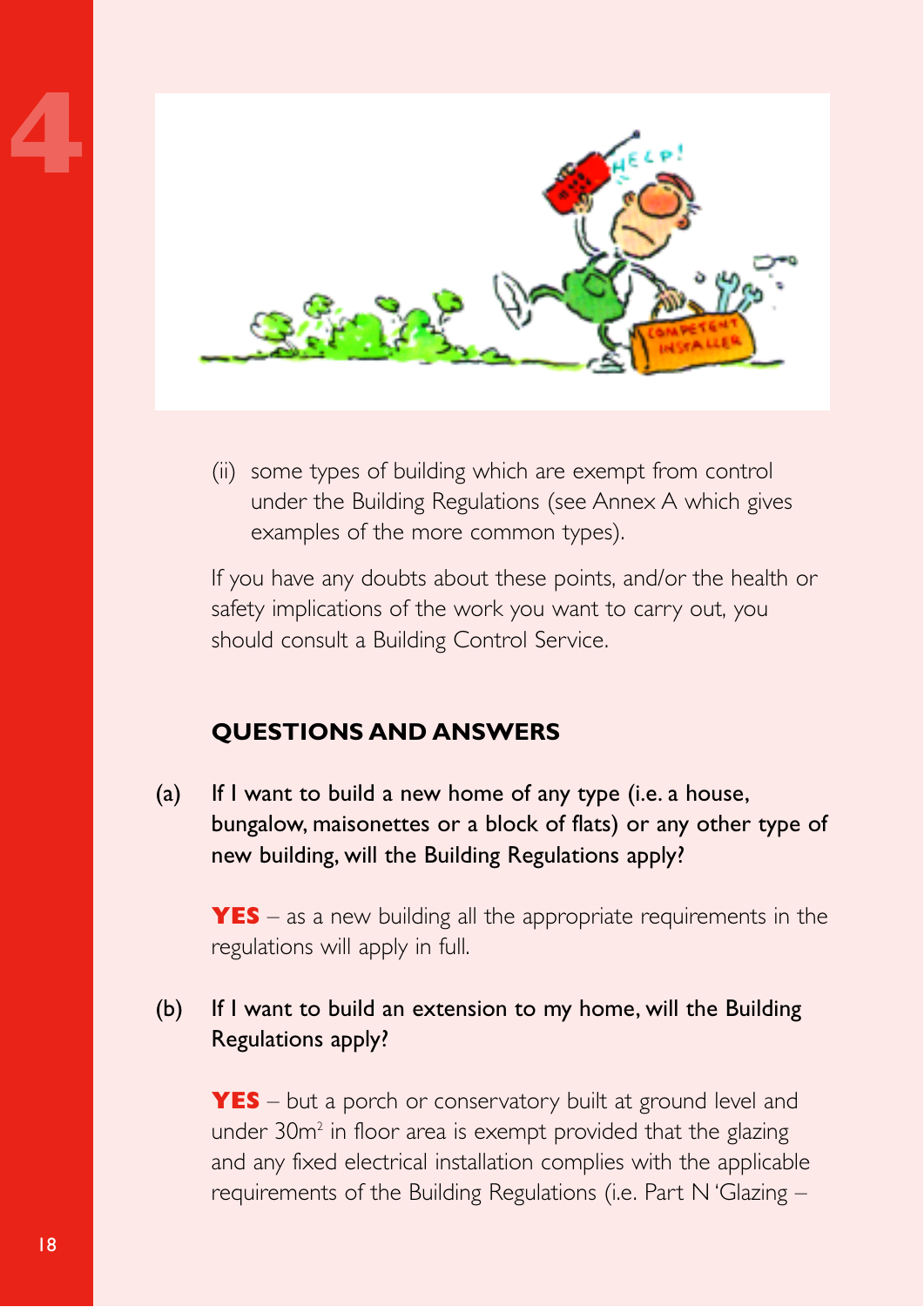safety in relation to impact, opening and cleaning' and Part P 'Electrical safety'). Annex A summarises the exemptions in the Building Regulations. Your Building Control Service can supply further information on safety glazing and electrical safety.

You should *not construct a conservatory* where it will restrict ladder access to windows serving a room in the roof or a loft conversion, particularly if any of the windows are intended as a way of facilitating *escape or rescue if there is a fire*.



#### (c) If I want to build a garage extension onto my home, will the Building Regulations apply?

**YES** – but a carport extension, open on at least two sides and under 30m<sup>2</sup> in floor area, is exempt except that any fixed electrical installation must comply with the electrical safety requirements of the Building Regulations (Part P 'Electrical safety'). You should ensure that a carport does not interfere with the proper working of a low-level flue outlet from an oil or gas appliance (guidance on the location of flues can be found in Approved Document J). See Annex A which summarises the exemptions in the Building Regulations.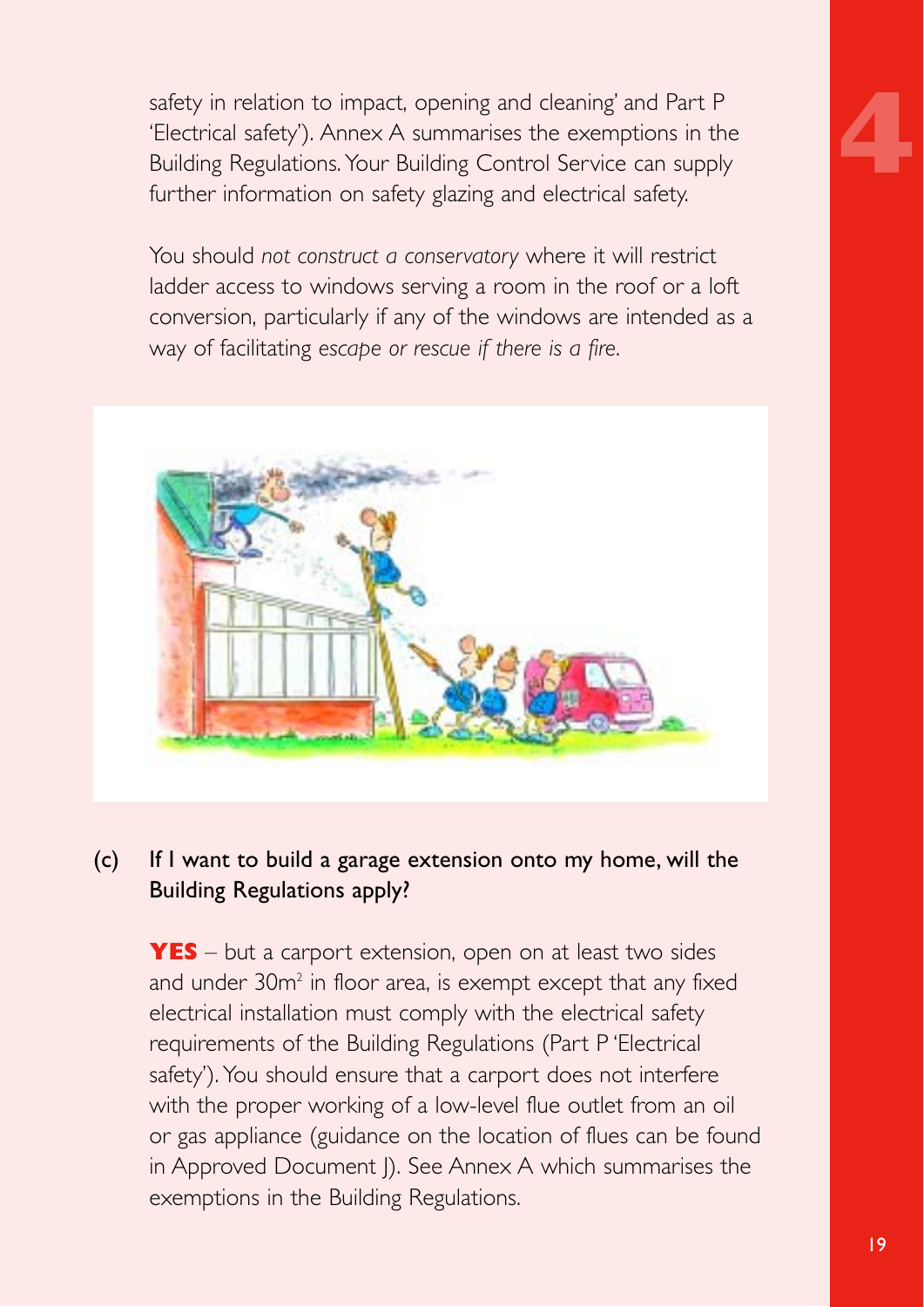

#### (d) If I want to build a detached garage under  $30m^2$  in floor area, will the Building Regulations apply?

**NO** – the building will be exempt from the regulations but *only providing* any fixed electrical installation complies with the electrical safety requirements of the Building Regulations (Part P 'Electrical safety') and it is:

- under  $30m^2$  in floor area;
- single storey and does not contain any sleeping accommodation; and provided either:
	- it is built substantially of non-combustible material; or
	- when built it is no less than Im from the boundary of the property.

(see also Annex A which summaries the exemptions).

#### (e) If I want to put up a greenhouse or a small detached building such as a garden shed or summerhouse in my garden, will the Building Regulations apply?

**NO** – these buildings will be exempt from the regulations but *only providing* any fixed electrical installation complies with the electrical safety requirements of the Building Regulations (Part P 'Electrical safety') and the building is fully covered by the definitions and conditions given in Schedule 2 to the Building Regulations (see Annex A which summarises these exemptions).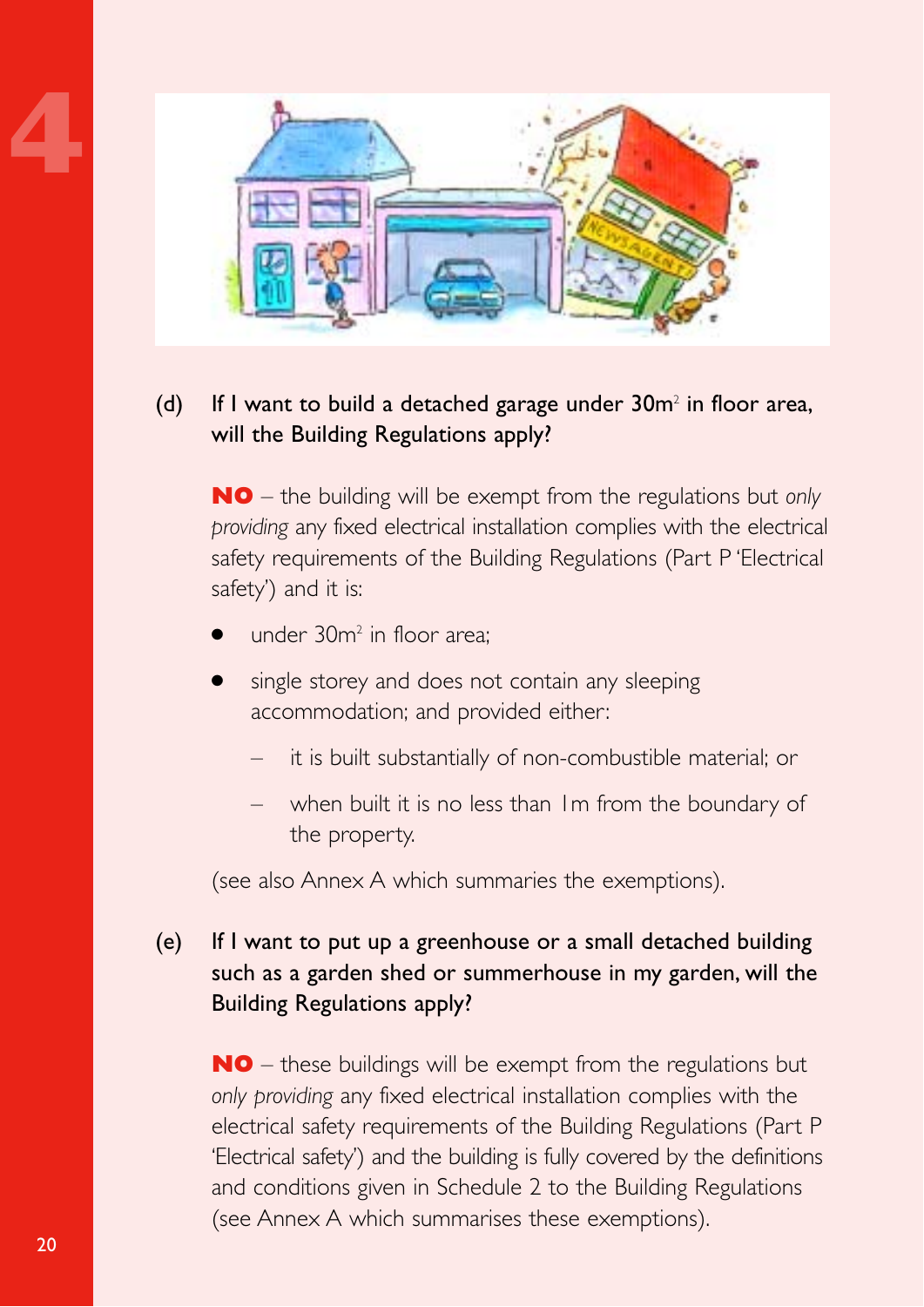

#### (f)(i) If I want to carry out a loft conversion to my home, will the Building Regulations apply?

**YES** – The appropriate requirements of the regulations will be applied so as to ensure, for example: the structural strength of the proposed floor is sufficient; the stability of the structure (including the roof) is not endangered; safe escape from fire; safely designed stairs to the new floor; and reasonable sound insulation between the conversion and the rooms below.

You will also need to consider whether your loft conversion project is subject to The Party Wall etc. Act 1996 under which you must give adjoining owners notice (see Annex B: 'Sources of information').

#### (f)(ii) If I want to convert an integral or attached garage to a dwelling into habitable use, will the Building Regulations apply?

**YES** – The appropriate requirements of the regulations will be applied so as to ensure that, for example, the existing accommodation is brought up to the standard required for habitable use, including both thermal and sound insulation. Structural alterations to create new window openings and the infilling of the existing garage door opening will need to comply with the appropriate requirements of Part A; and if the imposed loading is to be increased then the adequacy of the existing foundations will also need investigation.

#### (g) If I want to carry out internal alterations within my home, or any other type of building, will the Building Regulations apply?

**YES** – very likely. The regulations specify what forms of alteration amount to 'material alterations' and are therefore 'Building Work', taking account of the potential for the proposed work to adversely affect compliance of the building with specific requirements. On this basis the regulations are very likely to apply if your project will involve alterations to the *structure* of the building (e.g. the removal or part removal of a load bearing wall, joist, beam or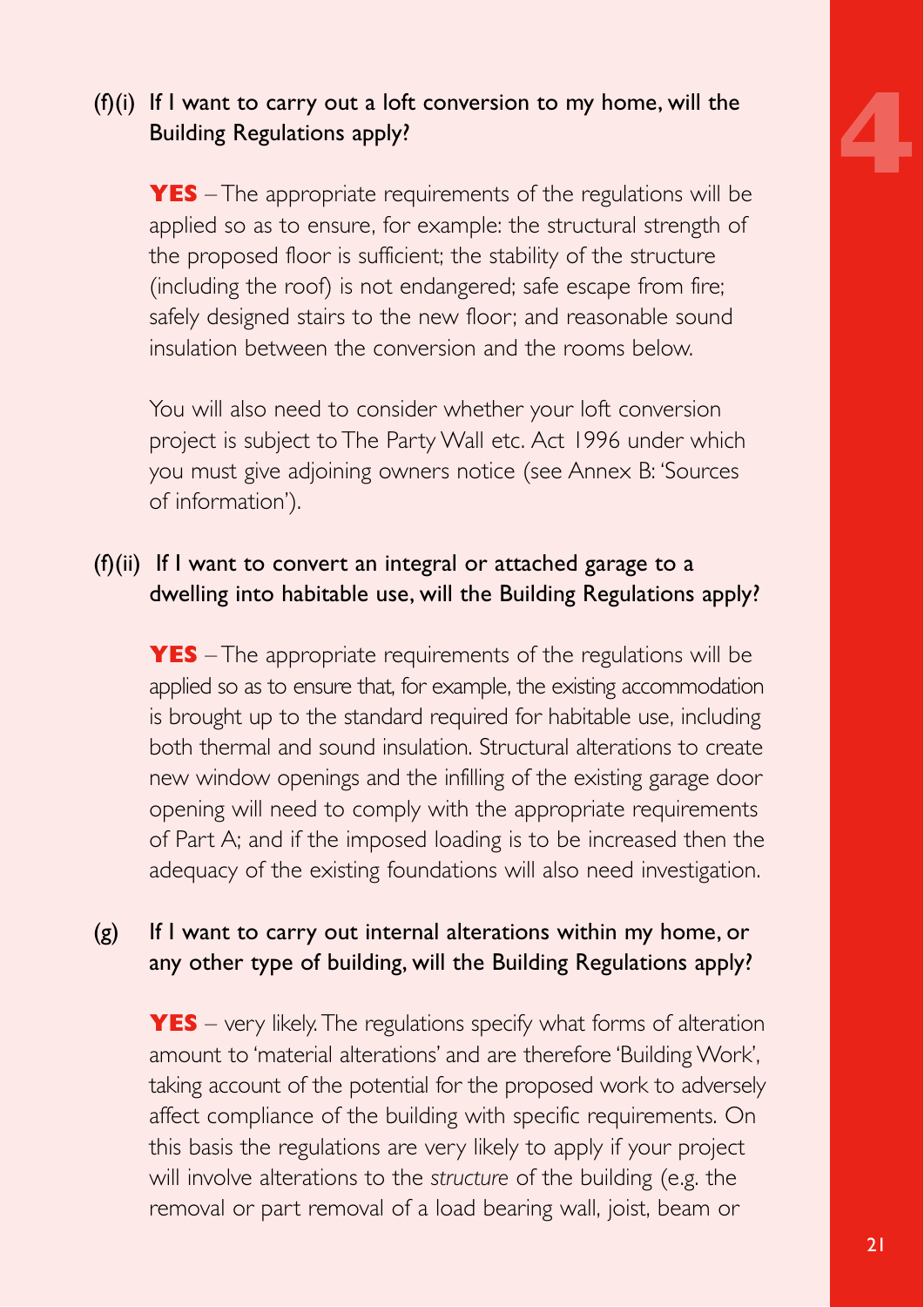chimney breast); will affect *escape or other fire precautions* either<br>inside or outside the building; or will affect *access to and use of*<br>buildings. On the assumption that the regulations do apply, *all th*<br>work involve inside or outside the building; or will affect *access to and use of* buildings. On the assumption that the regulations do apply, *all the work* involved in the alteration must comply with all the appropriate requirements.

#### (h) If I want to replace one or more windows in my home, or any other type of building, will the Building Regulations apply?

**YES** – if you are replacing the whole of the fixed frame and opening parts. If the work is to your home and you employ a FENSA (Fenestration Self-Assessment Scheme) registered installer, you will not need to involve a Building Control Service**\***. But on completion the installer must give your local authority a certificate that the work complies with Part L and other appropriate parts of the Building Regulations. You will be provided with a certificate of compliance for your records.

**NO** – if the work amounts to no more than, for example, replacing broken glass, replacing fogged double-glazing units, replacing some rotten sashes (i.e. opening parts) in the main window frame, or replacing some rotten sections of the main frame members.

If your building is listed nationally, or locally in some way, for its architectural or historic interest and/or is located in a sensitive urban or rural environment (e.g. a Conservation Area or an Area of Outstanding Natural Beauty), you should note that English Heritage have produced an Interim Guidance Note on the application of Part L ('Conservation of fuel and power') of the Building Regulations. The Note offers advice on how to balance the needs for energy conservation with those of building conservation (see Annex B: 'Sources of information').

#### (i) If I want to carry out repairs to my home, or any other type of building, will the Building Regulations apply?

**NO** – if the repairs are of a minor nature: e.g. replacing roofing tiles with the same type and weight of tile; replacing the felt to a flat roof; re-pointing brickwork; or replacing floorboards.

**\*** See paragraph 4.2(i)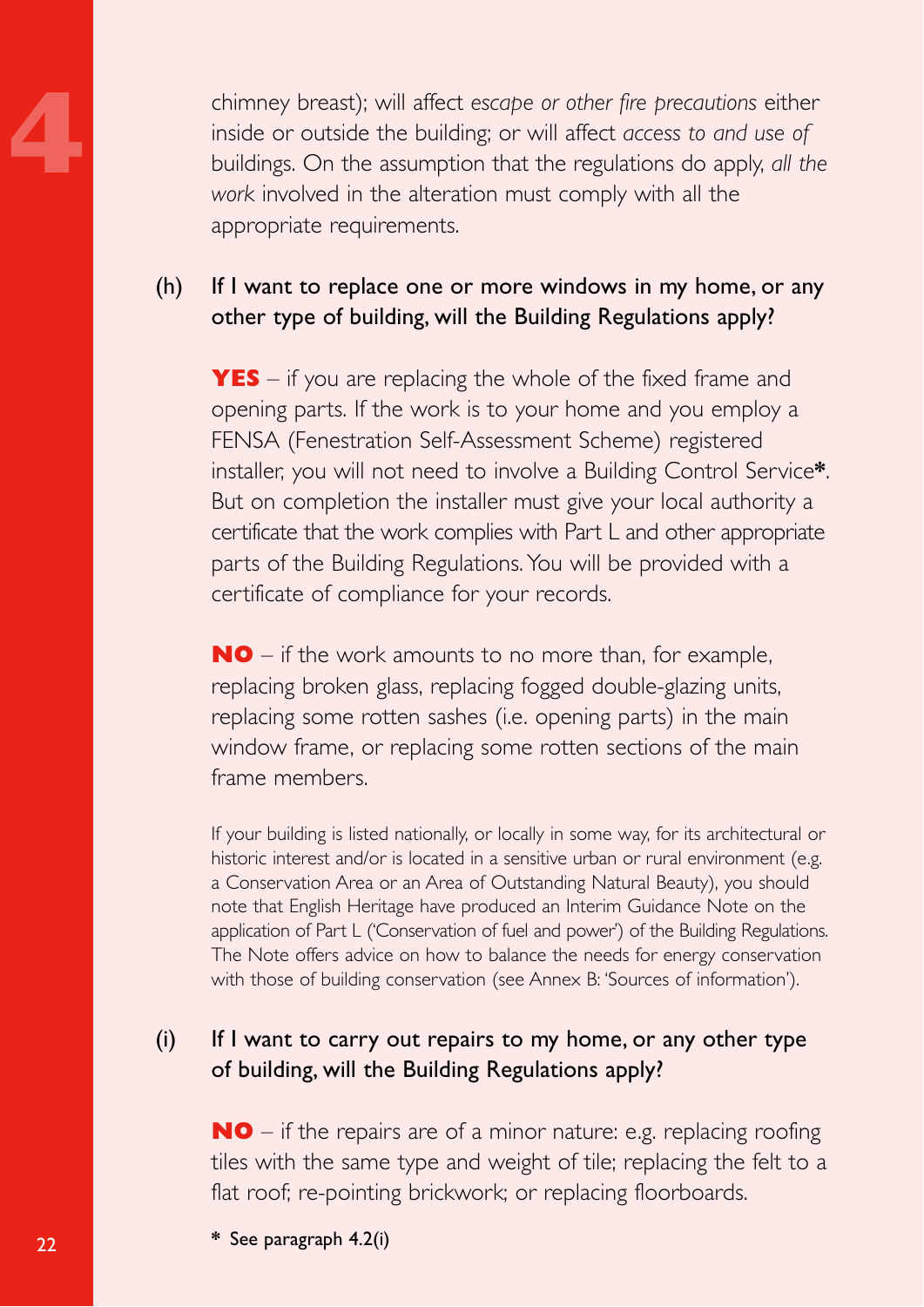**YES** – if the repair work is more significant: e.g. removing a substantial part of a wall and rebuilding it; underpinning a building; or installing a new flue or flue liner*.* In the case of re-roofing: (i) if the new tiling or roofing material is substantially heavier or lighter than the existing material – then the Building Regulations *may apply*; but (ii) if the roof is thatched, or is to be thatched where previously it was not – then the Building Regulations *will apply*.

#### (j) If I want to convert my house into flats, will the Building Regulations apply?

**YES** – the regulations define this as a 'material change of use' and specify the requirements with which, as a result of that change of use, the whole or part of the building must comply (e.g. those concerned with escape and other fire precautions, hygiene, sound insulation, energy conservation, and contaminants including radon). The whole or part of the building may therefore need to be up-graded to make it comply with the specified requirements.

#### (k)(i) If I want to convert my home into an office, will the Building Regulations apply?

**NO** – the regulations do not define this particular change of use as 'material'. However, if your proposed project involves work which will affect the structure of the building, the means of escape and other fire precautions, or affect the access to and use of buildings, the regulations will regard your work as a 'material alteration' (and therefore 'Building Work') which must then comply with the regulations (see also question (g)). You should also check with the local fire authority, usually the County Council, to see what 'on-going' fire precautions legislation (such as the Fire Precautions Act 1971 and/or the Fire Precautions (Workplace) Regulations 1997) will apply when the building is in use.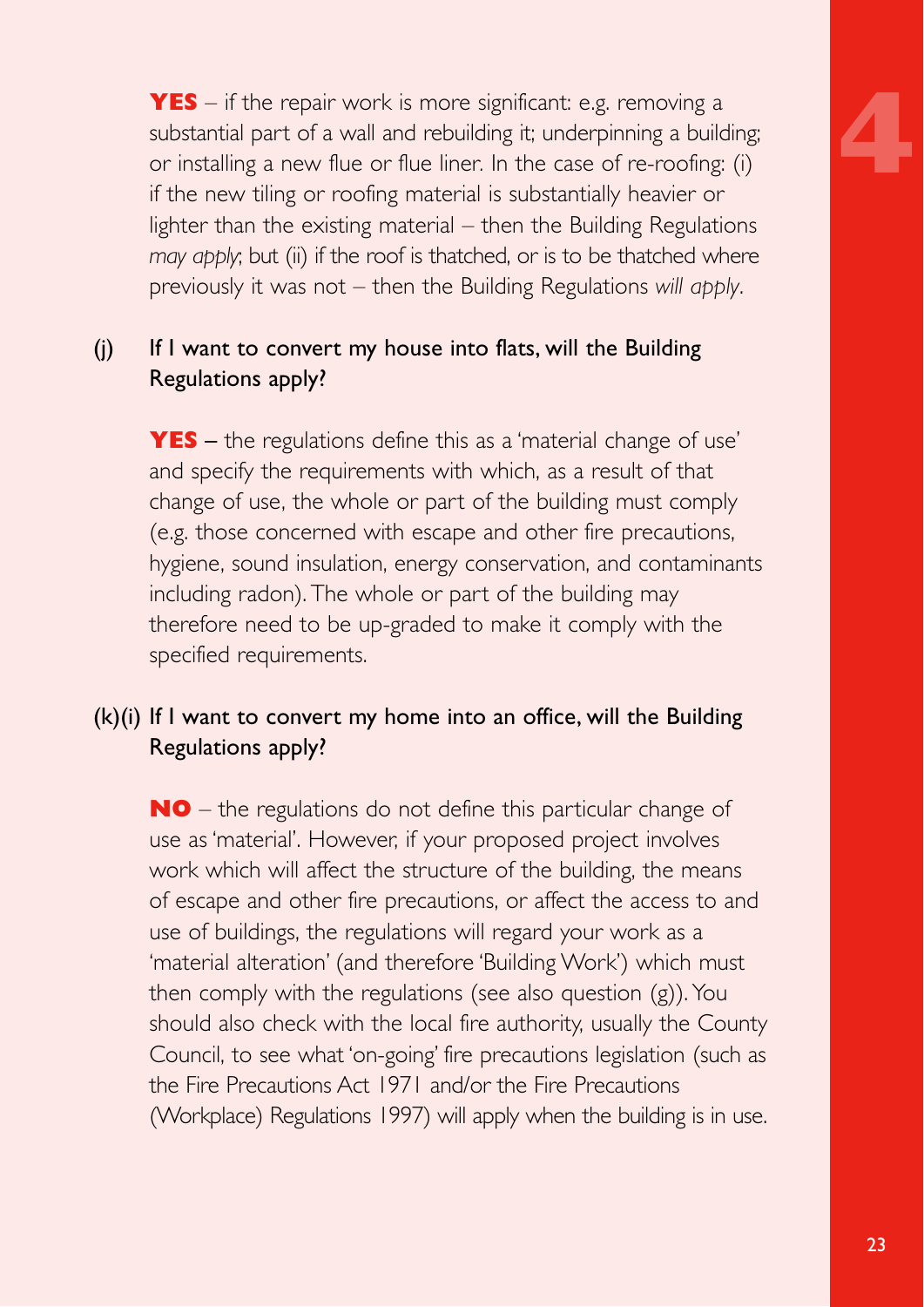#### **4** (k)(ii) If I want to convert my home into a shop, will the Building Regulations apply?

**YES** – the regulations define this as a 'material change of use' and specify the requirements with which, as a result of that change of use, the building, or the relevant part of the building, must comply. The specific requirements include those concerned with escape and other fire precautions, hygiene, energy conservation, and access to and use of buildings. The building may therefore need to be upgraded to make it comply with the specified requirements. You should also check with the local fire authority, usually the County Council, to see what 'on-going' fire precautions legislation (such as the Fire Precautions Act 1971 and/or the Fire Precautions (Workplace) Regulations 1997) will apply when the building is in use.

#### (l) If I want to convert part or all of my shop, office or any other type of non-domestic building into a flat or any other type of home, will the Building Regulations apply?

**YES** – the regulations define this as a 'material change of use' and specify the requirements with which, as a result of that change of use, the whole or part of the building must comply (e.g. those concerned with escape and other fire precautions, hygiene, sound insulation, and energy conservation). The whole, or at least part, of the building may therefore need to be upgraded to make it comply with the specified requirements.

#### (m) If I want to install, alter or replace my shop front, will the Building Regulations apply?

**YES** – because of the likely affect on the structure, escape and other fire precautions, and access to and use of buildings, this type of project is likely to be regarded as a 'material alteration' (see also question (g)), and therefore 'Building Work'.The appropriate requirements will be applied so as to ensure, for example, that these aspects are addressed together with others such as the safety of the glazing. However, shop display windows do not have to comply with the energy efficiency requirements.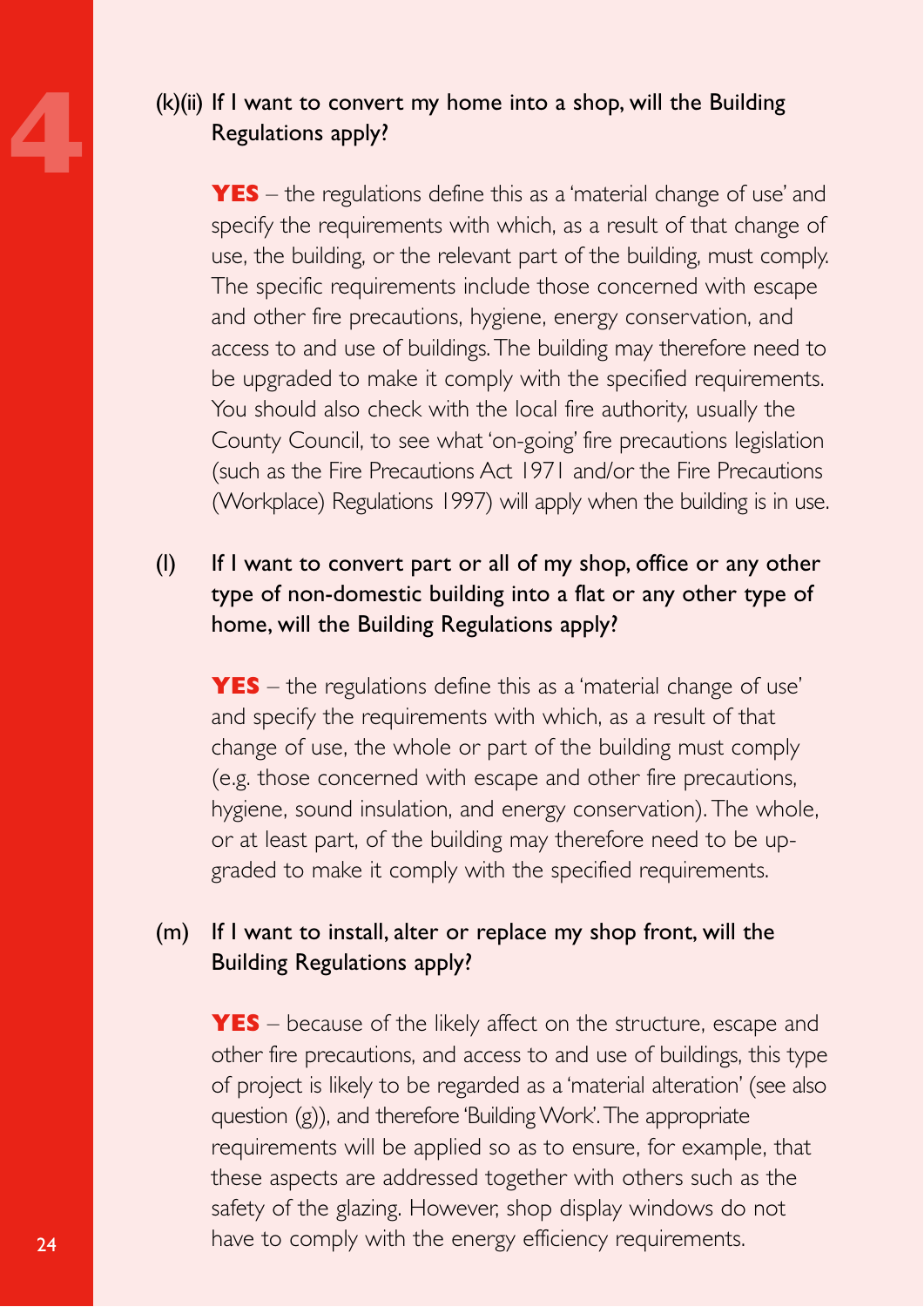



#### (n) If I want to build or alter a garden wall or boundary wall, will the Building Regulations apply?

**NO** – but you should, of course, make sure that the work is done safely to avoid accidents (see paragraph 3.8). In Inner London there are regulations about walls and you should make enquiries at your London Borough before building a wall over 2m high. You will also need to consider whether your project is subject to The Party Wall etc. Act 1996 under which you must give adjoining owners notice. Free leaflets are available on both the safe construction of free standing walls and The Party Wall etc. Act 1996 (see Annex B: 'Sources of information').

#### (o) If I want to insert insulation into a cavity wall, will the Building Regulations apply?

**YES** – the regulations specifically define this as 'Building Work'. The appropriate requirements will be applied so as to ensure the insulation material is suitable for the wall construction, and that in the case of some foam insulants the risk of formaldehyde gas emission is assessed.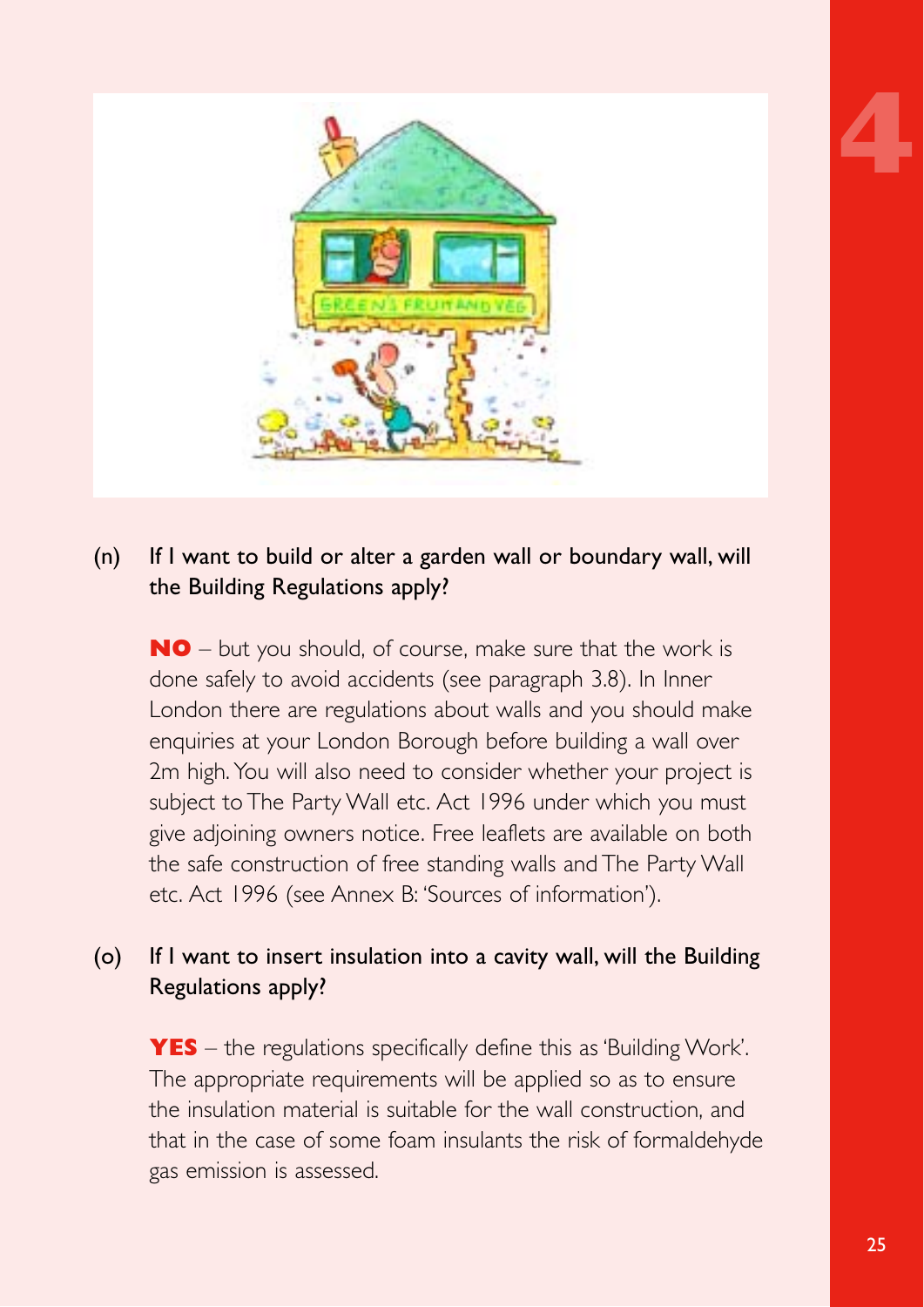#### **4** (p) If I want to underpin all or part of the foundations to my building, will the Building Regulations apply?

**YES** – the regulations specifically define this as 'Building Work'. The appropriate requirements will be applied so as to ensure that the underpinning will stabilise the movement of the building. Particular regard will need to be given to the effect on any sewers and drains near the work (see paragraph 3.3).

#### (q) If I want to install or replace electric wiring, will the Building Regulations apply?

**YES** – the Building Regulations apply to all electrical work in dwellings. Electrical work involving fixed wiring and fixed appliances should be acceptably safe whoever undertakes it. This can be achieved by following the recommendations for design, installation, inspection, testing and certification in BS 7671: 2001 'Requirements for Electrical Installations – IEE Wiring Regulations' (see Annex B: 'Sources of information').

You only need involve a Building Control Service**\*** for certain riskier 'notifiable' jobs, but if you employ a registered installer with the relevant competencies to carry out the work, such involvement will not be necessary (see Annex B for schemes of registered installers). Notifiable works include new circuits back to the consumer unit and additions or alterations to existing circuits in kitchens, bathrooms and outdoors. Works that are not notifiable include repairs, replacements and maintenance; and additions or alterations to existing circuits outside of kitchens and bathrooms. If you are not sure whether work is notifiable, you should check with your Building Control Service.

If you use a registered installer for notifiable work, the registration scheme operator will send you a Building Regulations compliance certificate when the work is complete. If you use a qualified but unregistered installer for notifiable work, or do the work yourself,

**\*** See paragraph 4.2(i)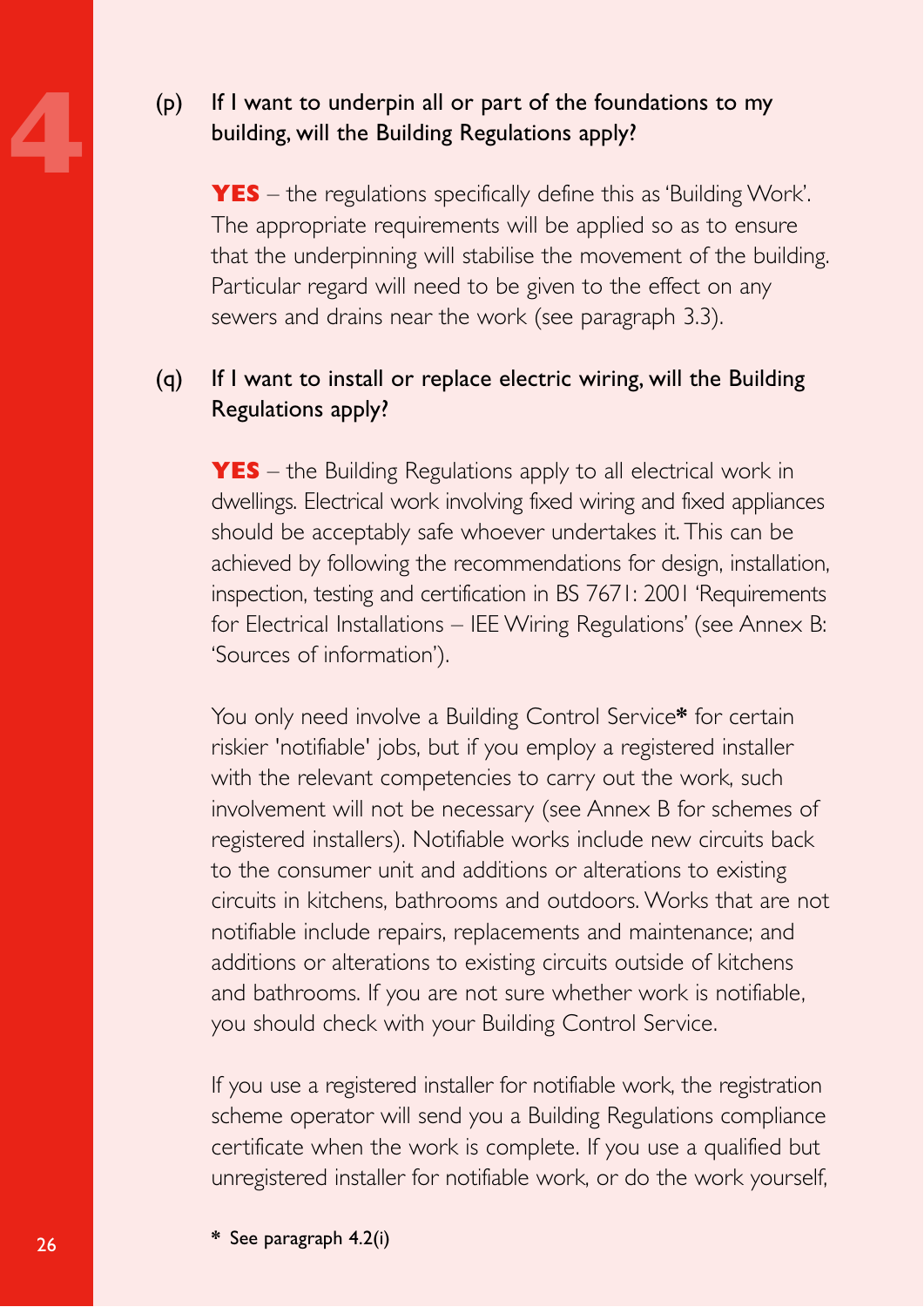the Building Control Service will inspect the work to check that it complies with the Building Regulations before issuing a completion certificate, if one was requested (see paragraph 5.22). A qualified installer, regardless of whether he/she is registered or not, should give you a signed BS 7671 electrical safety certificate for all types of electrical work. The registration scheme operators can advise you whether an installer is registered for the work you wish them to do, or you may be able to check that information on their website (see Annex B: 'Sources of information').

In addition, you should note that your contract with the electricity distribution company has conditions about safety which must not be broken. In particular, you should not interfere with the distribution company's equipment which includes the cables to your consumer unit or the cables up to and including the separate main isolator switch if provided.

#### (r)(i) If I want to install fittings such as a WC, shower, washbasin, or kitchen sink within my home, or any other type of building, will the Building Regulations apply?

**YES** – if the installation of the fitting or fittings will involve alterations to, or new connections to, a drainage stack or an underground drain. You should also check with your Building Control Service to find out how much information is required about the fittings you intend to use.

**NO** – provided the work only involves installing an additional fitting or fittings in the same or a new location which does not involve extensions to the drainage pipework.

#### (r)(ii) If I want to install, or replace my bath with, a whirlpool or spa bath will the Building Regulations apply?

**NO** – but infected water from this type of bath can cause Legionnaire's Disease, skin conditions and other disorders. To avoid the risk of infection you will need to manage the quality of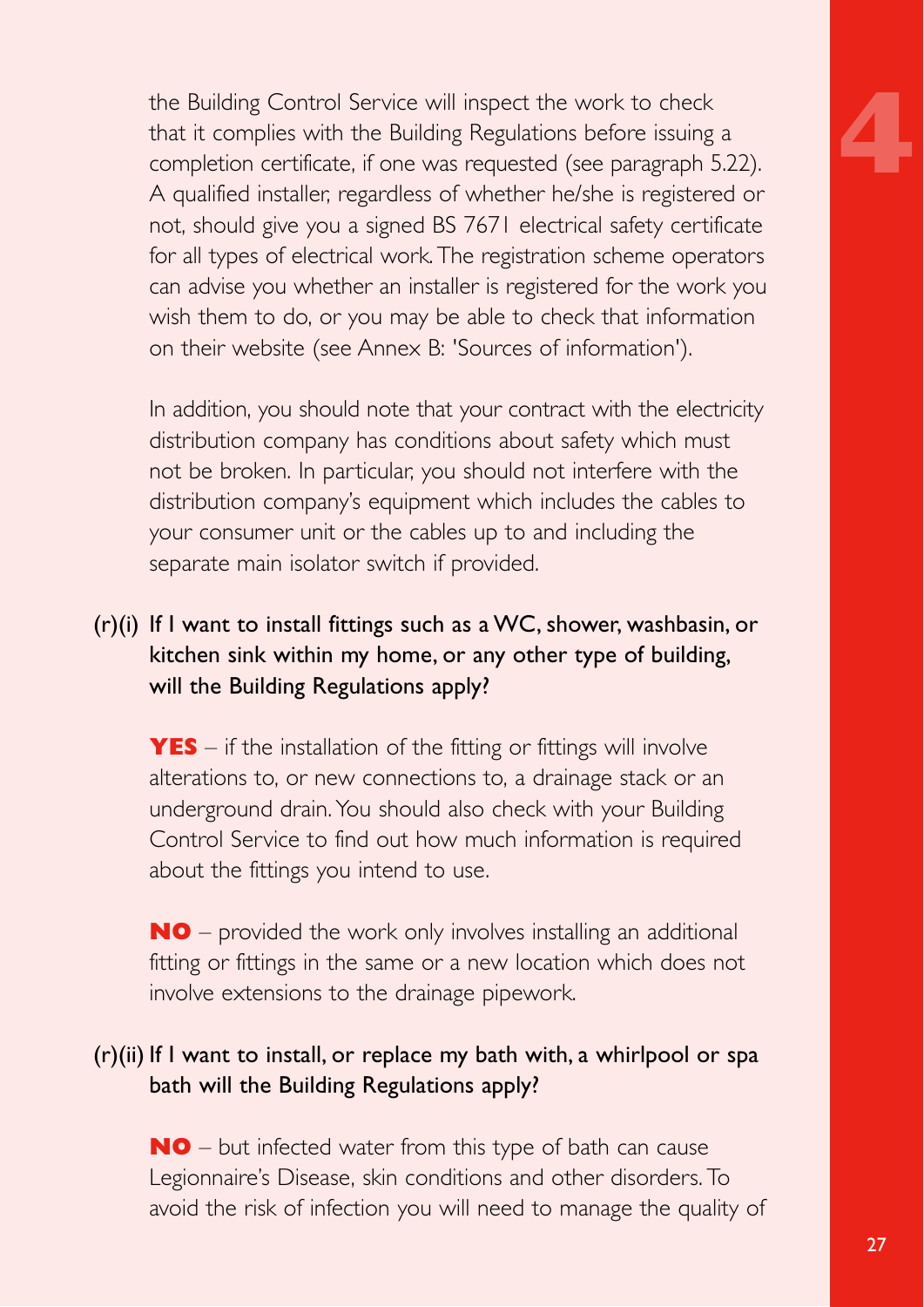the water, for example by using a disinfectant, and keeping the<br>spa pool and its pipework clean. Guidance, entitled "Manageme<br>of Spa Pools: Controlling the Risks of Infection", is currently in<br>preparation and is expected t spa pool and its pipework clean. Guidance, entitled "Management of Spa Pools: Controlling the Risks of Infection", is currently in preparation and is expected to be published in the latter part of 2005. It will be published by the Health Protection Agency (HPA) in hard copy and will be available on the HPA and Health and Safety Executive (HSE) websites as a free to download electronic copy. An outside domestic pool could be a hazard to people near the pool, eg close neighbours, and not just those using it, because the bacteria that cause Legionnaires' disease can be carried in the aerosol produced by the spa pool's agitated water.

> A pool in an hotel, holiday home or health/fitness centre has to be safely managed as required by the Control of Substances Hazardous to Health Regulations 2002. Even if the spa pool installed is of a domestic design – any spa pool operated as a commercial enterprise must satisfy health and safety legislation. By following the advice in the previously mentioned guidance the requirements of these and other Regulations should be adequately addressed.

#### (s) If I want to install or replace a hot water cylinder, will the Building Regulations apply?

**YES** – if you are installing or replacing a hot water cylinder within an *unvented hot water storage system* (i.e. a system supplied directly from the water mains with no open-ended pipe for venting and with a storage capacity greater than 15 litres). The requirements are for hot water to be safely stored under pressure and for the installation to be energy efficient. The cylinder should only be installed by a person competent to do so.

**YES** – if you are installing or replacing a hot water cylinder within a *vented hot water storage system* (i.e. a system fed from an open-ended pipe for venting). The requirements are for the installation to be energy efficient.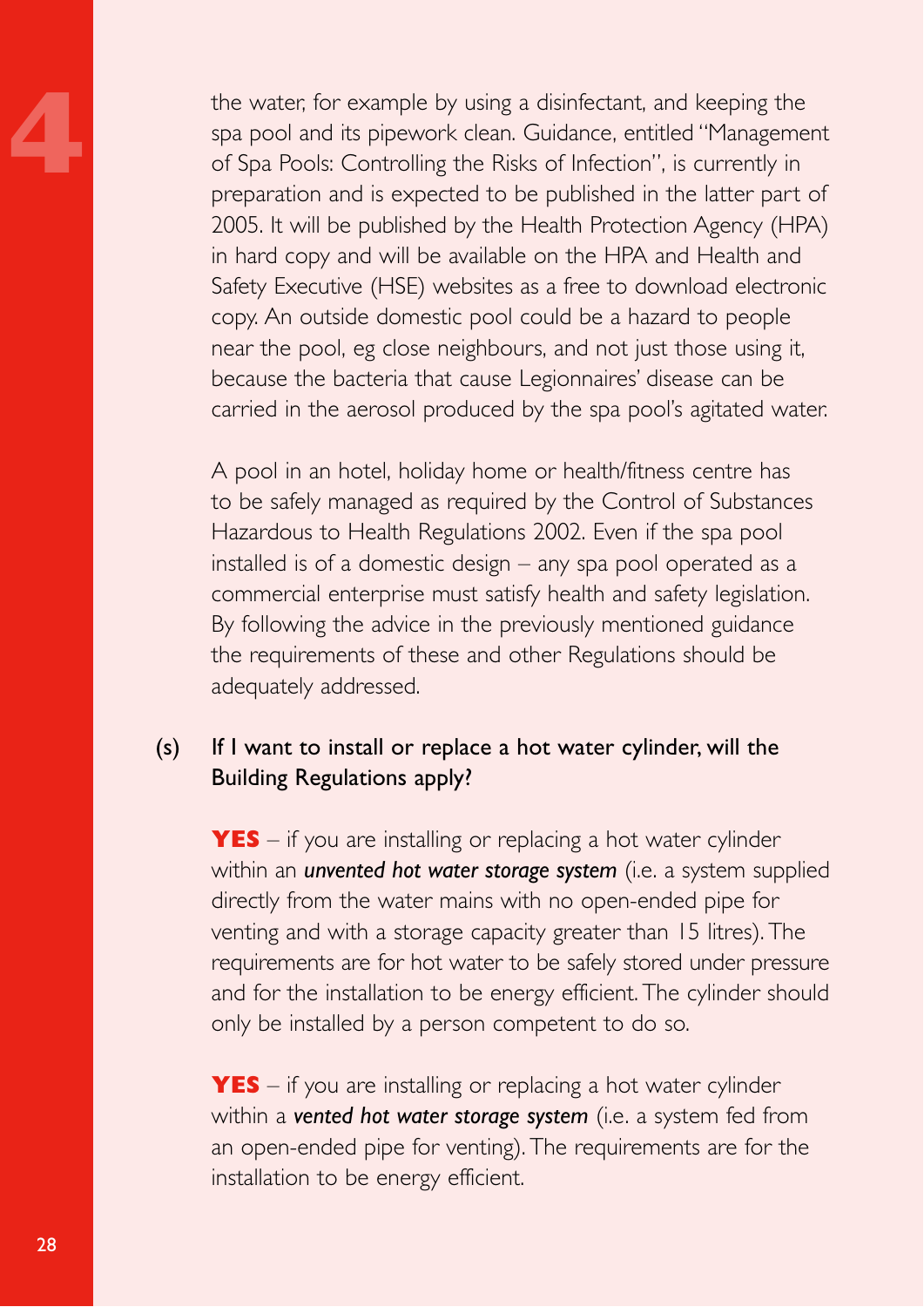For either type of system your installer should leave you with a completed installation record and commissioning certificate. Some manufacturers attach certificates to cylinders ready for installers to complete.

#### (t) If I want to lay new drains and/or install a septic tank within the boundary of my property, will the Building Regulations apply?

**YES** – they will apply to new rainwater or foul drains inside as well as outside the building. The Building Regulations also apply to all non-mains foul sewerage arrangements (i.e. those using septic tanks), including their outlets and drainage fields. (See also paragraph 3.3 which refers to proposed building work close to or on top of drains).

Except in an emergency, your local authority should be given at least 24 hours notice of any intention to repair any underground drain (section 61 of the Building Act 1984).

#### (u) If I want to install, replace or alter the position of any type of fuel burning appliance (including a gas boiler with a flue), will the Building Regulations apply?

- All Gas appliances: **YES** and the Gas Safety (Installation and Use) Regulations will also apply – but if you employ a CORGI (Council for Registered Gas Installers – approved under these regulations) registered installer with the relevant competencies to carry out the work, you will not need to involve a Building Control Service**\***.
- **Solid fuel appliances: YES** but if the building is no more than three storeys and you employ an installer registered with HETAS (Heating Equipment Testing and Approval Scheme) to carry out the work, you will not need to involve a Building Control Service**\***.
- **Oil appliances: YES** but if the building is no more than three storeys and you employ an installer registered with OFTEC (Oil Firing Technical Association for the Petroleum Industry) to carry out the work, you will not need to involve a Building Control Service**\***.
- 29 **\*** See paragraph 4.2(i)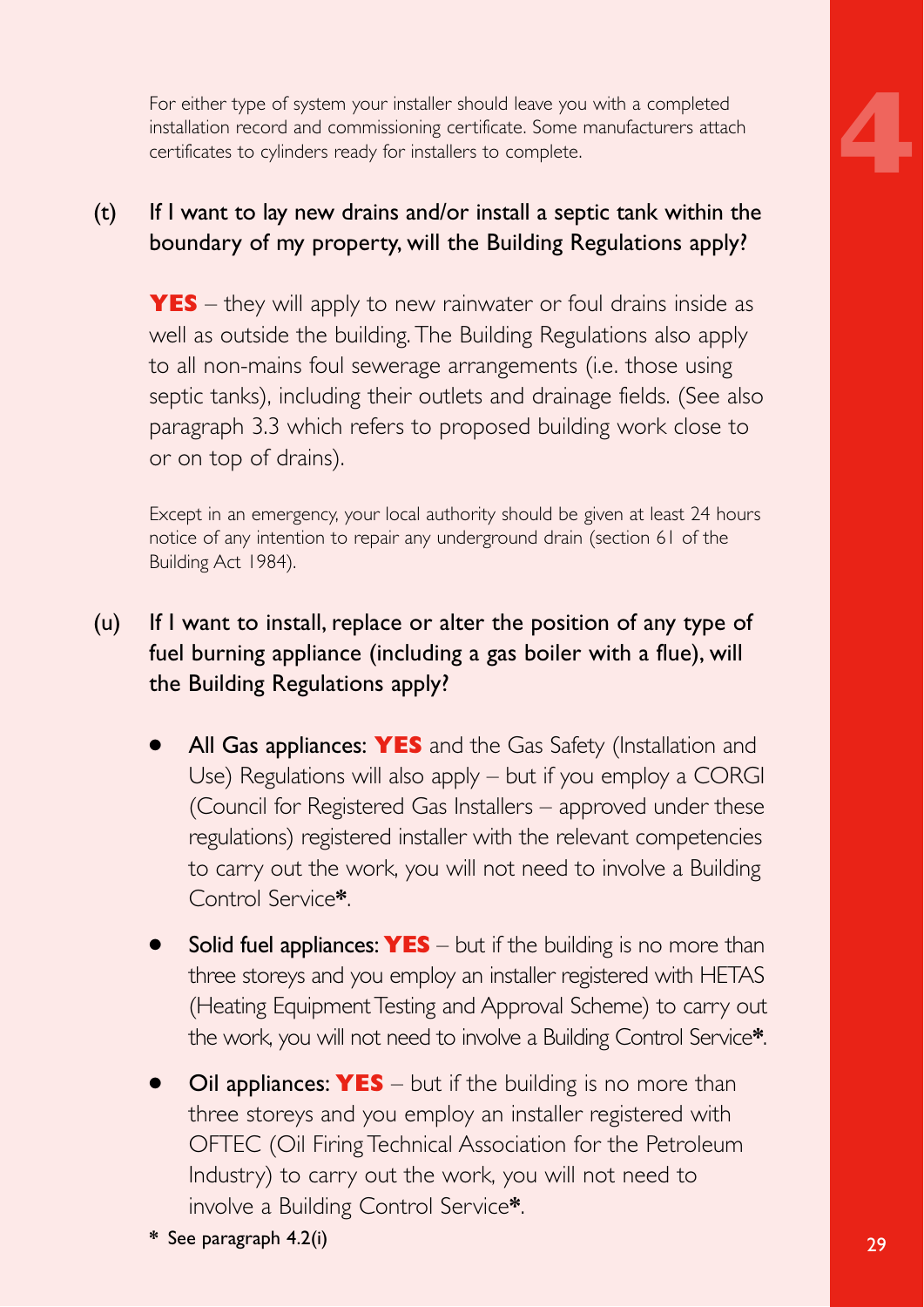**4** In general, but with certain limitations (e.g. relating to appliance output and the height of the building), the above registered installers may also carry out associated building work necessary to ensure that the appliance complies with the Building Regulations, without involving a Building Control Service**\***. This may include work on a hearth, fireplace or flue.

The fuel burning appliance installer should provide you with information about the safety performance limits of the installation and, in cases where the hearth, fireplace, flue and chimney are intended as permanent features of the building that might need alteration in the future, should also fix a notice plate in a place where it will be readily seen – eg. adjacent to the mains water stop cock or adjacent to the electricity consumer unit. This is so that someone who comes to re-use these features in the future knows their performance limits, for example if they are changing the appliance. Notice Plates are not required however, where room-sealed balanced-flue appliances have been installed, since their composite flue outlet and air intake ducts are dedicated to specific appliance ranges rather than wider use.

If you are having a boiler installed, your installer should leave you with a completed installation record; a commissioning certificate; and a User Instruction Manual.



(v) If I want to install a fixed, flueless, gas appliance, will the Building Regulations apply?

**\*** See paragraph 4.2(i)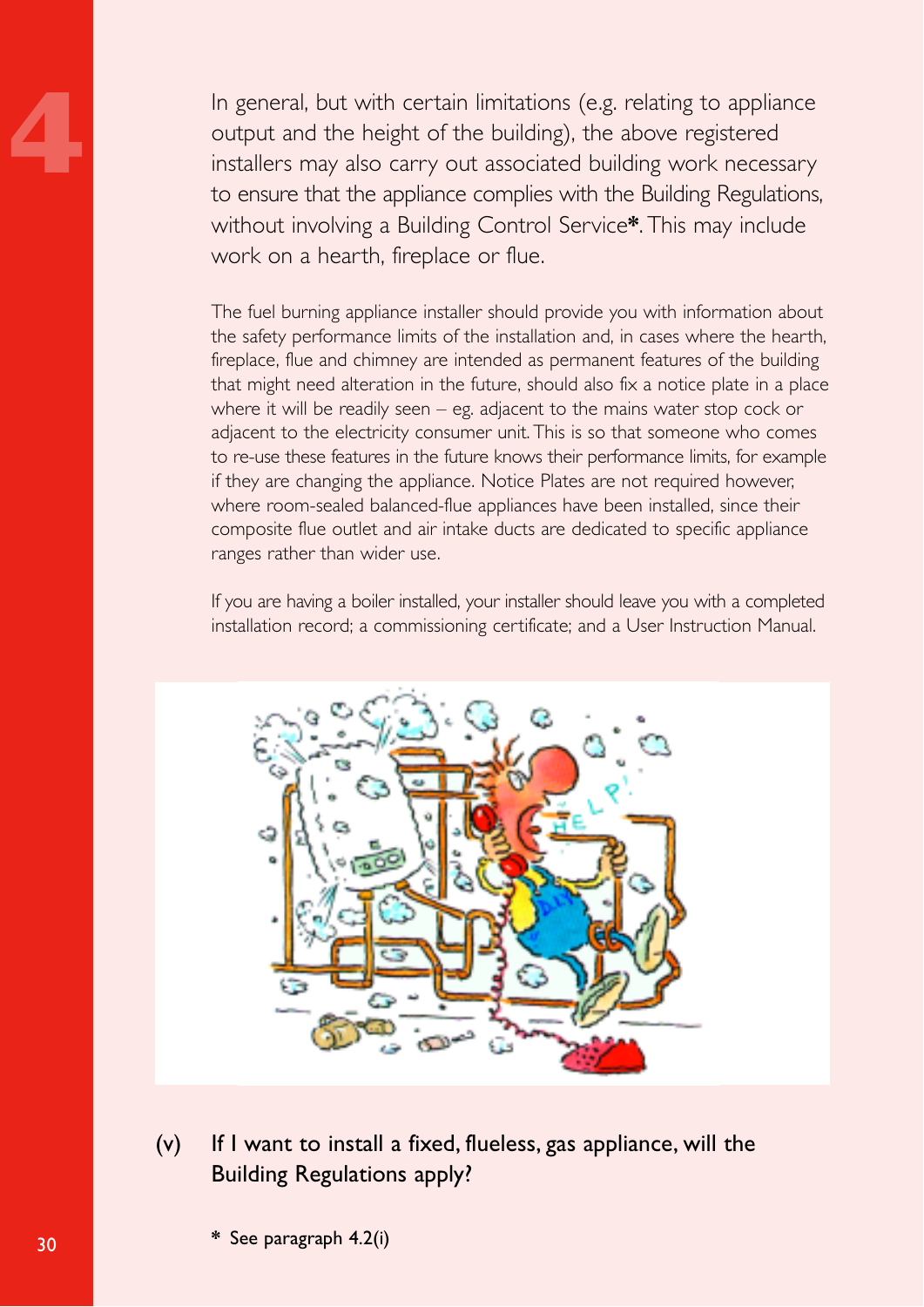**YES** – but if you employ a CORGI (Council for Registered Gas Installers) registered installer with the relevant competencies to carry out the work, you will not need to involve a Building Control Service**\***.

Adequate means of ventilation must be available for dispersing to the outside air, the water vapour and other products of combustion produced by the appliance which can affect health.To achieve this the installer should follow the appliance manufacturer's instructions or take other steps such as following the guidance in 'Installation and Maintenance of Flues and Ventilation for Gas Appliances (etc)' (BS 5440) (see Annex B: 'Sources of information').

The Health and Safety Executive (HSE) provide two free leaflets on the hazards posed by domestic combustion appliances and how these can be safely managed – 'Gas appliances. Get them checked – Keep them safe' and 'Landlords – A guide to landlord's duties' (see Annex B: 'Sources of information').

(w) If I want to alter in any way the construction of fireplaces, hearths or flues, or to repair them in any way which could affect their safe operation and containment of heat, will the Building Regulations apply?

**YES** – if the work involves the provision of a new or replacement flue or flue liner, or the provision of a new or replacement hearth, fireplace or chimney. But see also question (u) above regarding building work which is a necessary part of installing a new fuel burning appliance.

**NO** – if the work amounts to no more than alterations to fireplaces, hearths, flues and chimneys it *may not* be subject to the Building Regulations. However, this type of work should always take account of the guidance in Approved Document J ('Combustion appliances and fuel storage systems') and the Guidance and Supplementary Information on the UK Implementation of European Standards for Chimneys and Flues (see Annex B: 'Sources of information'). It is vital that flues should operate efficiently, and that risks of the building catching fire or of people suffering burns should be minimised.

**31 \*** See paragraph 4.2(i) **31**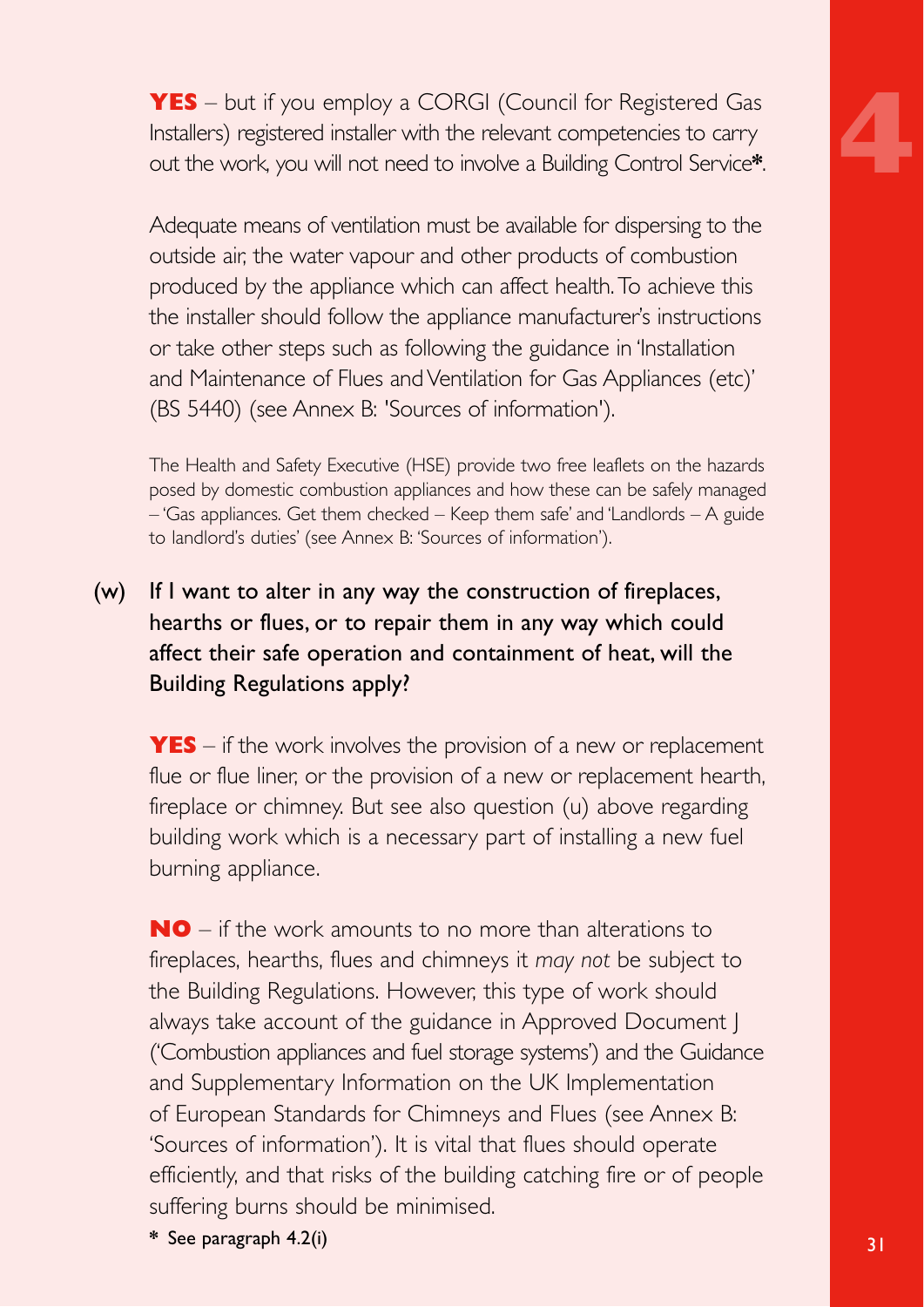**4** (x) If I want to install or replace an oil or liquid petroleum gas (LPG) tank (and/or connecting pipework) outside my home, will the Building Regulations apply?

**YES** – if the installation is above ground the requirements will be applied to achieve adequate shielding of the tank from any surrounding fire and, in the case of an oil tank, containment of oil leakages so that ground water is not contaminated. Where new oil connecting pipework is proposed, a fire valve will be needed at the point where the pipe enters the building. If you are installing an oil tank and/or connecting pipework and you employ an installer registered with OFTEC (Oil Firing Technical Association for the Petroleum Industry), you will not need to involve a Building Control Service**\***.

**\*** See paragraph 4.2(i)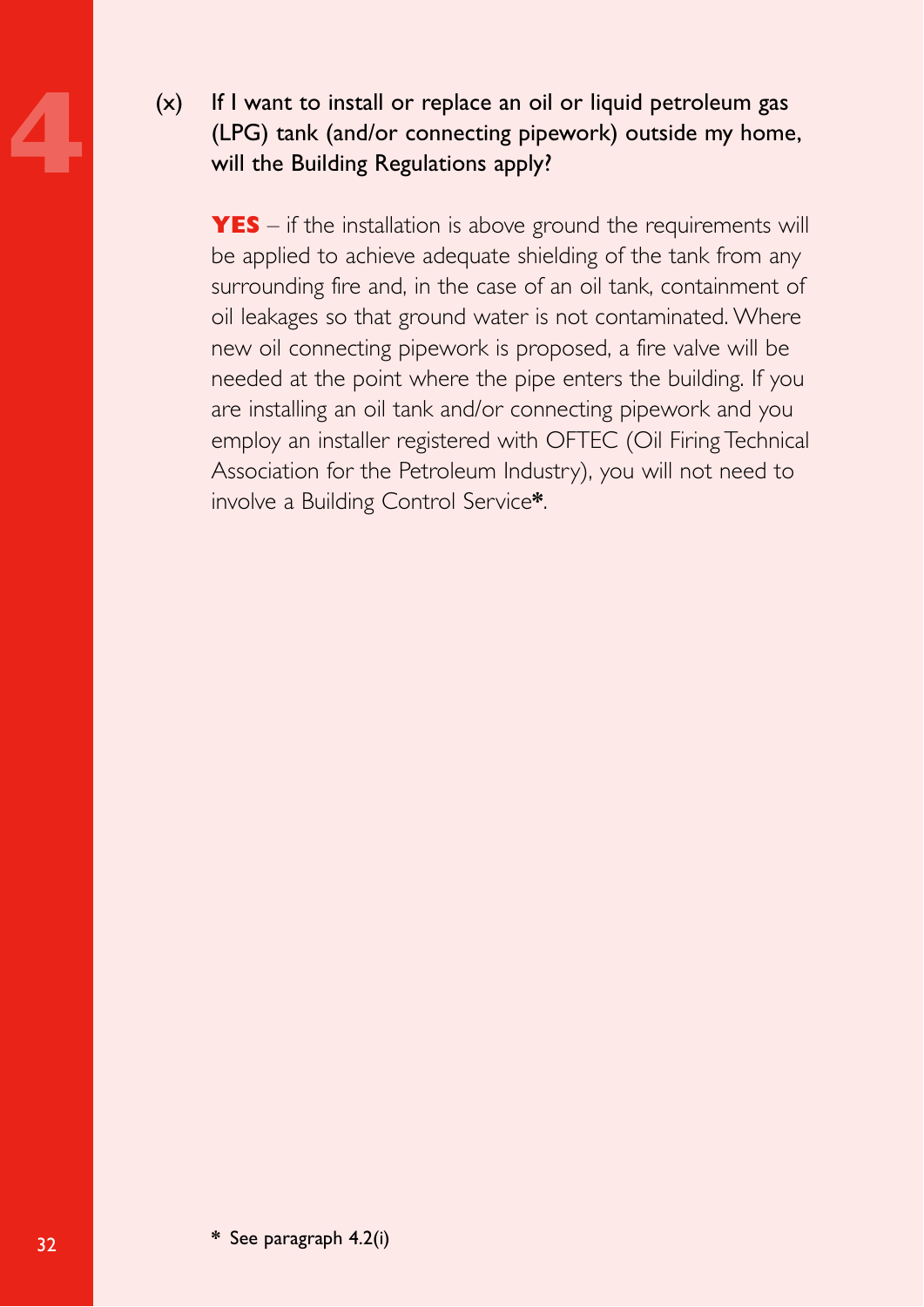## **Section 5** The two types of Building Control Service



- 5.1 If your work amounts to 'Building Work' (see paragraphs 3.1) and 3.2) it will be subject to, and must comply with, the Building Regulations. To help you achieve compliance with the regulations, you are required to use one of two types of Building Control Service:
	- your local authority Building Control Service; or
	- an approved inspector's Building Control Service.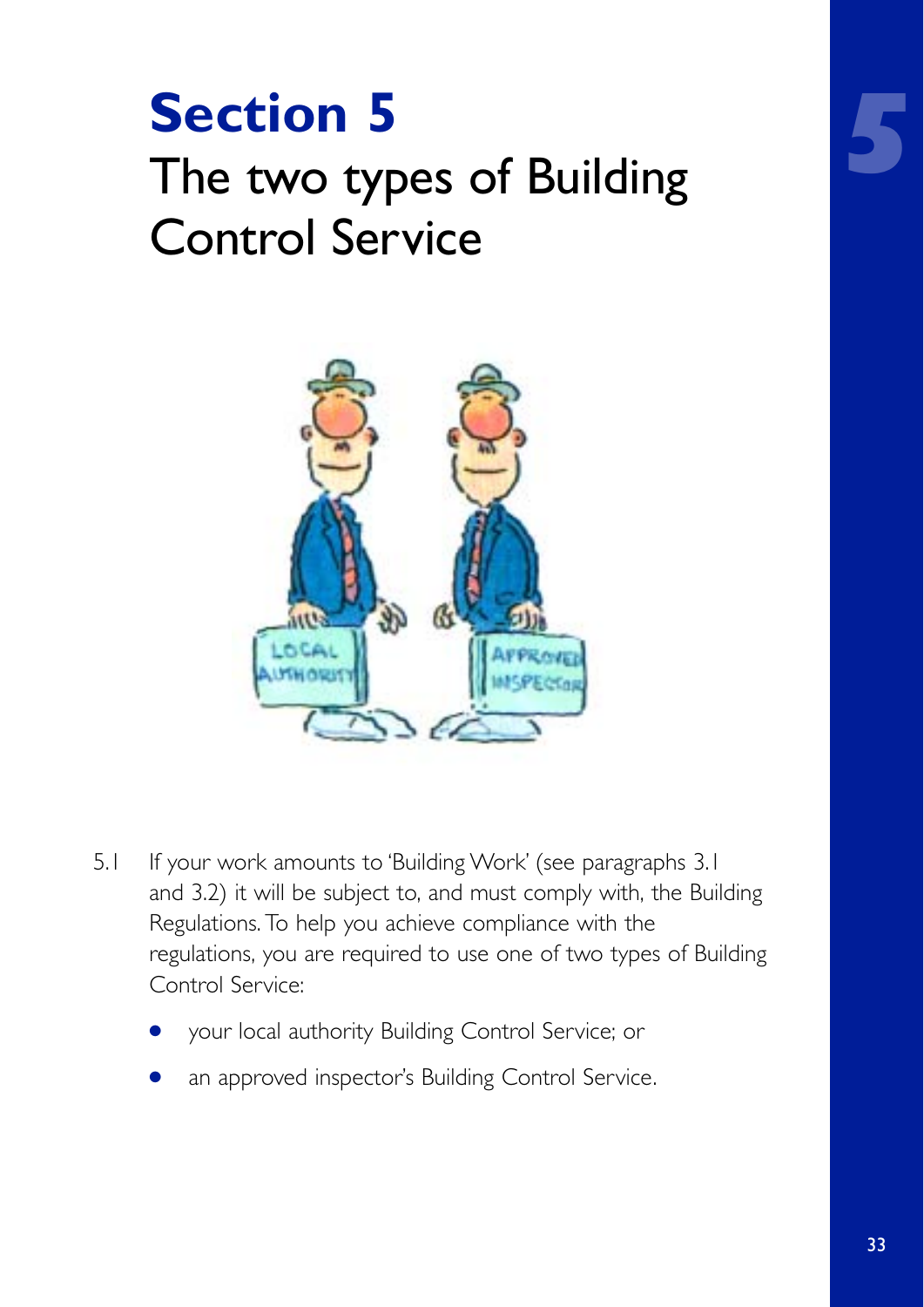- **5** 5.2 As explained in paragraph 4.2(i), if your building work consists only of the installation of certain types of services or fittings (e.g. some types of drain, fuel burning appliances, replacement windows, WCs, and showers) and you employ an installer registered with a relevant scheme designated in the Building Regulations, you will not need to involve a Building Control Service. However, this concession is strictly limited to the specific type of installation described and does not cover any other type of building work.
- 5.3 You can contact your *local authority Building Control Service* through your district or borough council. *Approved inspectors* are private sector companies or practitioners and are approved for the purpose of carrying out the *Building Control Service* as an alternative to your local authority. Approved inspectors can provide a service in connection with most sorts of building project involving new buildings or work to existing buildings, including extensions or alterations to homes. For insurance reasons most approved inspectors cannot currently deal with projects involving building new houses, or flats for sale or private renting. All approved inspectors are registered with the Construction Industry Council (CIC) who can provide a list of members (see Annex B: 'Sources of information').
- 5.4 If you are employing a builder to do your work you should be clear from the outset whether they are taking responsibility for ensuring that the building work complies with the Building Regulations, and also whether they are taking responsibility for liaising with the Building Control Service you have decided to use (see also paragraph 2.10). In addition, you should bear in mind that your building work may require planning permission. You will need to check the position; and if you do require permission you will need to be clear whether you, your builder or designer are taking responsibility for obtaining it. Some types of building development may also be subject to other types of statutory requirements and consents (see paragraph 1.3).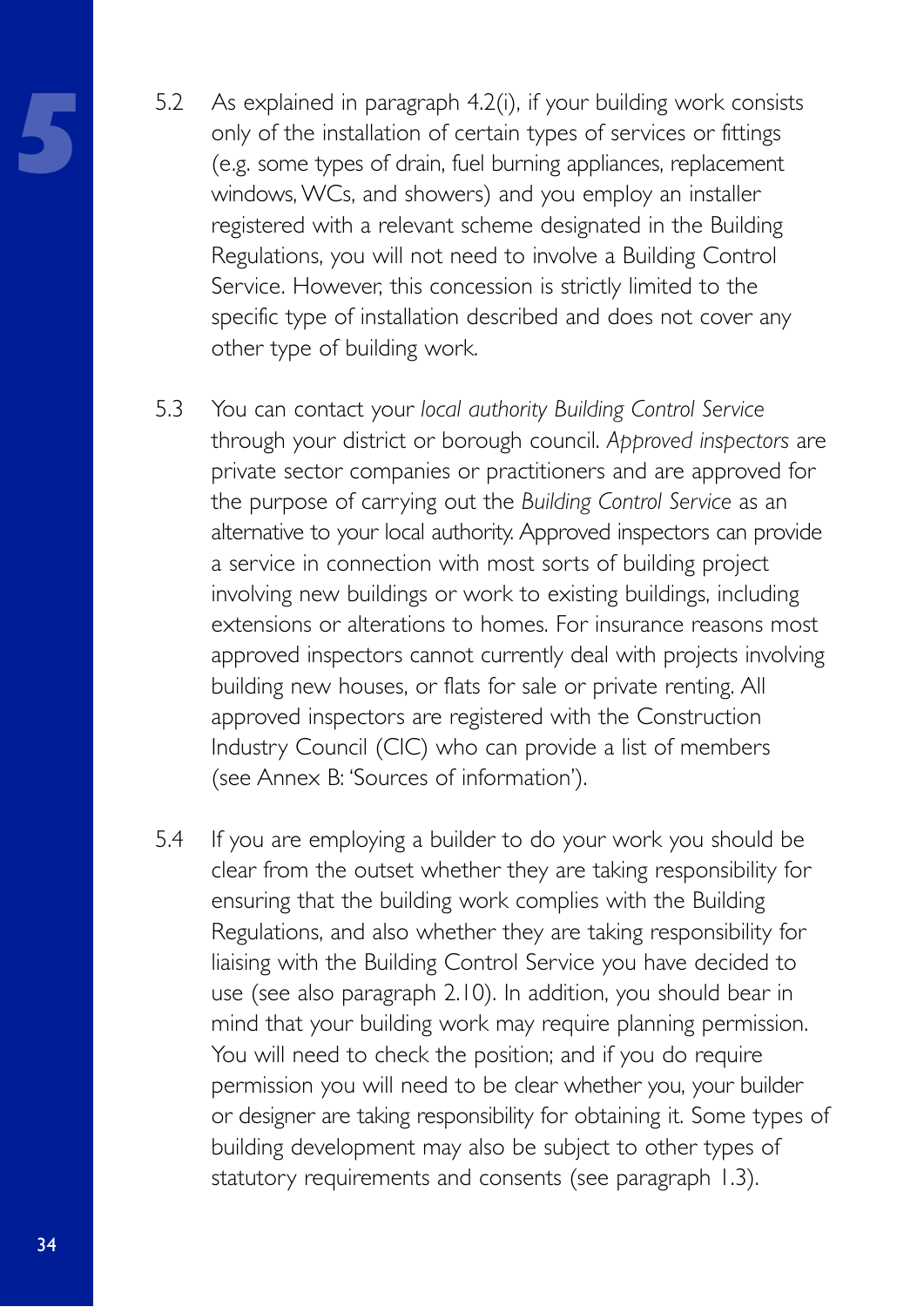#### **YOUR LOCAL AUTHORITY BUILDING CONTROL SERVICE**

- 5.5 Depending upon the scale and type of work involved you may have the option of following one of two different procedures available within this service:
	- the deposit of a *full plans application*; or
	- **•** the giving of a **building notice** (except for certain types of building work – primarily in respect of fire safety issues where a building is used as a workplace or where it may affect a drain).

#### **What are the differences between the full plans application procedure and the building notice procedure? What might influence my choice?**

#### *A full plans application:*

- 5.6 An application deposited under this procedure needs to contain plans and other information showing all construction details, preferably well in advance of when work is to start on site. Your local authority will check your plans and consult any appropriate authorities (e.g. fire and sewerage). They must complete the procedure by issuing you with a decision within five weeks or, if you agree, a maximum of two months from the date of deposit.
- 5.7 If your plans comply with the Building Regulations you will receive a notice stating that they have been approved. If your local authority is not satisfied you may be asked to make amendments or provide more details. Alternatively, a conditional approval may be issued. This will either specify modifications which must be made to the plans; or will specify further plans which must be deposited with your authority. Your local authority may only apply conditions if you have either requested them to do so or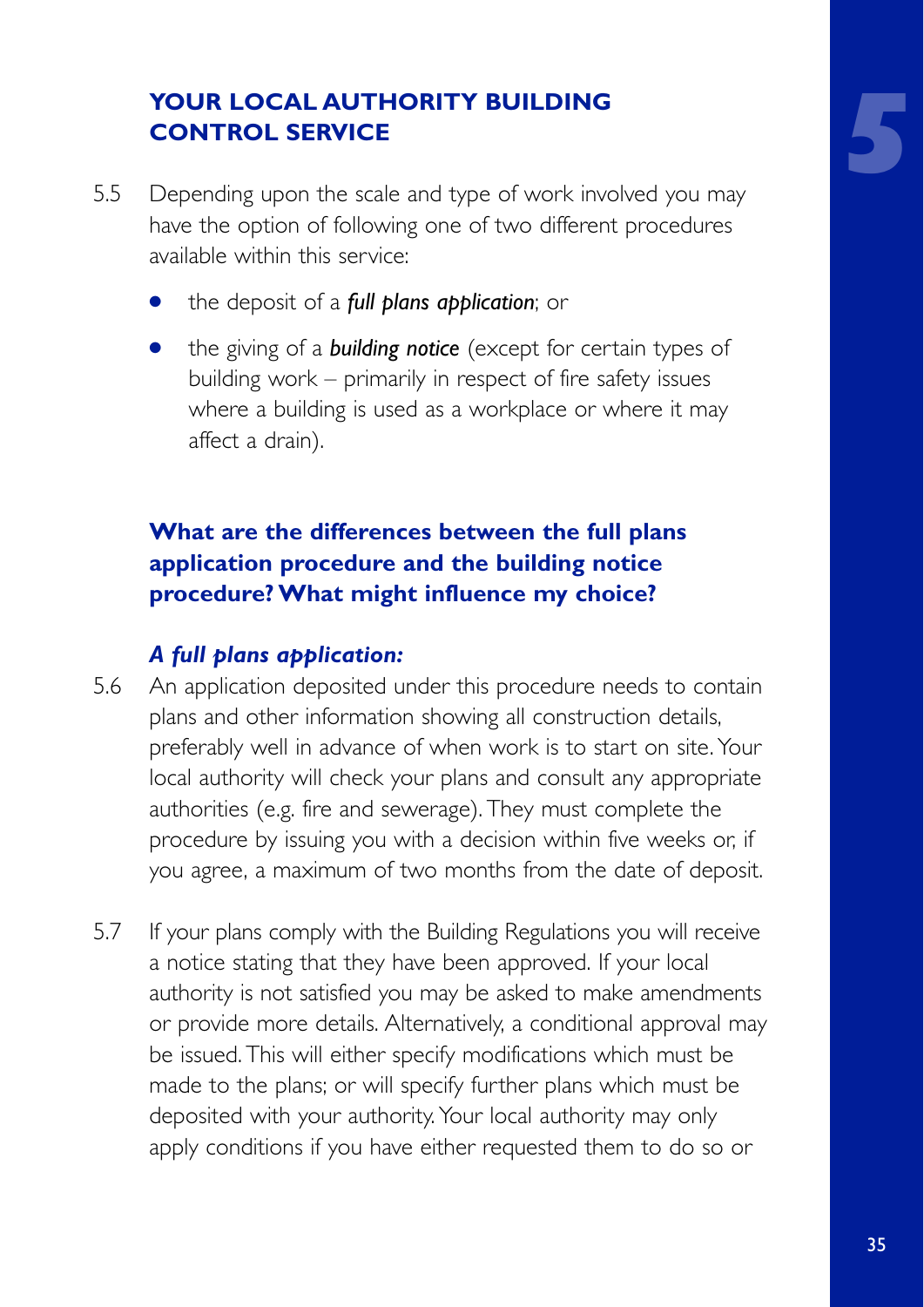**5** have consented to them doing so. A request or consent must be made in writing. If your plans are rejected the reasons will be stated in the notice. A full plans approval notice is valid for three years from the date of deposit of the plans, after which the local authority may send you a notice to declare the approval of no effect if the building work has not commenced.



- 5.8 Your local authority will carry out inspections of the building work once it is in progress. They will explain about the notification procedures which the regulations require you to follow at various stages of the work  $-$  e.g. in connection with foundations, damp proof courses and drains. In addition, if you request one when you first make your application, the local authority will issue you with a *completion certificate* provided they are content that the completed work complies with the Building Regulations (see paragraph 5.22).
- 5.9 A further point to bear in mind is that, if a disagreement arises with your local authority, the 'full plans' procedure enables you to ask for a 'determination' from (in England) the Office of the Deputy Prime Minister or (in Wales) the Welsh Assembly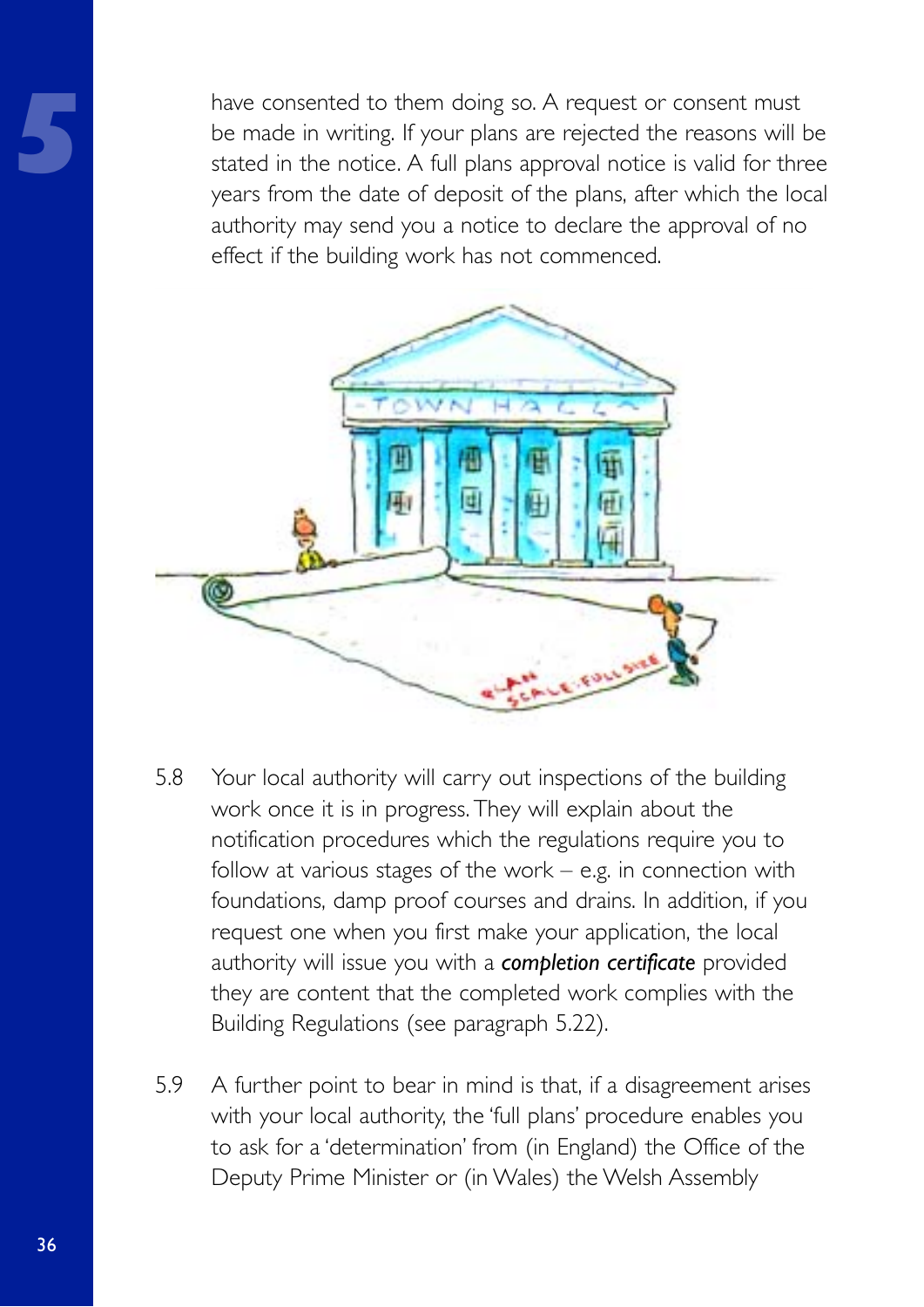Government about whether your plans do or do not comply with the Building Regulations (see paragraph 5.19).

#### *The Building Notice procedure:*

- 5.10 This procedure does not involve the passing or rejecting of plans. It therefore avoids the preparation of detailed 'full plans', and is designed to enable some types of building work to get under way quickly; although it is perhaps best suited to small work. There are also specific exclusions in the regulations as to when building notices cannot be used. These are for building work which is subject to section 1 of the Fire Precautions Act 1971 or Part II of the Fire Precautions (Workplace) Regulations 1997; for work which will be built close to or over the top of rain water and foul drains shown on the 'map of sewers' (see paragraph 3.3); and where a new building will front onto a private street. If you decide to use this procedure you need to be confident that the work will comply with the Building Regulations or you will risk having to correct any work you carry out if your local authority requests this. In this respect you do not have the protection provided by the approval of 'full plans'.
- 5.11 Once you have given your 'building notice' and informed your local authority that you are about to start work, the work will be inspected as it progresses. You will be advised by the authority if the work does not comply with the Building Regulations. If before the start of work, or while work is in progress, your local authority requires further information such as structural design calculations or plans, you must supply the details requested. A 'building notice' is valid for three years from the date the notice was given to the local authority, after which it will automatically lapse if the building work has not commenced.
- 5.12 A local authority is not required to issue a *completion certificate* under the 'building notice' procedure; and because no 'full plans' are produced it is not possible to ask for a determination if your local authority says your work does not comply with the Building Regulations (see paragraph 5.19).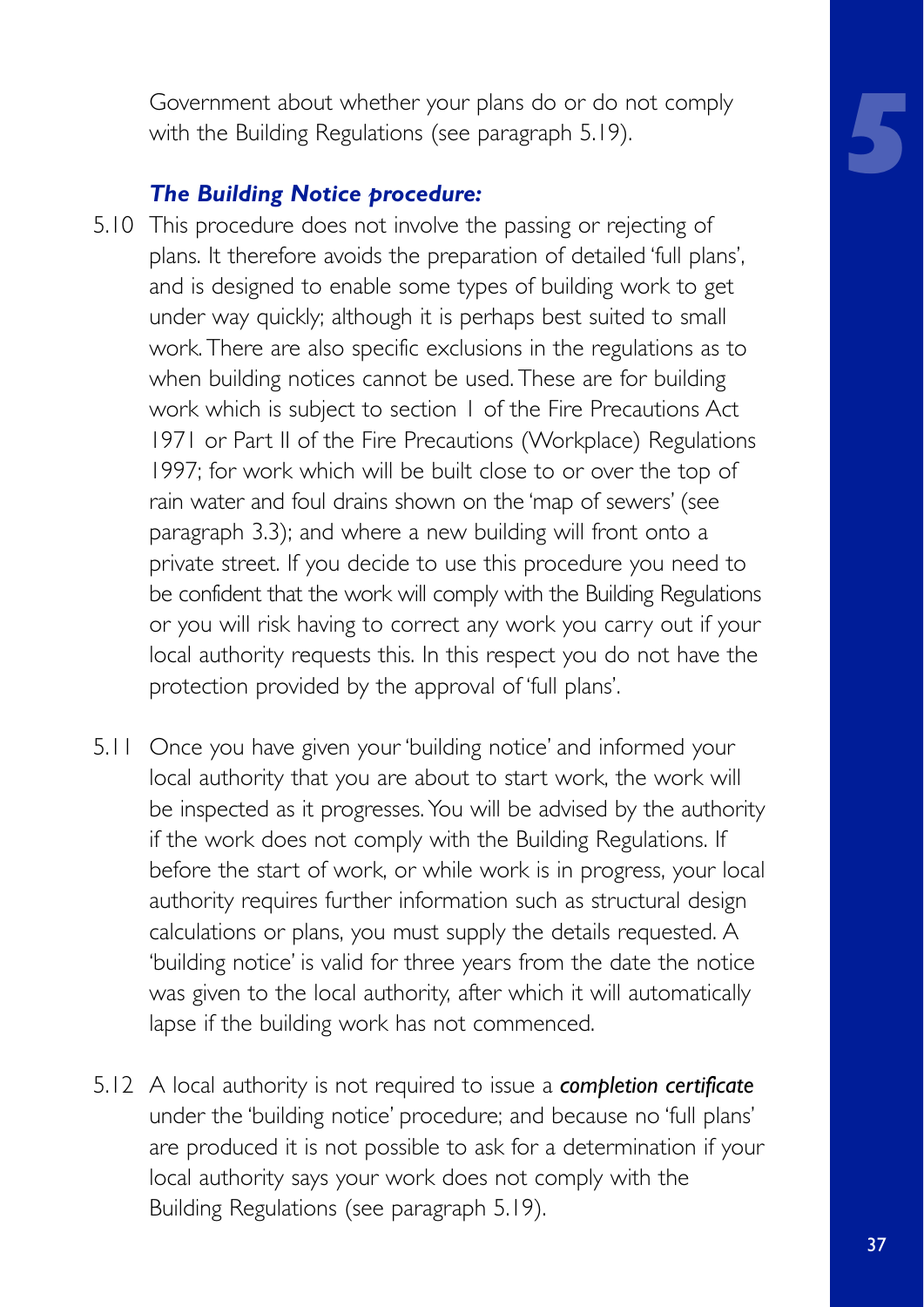**5.13 Yes – a charge is payable to your local authority service?**<br>
5.13 Yes – a charge is payable to your local authority and will b<br>
to VAT. Each authority is required to set its own individual 5.13 Yes – a charge is payable to your local authority and will be subject to VAT. Each authority is required to set its own individual charges according to the type of work involved and to publish them in a 'scheme' which they will be able to make available to you on request. The basis for setting the charges is contained in The Building (Local Authority Charges) Regulations 1998, which require amongst other things that local authorities fix their charges with the aim of recovering the costs of carrying out their service. The regulations also exempt from charging for certain types of building work which are solely for the benefit of disabled people.

#### **Is there any difference in cost between a Full Plans application and a Building Notice procedure?**

- 5.14 In general there should not be. This is because the Building (Local Authority Charges) Regulations 1998 require that the 'plan charge' for the full plans application procedure, plus the subsequent 'inspection charge' made under this procedure, should equal the 'building notice charge' (a charge which includes the cost of inspection).
- 5.15 The 'plan charge' and 'building notice charge' are payable when you deposit your full plans or give your notice respectively; and the 'inspection charge' is payable after the first inspection has taken place. Only one inspection charge is payable no matter how many may be necessary. Your local authority will be able to tell you the exact charges by referring to their scheme of charges.

#### **When can I start work?**

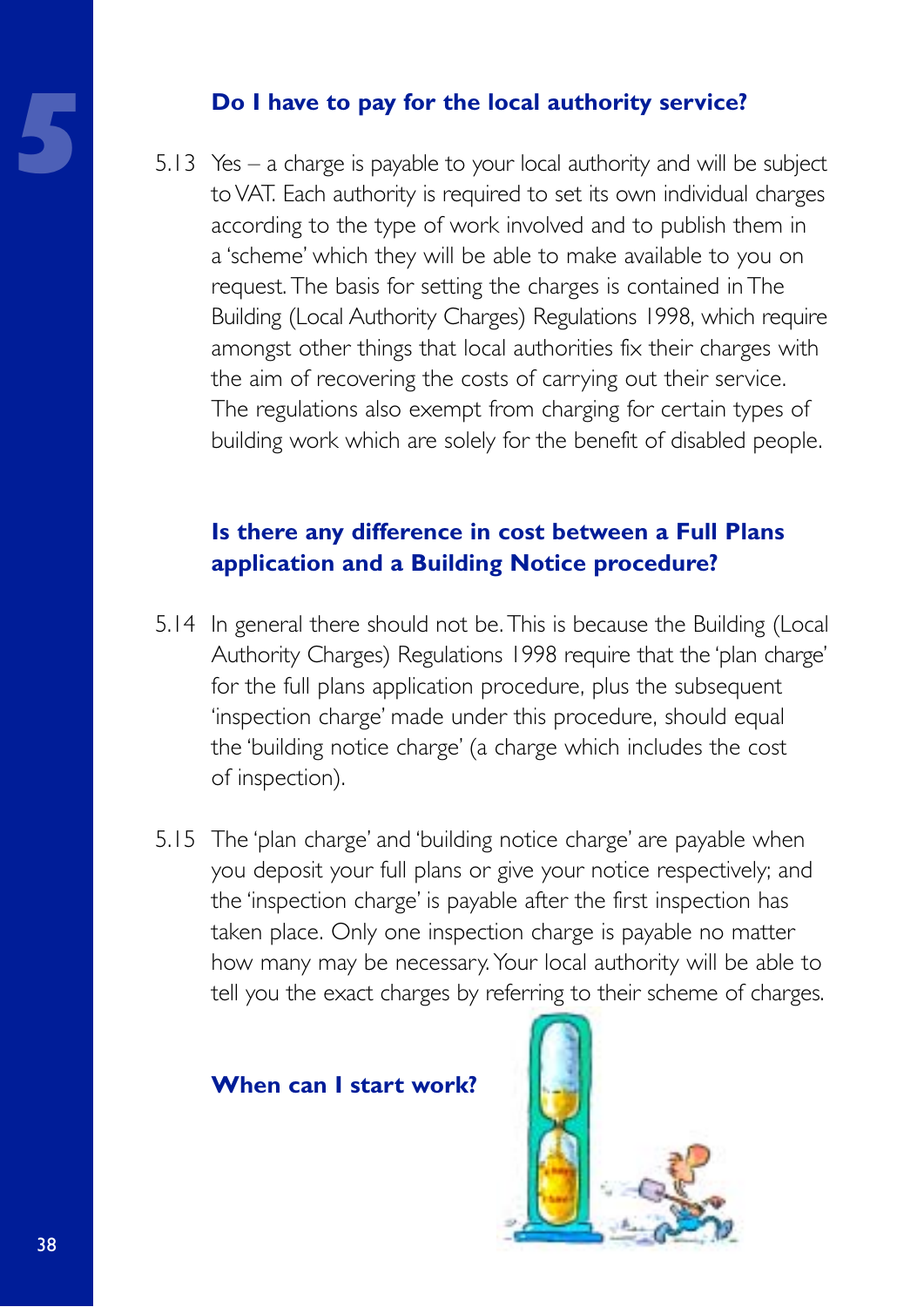- 5.16 If you have deposited a 'full plans' application you will only receive the full benefit and protection from this procedure if you wait until you have received a notice of approval before starting your work. However, if you choose to there is nothing to stop you starting work once you have deposited your plans and given your local authority a *commencement notice* at least two clear days (not including the day on which you give notice and any Saturday, Sunday, Bank or public holiday) before you start.
- 5.17 If on the other hand you have chosen to use the 'building notice' procedure (see paragraphs  $5.10 - 5.12$ ), this procedure is specifically designed to enable you to start work once you have given the notice to your local authority followed by a *commencement notice* at least two clear days (not including the day on which you give notice and any Saturday, Sunday, Bank or public holiday) before you start.

#### **What can I do if a disagreement arises with my local authority and/or my full plans are rejected?**

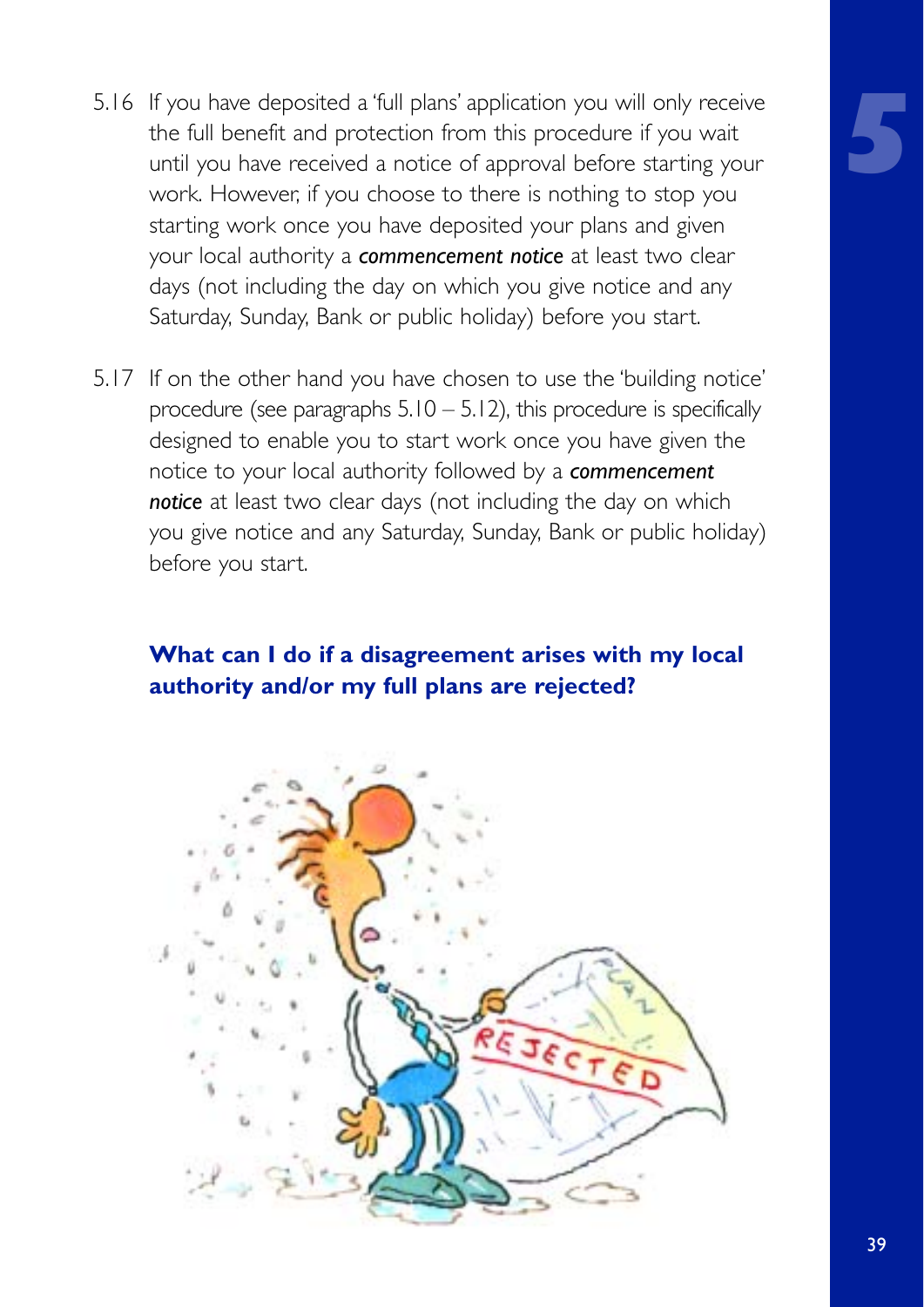- **5** 5.18 If you are content to do so, the simplest way to proceed if your plans are rejected may be to re-submit your 'full plans' application with the local authority's suggested amendments so that it can give you a notice of approval. You will then have the benefit and protection of having your full plans approved. You may not have to pay any additional charge for this. Alternatively, there is nothing to stop you starting work provided you give the necessary 'commencement notice' and ensure that your building work complies with the Building Regulations. But you should bear in mind that if it does not comply your local authority may take enforcement action (see paragraphs 6.3 and 6.4).
- 5.19 However, if you believe that the plans you submitted do comply with the Building Regulations and do not therefore want to amend them because you disagree with your local authority's view, you can refer the matter (in England) to the Office of the Deputy Prime Minister or (in Wales) to the Welsh Assembly Government by asking for a *determination* as to whether or not your proposals comply with particular requirements in the regulations. You can ask for a determination before or after your local authority gives a formal decision on your plans but can *only do so before* the work has substantially started.
- 5.20 Alternatively, if you believe that a particular requirement of the Building Regulations is too onerous or inappropriate to the particular circumstances of the work, you can apply to your local authority to *relax or dispense* with it. If your authority refuses your application you could then *appeal* against this decision (in England) to the Office of the Deputy Prime Minister or (in Wales) to the Welsh Assembly Government within one month of the refusal.
- 5.21 The former DTLR in conjunction with the National Assembly for Wales published 'A Guide to Determinations and Appeals' (see Annex B: 'Sources of information') which sets out details of the procedures involved.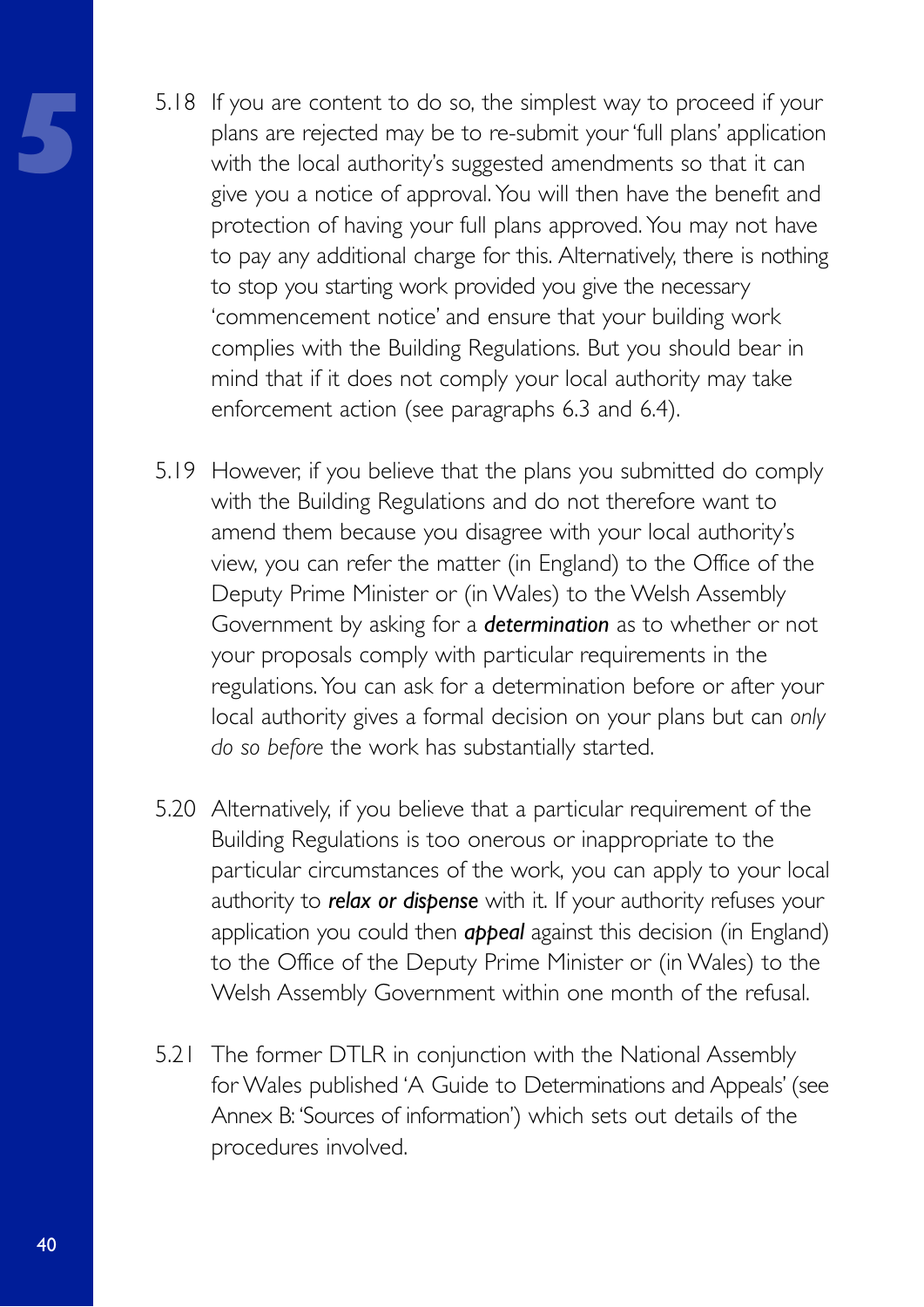#### **Can I get a completion certificate when the building work is finished?**

5.22 Yes – provided the completed work complies with the Building Regulations. Where full plans are submitted for work which is also subject to section 1 of the Fire Precautions Act 1971 or Part II of the Fire Precautions (Workplace) Regulations 1997 the Local Authority *must,* if satisfied, issue you with a completion certificate about compliance with the fire safety requirements of the Building Regulations when the work is finished. In other circumstances where full plans are submitted, you may ask to be given a completion certificate when the work is finished, but you must have made your request *when you first submitted your plans*. The local authority is not however required to issue a completion certificate when the building notice procedure has been used. A completion certificate is evidence (but not conclusive evidence) that the requirements specified in the certificate have been complied with.

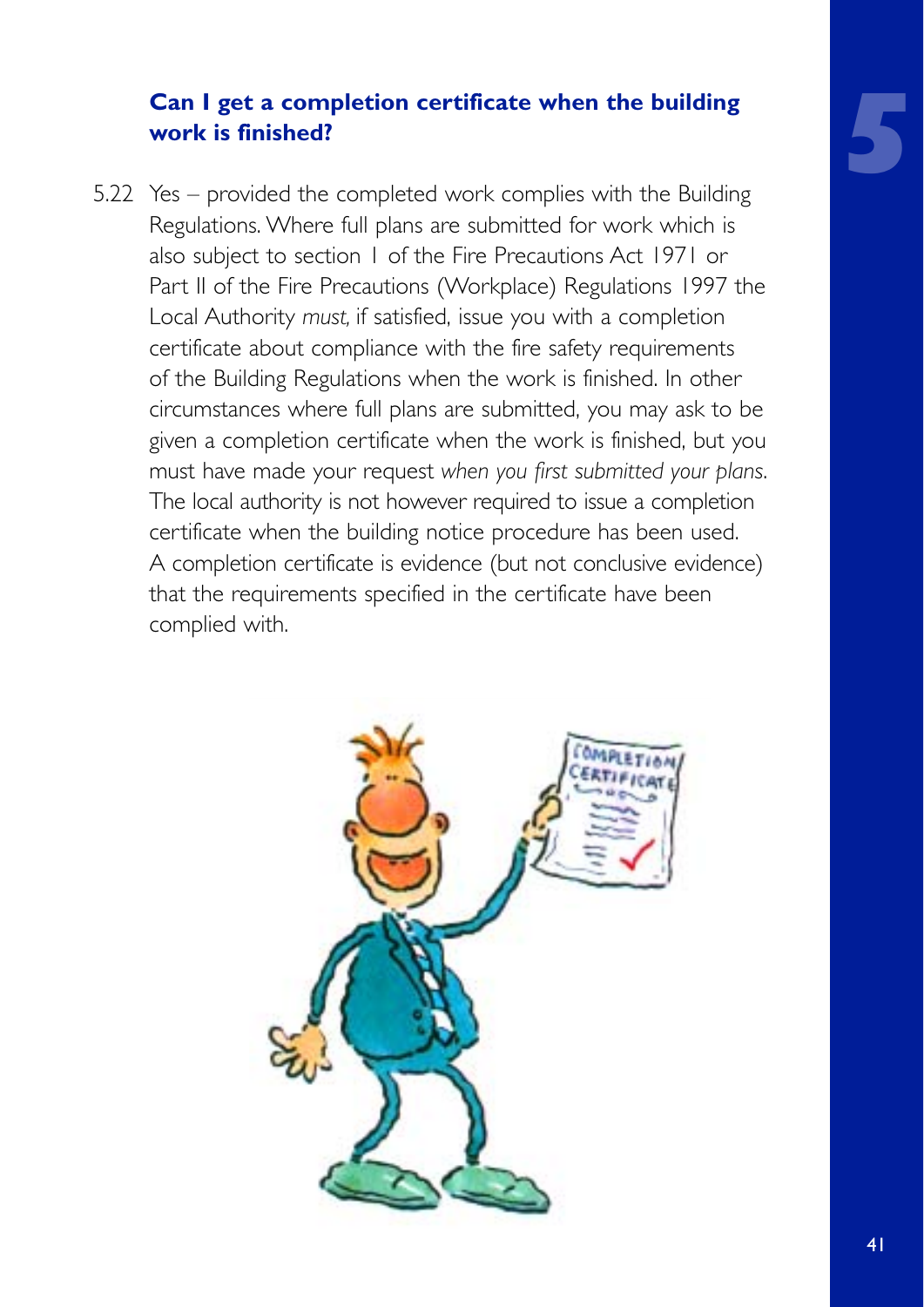## **5 AN APPROVED INSPECTOR'S BUILDING**<br>
5.23 When you use an approved inspector, they will take on **CONTROL SERVICE**

- responsibility for plan checking and inspection of your building work. The procedure requires you and the approved inspector jointly to notify your local authority of your intended building work on what is called an *initial notice*. Once this notice has been accepted by your local authority the responsibility for plan checking and site inspection will be formally placed on the approved inspector.
- 5.24 An approved inspector will:
	- advise you on how the Building Regulations apply to your work;
	- check your plans;
	- issue a *plans certificate* (if requested);
	- inspect the work as it progresses; and
	- issue a *final certificate*.

The approved inspector will tell you what plans and information they need in order to check that the proposed work will comply with the Building Regulations.

5.25 If you ask for one, the approved inspector will issue a *plans certificate* which will confirm that the plans of your proposed building work show compliance with the Building Regulations. When the work is complete the approved inspector must issue a *final certificate* to the local authority to say that the work referred to in the *initial notice* is complete, and that the inspector has carried out their inspection responsibilities. If the approved inspector is not satisfied that the work complies, then they cannot give the *final certificate*. If you are not prepared to change the work the approved inspector will have to refer the matter to the local authority (see paragraphs 5.28 and 6.2).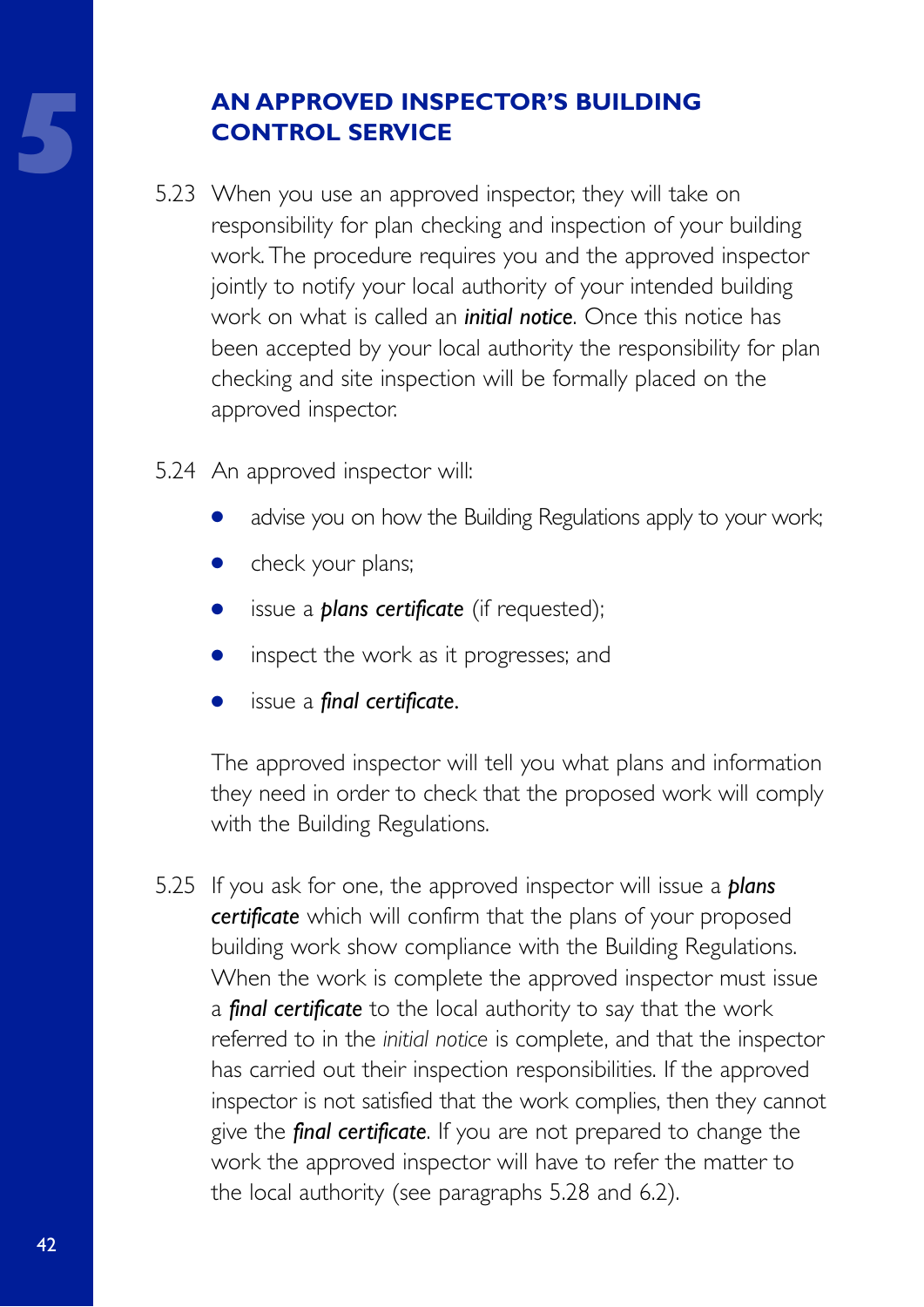# **5**

#### **Do I have to pay for the services of the approved inspector?**

5.26 Yes – a fee will be payable which will be a matter for negotiation between you and the inspector. It will be subject to VAT.

#### **What can I do if the approved inspector is not satisfied with my proposals or with my work in progress?**



- 5.27 If the approved inspector is not satisfied with plans of your work, the options available to you will be:
	- to alter your plans according to the approved inspector's advice;
	- to ask for a determination (in England) from the Office of the Deputy Prime Minister or (in Wales) from the Welsh Assembly Government of any disagreement on the plans arising between you and the approved inspector. (This is similar to the procedure which would be open to you if you were using the Building Control Service of your local authority and as explained in paragraph 5.19);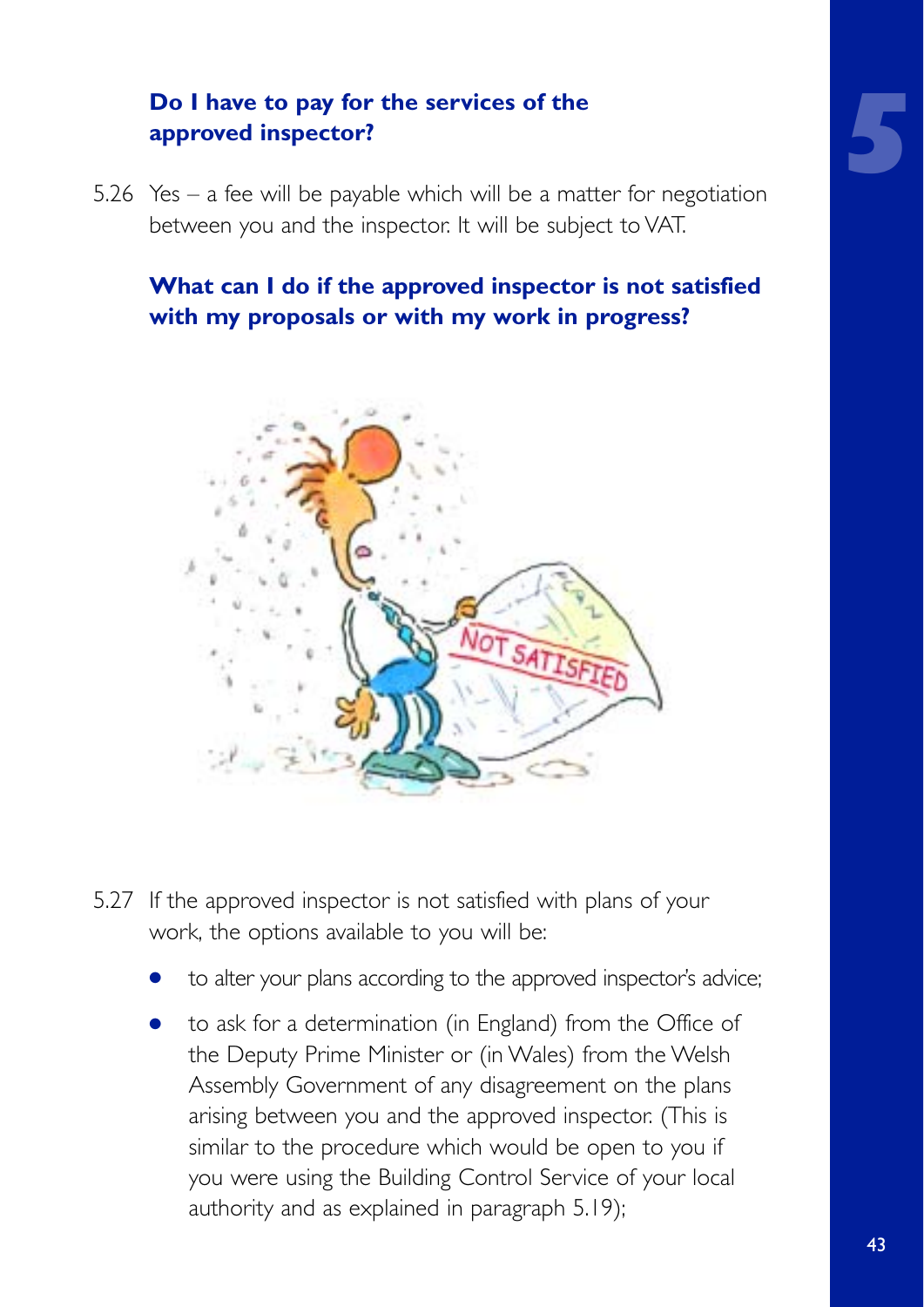- to apply to your local authority for a *relaxation* or a *dispensation* of a requirement of the Building Regulations and, in the event of a refusal by your authority, appeal (in England) to the Office of the Deputy Prime Minster or (in Wales) to the Welsh Assembly Government. (This is the same procedure as would be open to you if you were using the Building Control Service of your local authority and as explained in paragraph 5.20).
- 5.28 If the approved inspector is not satisfied with work in progress on site, and you cannot resolve the disagreement by discussion, the inspector will have to cancel the *initial notice* by a notice to the local authority. This will terminate the inspector's building control responsibility for your project. In these circumstances the Building Control Service function is likely to have to revert to your local authority. Thereafter your authority may ask for plans and, if necessary, require the uncovering of work to enable them to reach a view on the compliance of your work so far, and on what changes are needed. They will charge you what is called a 'reversion charge' to cover the cost of their on-going Building Control Service.

#### **When can I start work?**

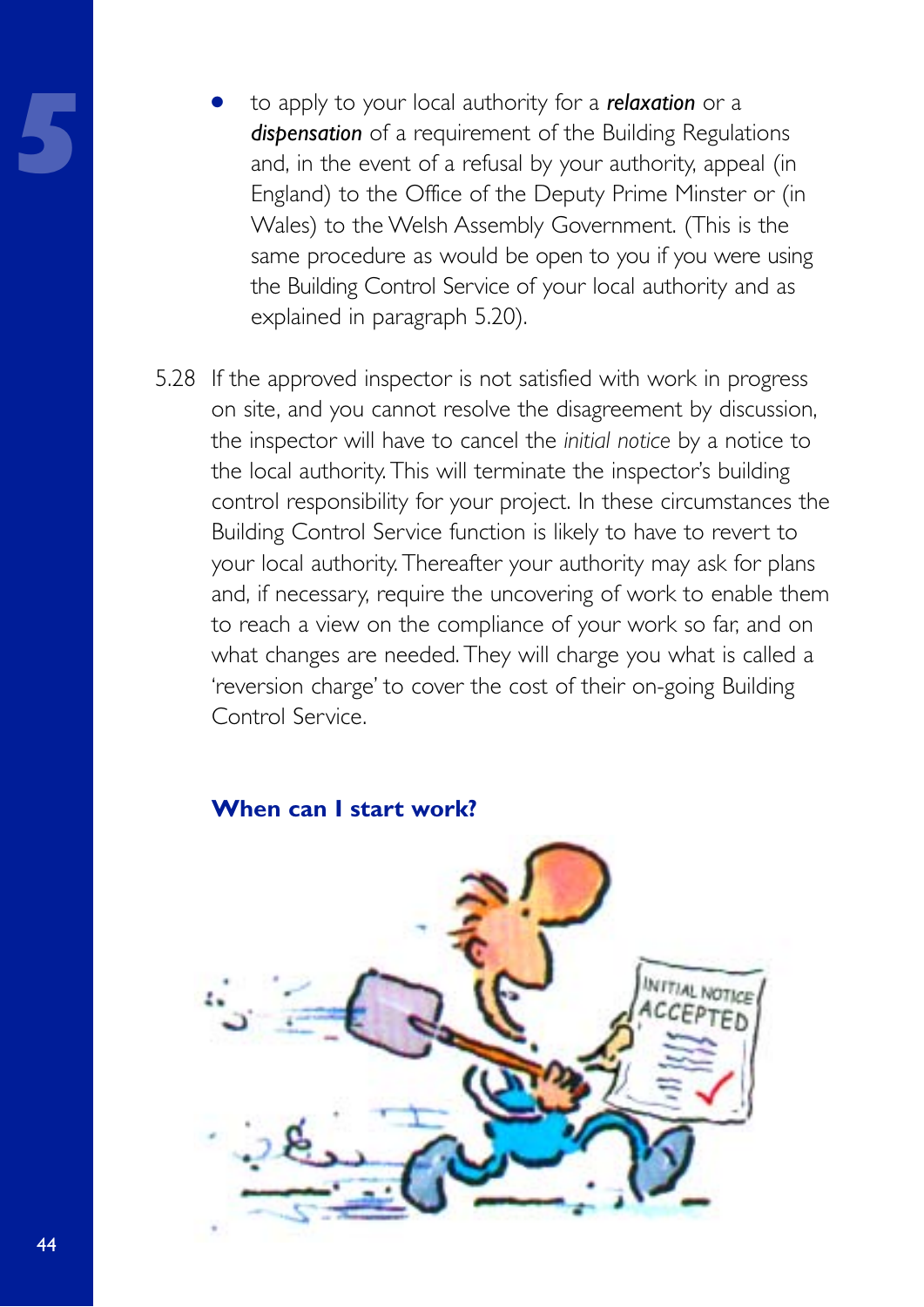5.29 Subject to any arrangements you have agreed with your approved inspector, you may start work as soon as the *initial notice* is accepted by your local authority. Work cannot start if the initial notice is rejected. But if the notice has *not* been validly rejected by your authority within five days of being given, then it is treated as having been accepted.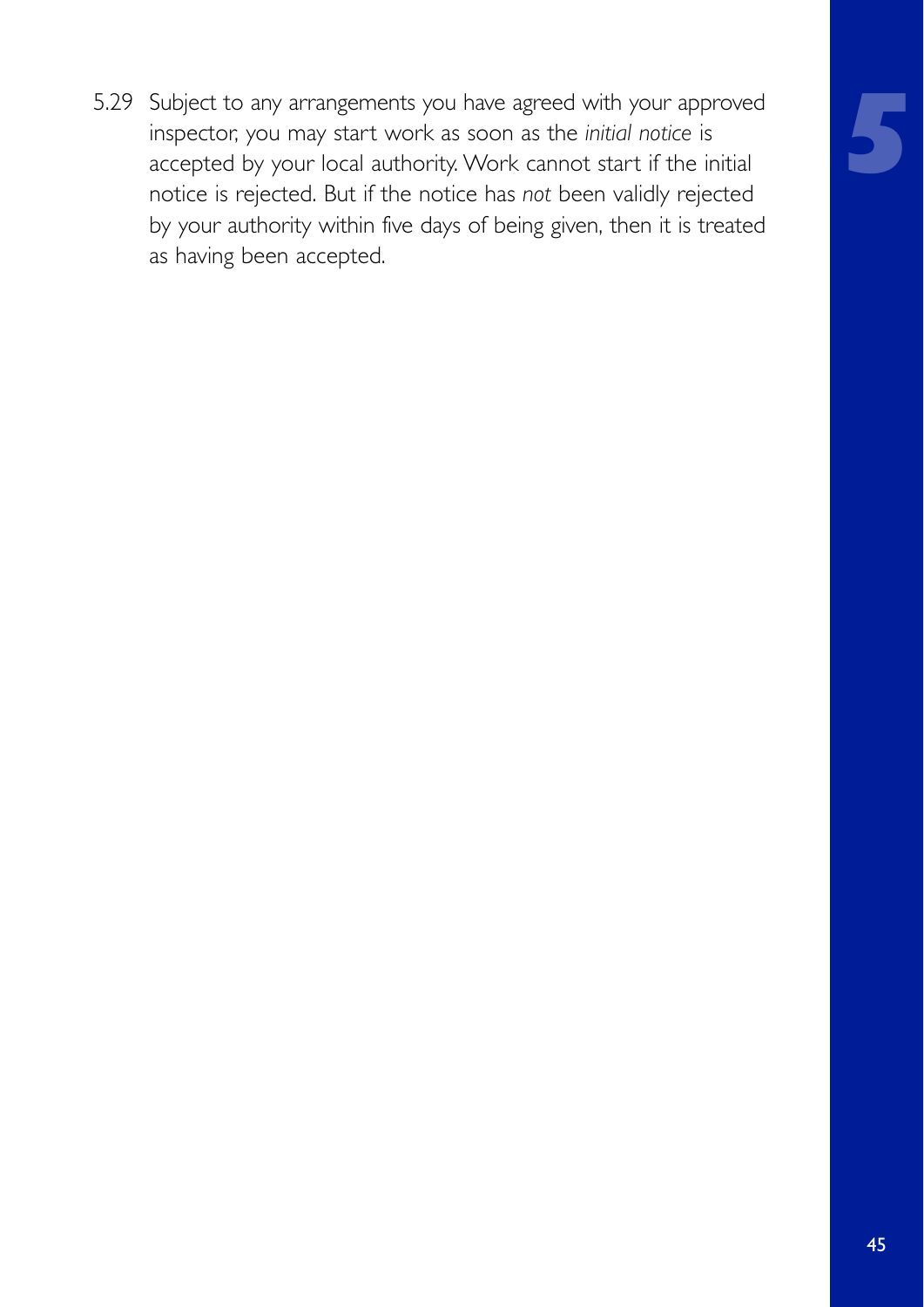## **6 Section 6** Contravention and enforcement of the Building Regulations

#### **WHAT HAPPENS IF I CONTRAVENE THE BUILDING REGULATIONS?**

- 6.1 The Building Regulations can be contravened by not following the building control procedures they set out for handling your building work, and/or by carrying out building work which does not comply with the requirements contained in the Building Regulations. The *local authority* has a general duty to enforce the Building Regulations in its area and will seek to do so by informal means wherever possible. This duty extends to and forms a part of its function when it is carrying out the Building Control Service.
- 6.2 Where an *approved inspector* is providing the Building Control Service, the responsibility for checking that the Building Regulations are complied with during the course of your building work will lie with that inspector. In the main, they will do this by advising you as explained in paragraph 5.24. However, approved inspectors do not have enforcement powers. Instead, the regulations provide that in a situation where they consider your building work does not comply with the Building Regulations they will not issue you with a *final certificate* and in addition will cancel the *initial notice* by notifying your local authority (see paragraph 5.28). If no other approved inspector takes on the work, the Building Control Service will automatically be taken on by your local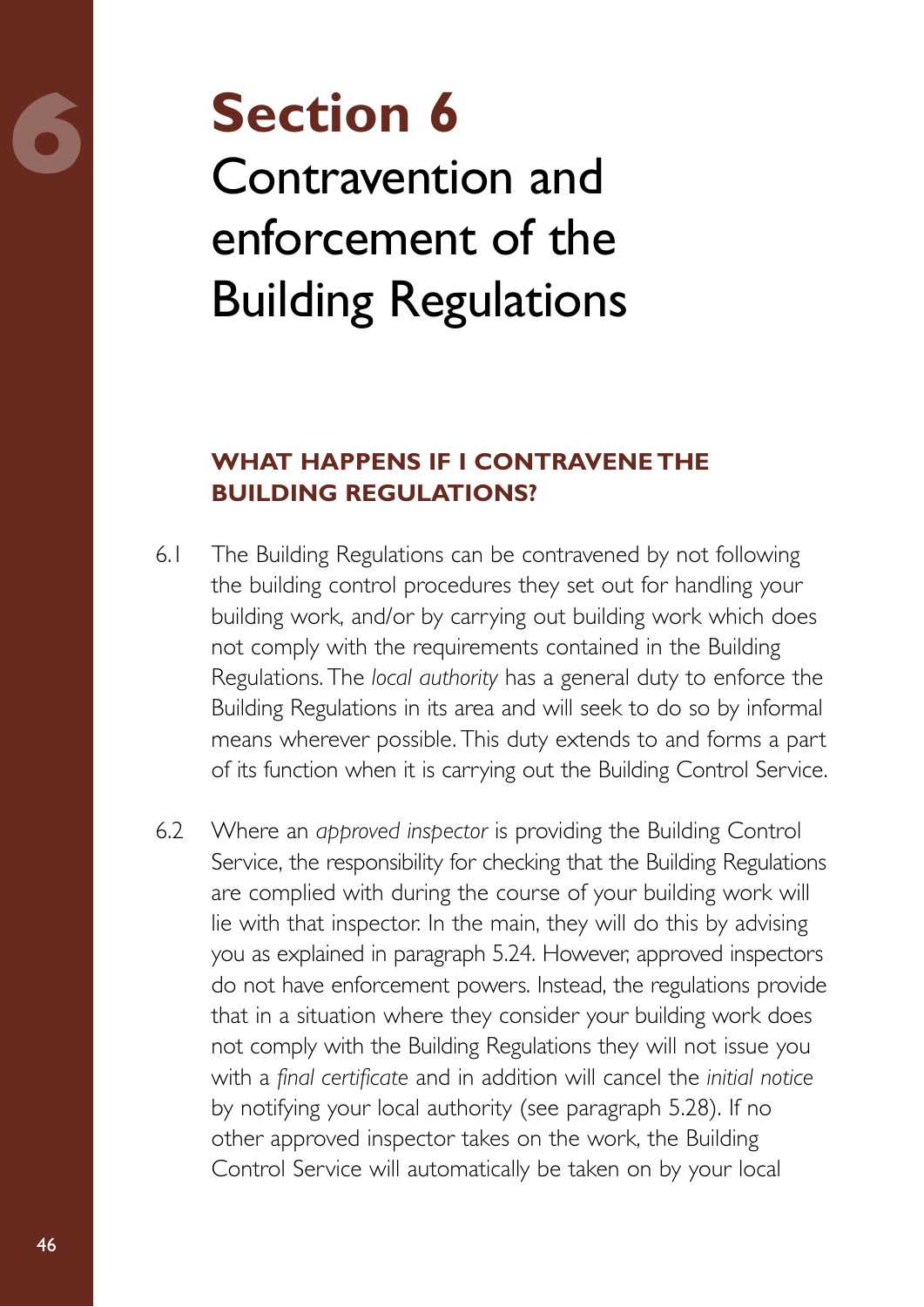authority. From this point on your local authority will also have enforcement powers to require you to alter your work, if they consider this necessary.

6.3 If a person carrying out building work contravenes the Building Regulations, the local authority or another person may decide to take them to the magistrates' court where they could be fined up to £5000 for the contravention, and up to £50 for each day the contravention continues after conviction (section 35 of the Building Act 1984). This action will usually be taken against the builder or main contractor, although proceedings must be taken within 6 months of the offence (section 127 of the Magistrates Courts Act 1980). Alternatively, or in addition, the local authority may serve an *enforcement notice* on the owner requiring them to alter or remove work which contravenes the regulations (section 36 of the 1984 Act). If the owner does not comply with the notice the local authority has the power to undertake the work itself and recover the costs of doing so from the owner.

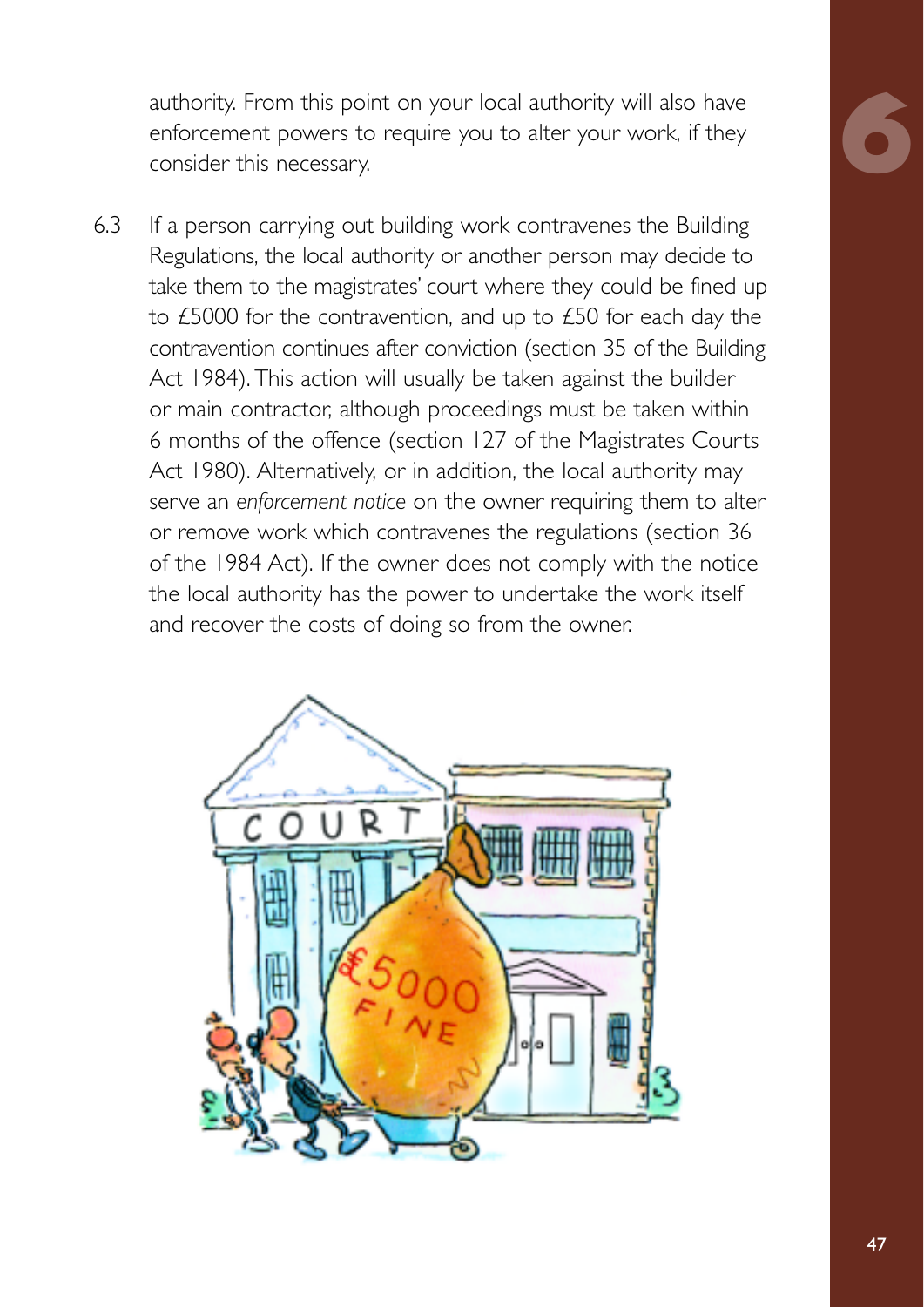- **6** 6.4 A section 36 *enforcement notice* cannot be served on you after the expiration of 12 months from the date of completion of the building work, but this does not affect a local authority's (or any other person's) right to apply to the Courts for an injunction for the same purpose. A local authority also cannot take enforcement action under sections 35 and 36 if the work which you have carried out is in accordance with your plans which the authority approved or failed to reject within the statutory time of five weeks (or two months with your agreement) from deposit of the plans (see paragraph 5.6).
- 6.5 Notwithstanding the possibility of enforcement action, you should bear in mind that if the local authority considers that building work carried out does not comply with the Building Regulations and it is not rectified, the authority will not issue you with a completion certificate (see paragraph 5.22) and the contravention may come to light through a local land search enquiry when you wish to sell your property.

#### **WHAT HAPPENS IF I DISAGREE WITH THE LOCAL AUTHORITY'S ENFORCEMENT NOTICE?**

- 6.6 Normally the *enforcement notice* will give you 28 days to rectify the building work. If you wish to contest the notice on the grounds that you believe your building work does comply with the Building Regulations, you have the following options:
	- (i) to advise your local authority that you wish to obtain a written report from a suitably qualified person about the compliance of your work (section 37 of the Building Act 1984) with a view to persuading the authority to withdraw the notice. In this event the 28 day period to rectify the building work is extended to 70 days.
	- (ii) to appeal against the notice in the magistrates' court and demonstrate there that your building work complies (section 40 of the Building Act 1984). This option can be used either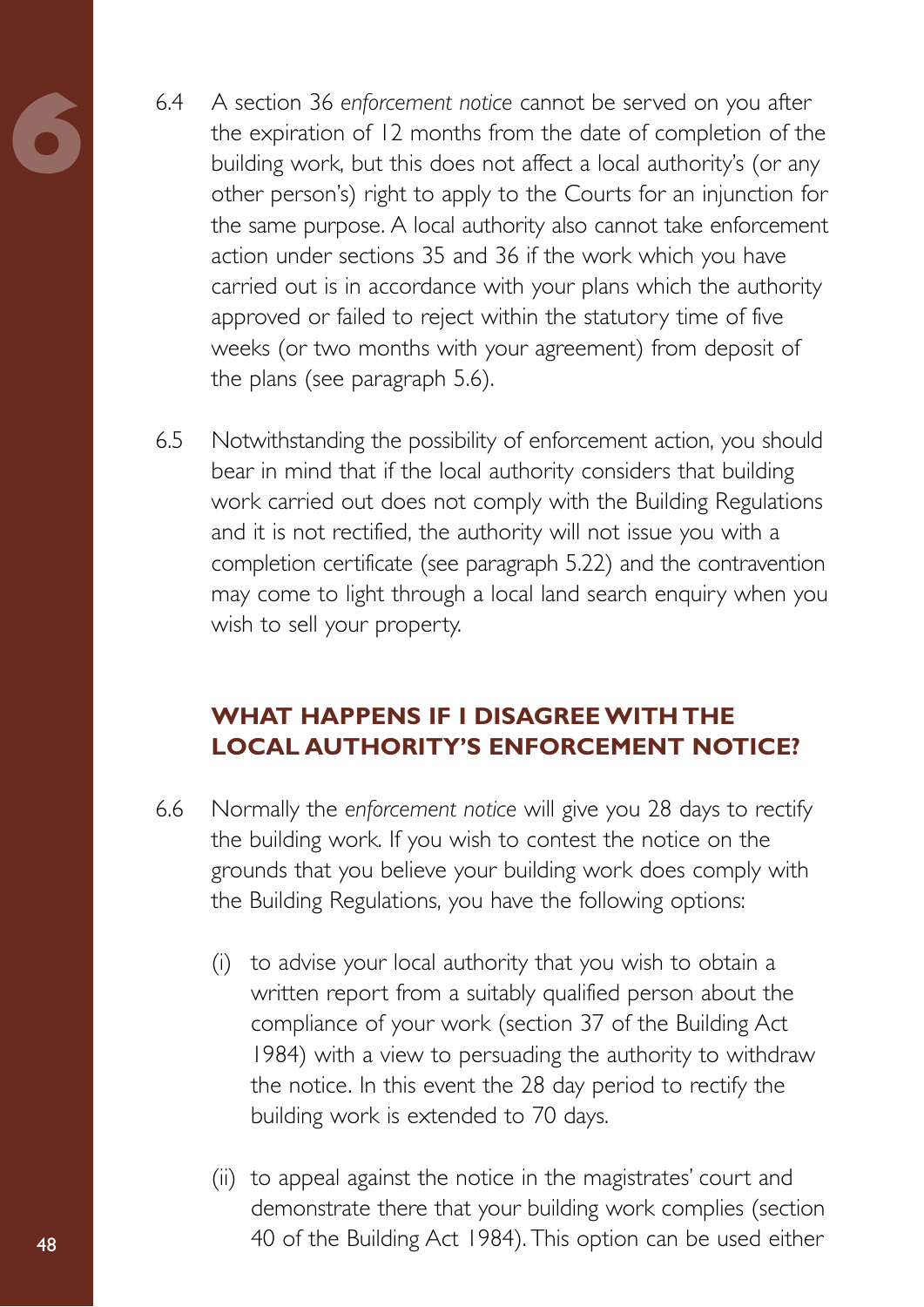as an alternative to (i), or if proceedings under (i) have been unsuccessful. You must make your appeal within 28 days of receiving the notice, or within 70 days if you have used option (i) first.

If you are successful with option (i) or (ii), your local authority may be required to pay your costs.

6.7 If on the other hand you believe that your work cannot be expected to comply with one or more of the requirements in the Building Regulations because they are too onerous or inapplicable, you do have the right to apply to your local authority for a relaxation or dispensation of the requirement(s) in question in order for your completed building work to be considered to achieve compliance (see paragraph 5.20). Your application must be made within 28 days of receiving the enforcement notice from your authority. If they refuse your application you have a right of appeal (in England) to the Office of the Deputy Prime Minister or (in Wales) to the Welsh Assembly Government against that refusal, providing you do so within one month of that decision. However, if you take this course of action in response to an *enforcement notice*, and if you have originally maintained that your work *was in compliance*, your case is likely to be more difficult to justify. You should consult the Guide to Determinations and Appeals (see Annex B: 'Sources of information').

#### **HOW CAN I GO ABOUT CHECKING WHETHER UNAUTHORISED BUILDING WORK COMPLIES WITH THE BUILDING REGULATIONS?**

6.8 The Building Regulations provide for a property owner to apply to the local authority for a *regularisation certificate* in respect of 'unauthorised' building work. This means work which was carried out on or after 11 November 1985 and which should have been submitted to the Building Regulations procedures but was not. You will be charged for this regularisation service.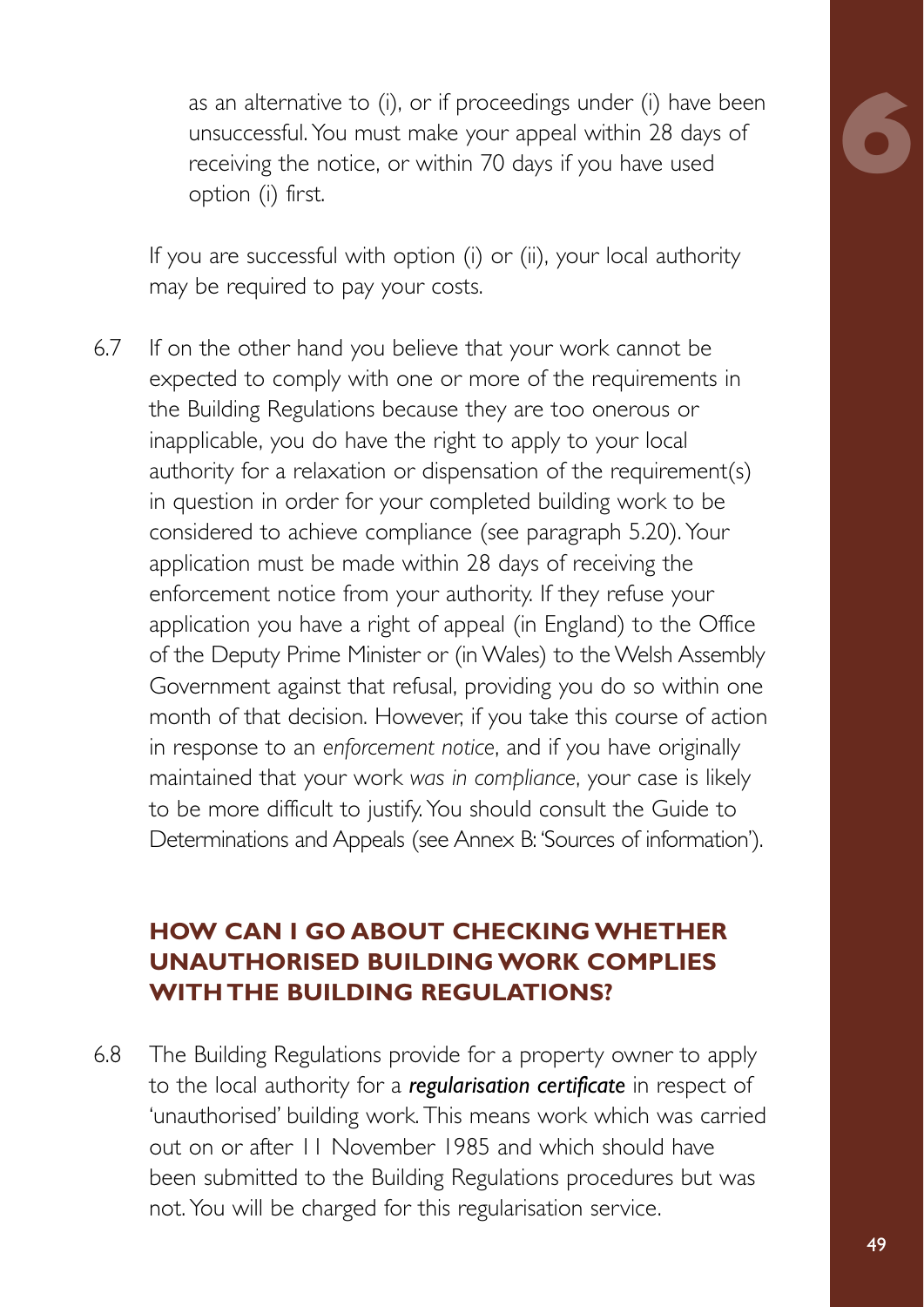- 6.9 In assessing compliance the local authority may request the 'opening up' of unauthorised work. The authority will then decide if remedial work needs to be carried out, in accordance with the Building Regulations which were applicable to that work when it was originally carried out, before they can issue a regularisation certificate. A regularisation certificate is evidence (but not conclusive evidence) that the requirements of the Building Regulations specified in the certificate have been complied with.
- 6.10 If you are concerned about unauthorised building work which was built before 11 November 1985 and which may not comply with the Building Regulations, you should discuss the problem with your local authority.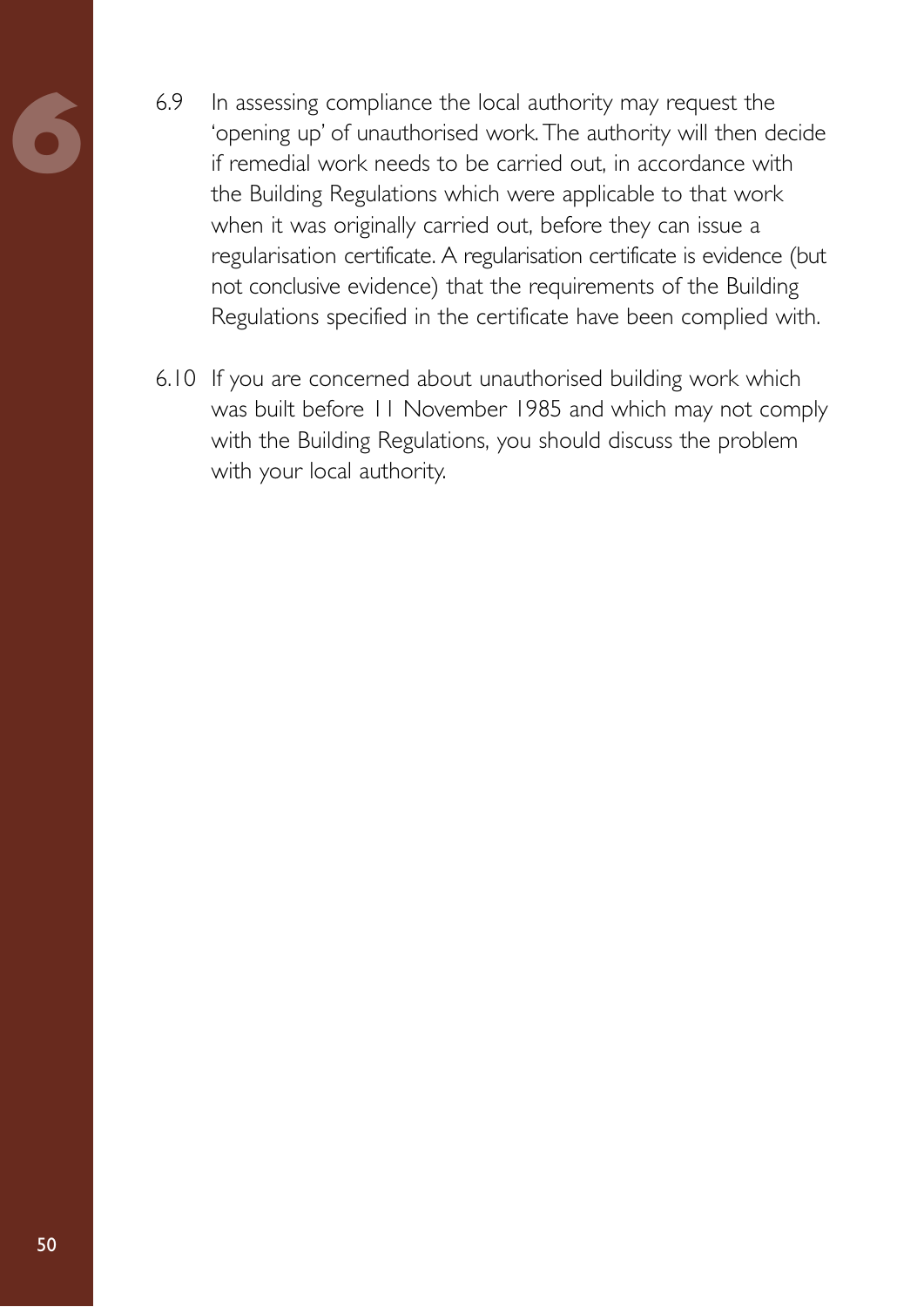## **Annex A**

Examples of buildings which are exempt from control under the Building Regulations

The full list of exempt buildings is contained in Schedule 2 to the Building Regulations 2000 (as amended). The table below is only a guide to some of the more general types of buildings/building work which may be exempt from control under the Building Regulations. It does not contain all the detail or conditions which may need to be met. For the full list and details you should refer to Schedule 2 to the regulations.

| <b>Type of building or</b><br>building work                                                                                                                                                             | <b>Additional conditions which</b><br>must be met                                                                                                                                                                                                                        |
|---------------------------------------------------------------------------------------------------------------------------------------------------------------------------------------------------------|--------------------------------------------------------------------------------------------------------------------------------------------------------------------------------------------------------------------------------------------------------------------------|
| Detached buildings not normally<br>used by people $-$ e.g. buildings<br>containing fixed plant or<br>machinery intermittently used<br>by people only to maintain or<br>inspect that plant or machinery. | Subject to minimum distances<br>from other buildings, or their<br>boundaries, where people<br>normally go.                                                                                                                                                               |
| Buildings used for agricultural<br>purposes.                                                                                                                                                            | Must <b>not</b> be used for retailing,<br>packing or exhibiting. No part<br>of building to be used as a<br>dwelling. Subject to distance<br>restrictions from any building<br>containing sleeping<br>accommodation, and provision<br>of fire exit in some circumstances. |

**A**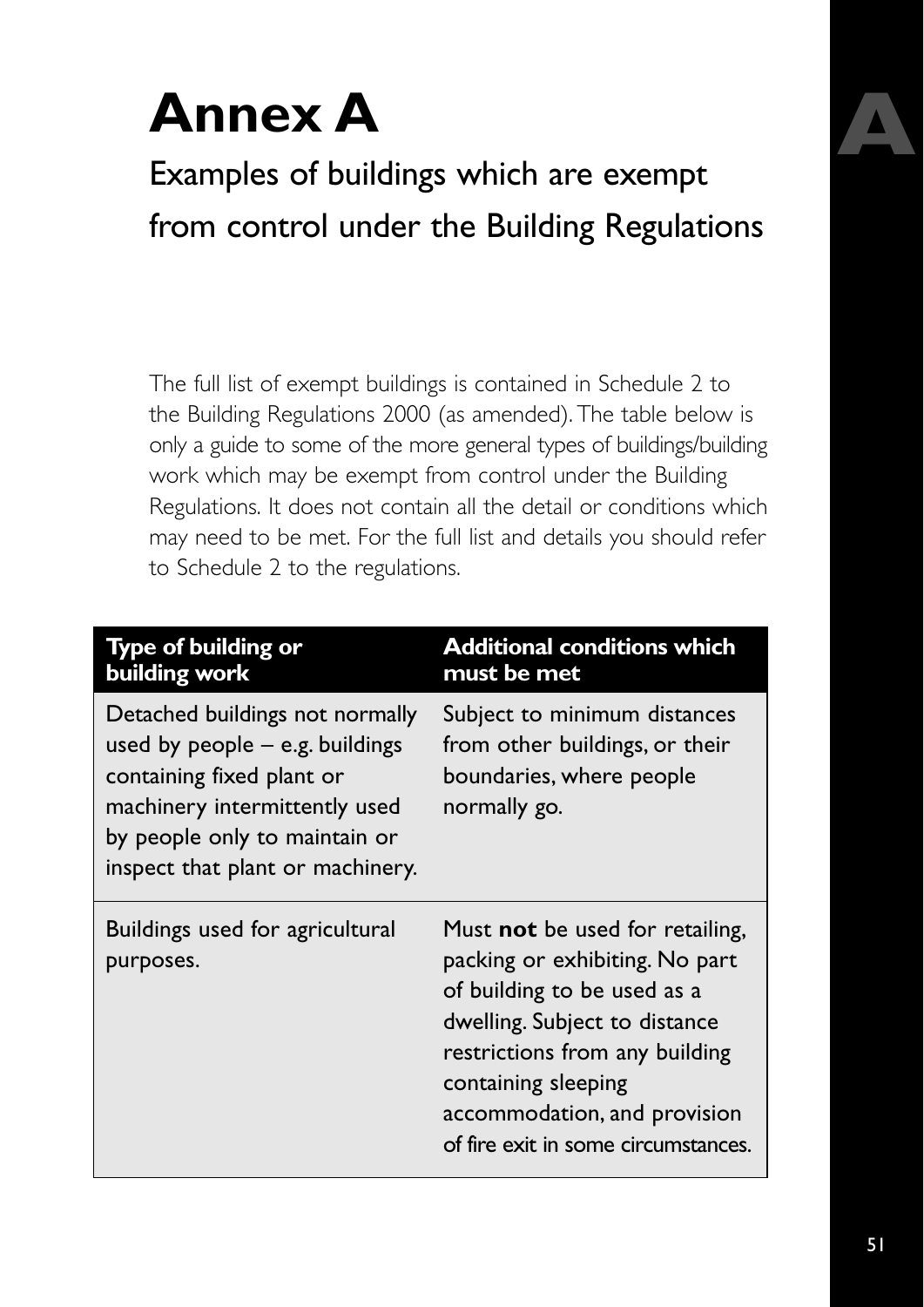| Type of building or<br>building work                                      | <b>Additional conditions which</b><br>must be met                                                                                                                                                    |
|---------------------------------------------------------------------------|------------------------------------------------------------------------------------------------------------------------------------------------------------------------------------------------------|
| Greenhouses.                                                              | Must not be used for retailing,<br>packing or exhibiting, and any<br>fixed electrical installation must<br>meet the requirements of Part P<br>('Electrical safety').                                 |
| Buildings principally for the<br>keeping of animals.                      | No part of building to be used<br>as a dwelling. Subject to distance<br>restrictions from any building<br>containing sleeping<br>accommodation, and provision<br>of fire exit in some circumstances. |
| Temporary buildings which will<br>not remain on site.                     | Must not be on site more than<br>28 days.                                                                                                                                                            |
| Ancillary buildings such as:                                              |                                                                                                                                                                                                      |
| a site sales office;                                                      |                                                                                                                                                                                                      |
| a construction site office<br>to be used during the<br>construction work. | Must not contain sleeping<br>accommodation.                                                                                                                                                          |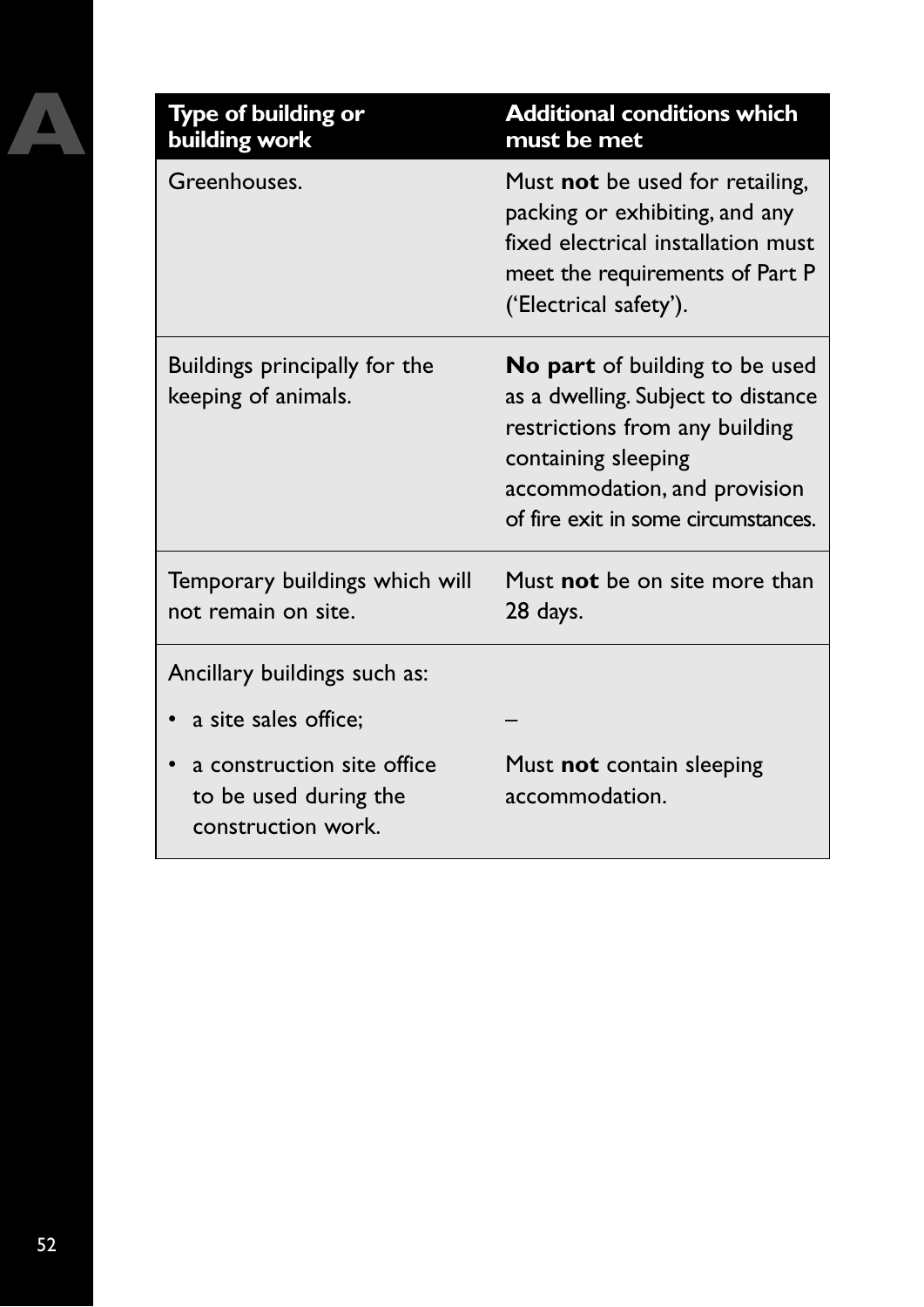## **A**

#### **Type of building or building work**

Small detached buildings comprising either:

- a single storey building of not more than 30m**<sup>2</sup>** floor area; or
- a building which does not have a floor area larger than 15m**<sup>2</sup>** .

Must **not** contain sleeping accommodation; and must either be at least 1m from the boundary of the site or be constructed substantially of non-combustible material.

**Additional conditions which**

**must be met**

Must **not** contain sleeping accommodation.

In all cases, any fixed electrical installation must meet the requirements of Part P ('Electrical safety').

Extensions to buildings at ground level comprising:

- a conservatory, porch, covered yard or covered way; or
- a carport open on at least two sides.

The extensions must be at ground level only and no larger than 30m**<sup>2</sup>** in floor area.Any fixed electrical installation must meet the requirements of Part P ('Electrical safety').Conservatories or porches which are wholly or partly glazed must meet the requirements of Part N ('Glazing – safety in relation to impact, opening and cleaning').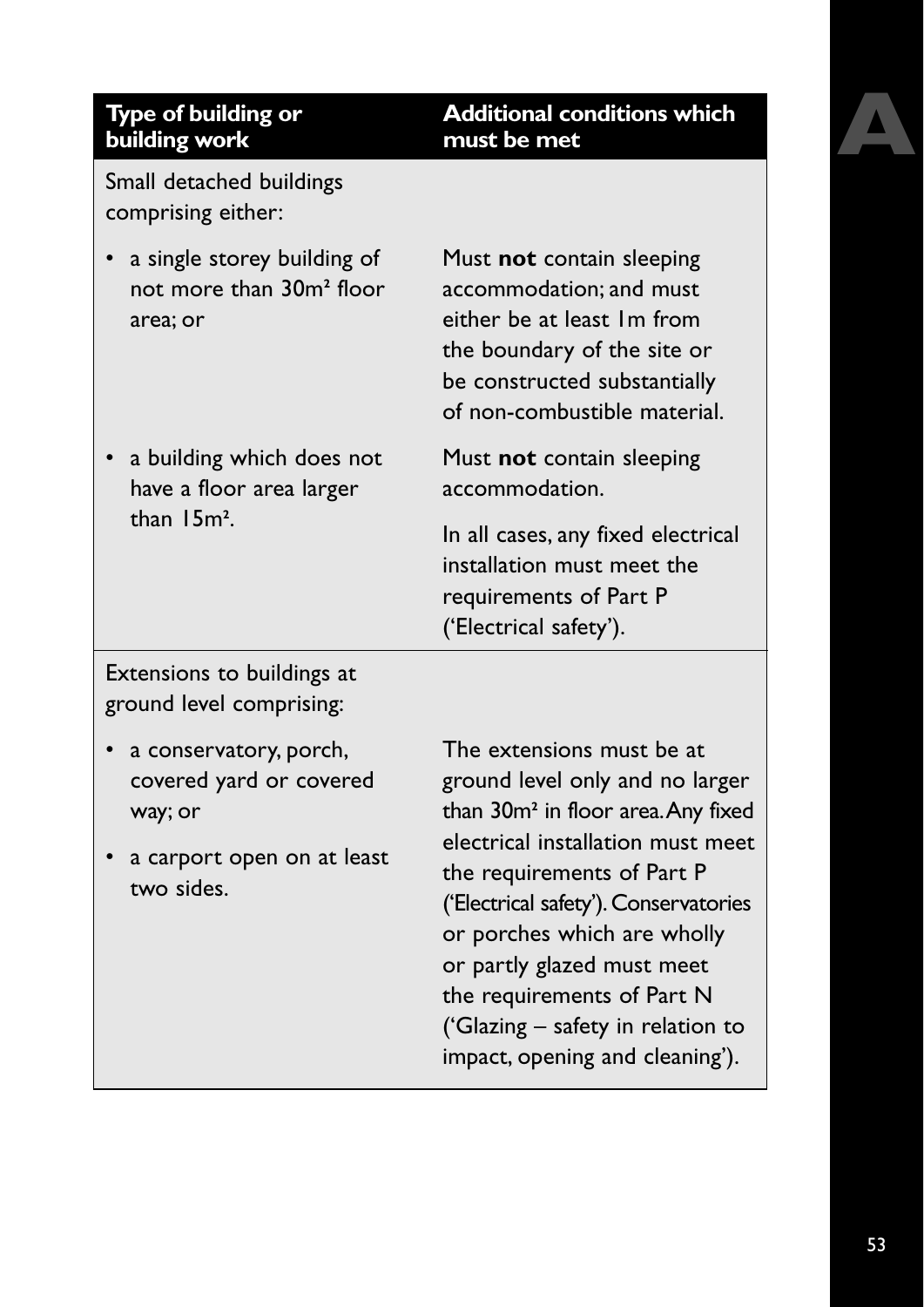## **B Annex B**

### Sources of information

You can find out more from:

- Your local authority's Building Control Department
- An approved inspector
- Registered installer schemes
- ODPM Building Regulations Division or the Welsh Assembly Government
- Relevant publications listed below
- The Planning Portal

### **LOCAL AUTHORITY**

Your local authority Building Control Department will be pleased to give you information and advice. They will have copies of the Building Act 1984, the Building Regulations 2000 and amendments, and the accompanying Approved Documents (listed below) which give additional guidance, and may be able to let you see these for reference purposes at their offices. Alternatively, your local reference library may hold copies or be able to give you access via the ODPM website.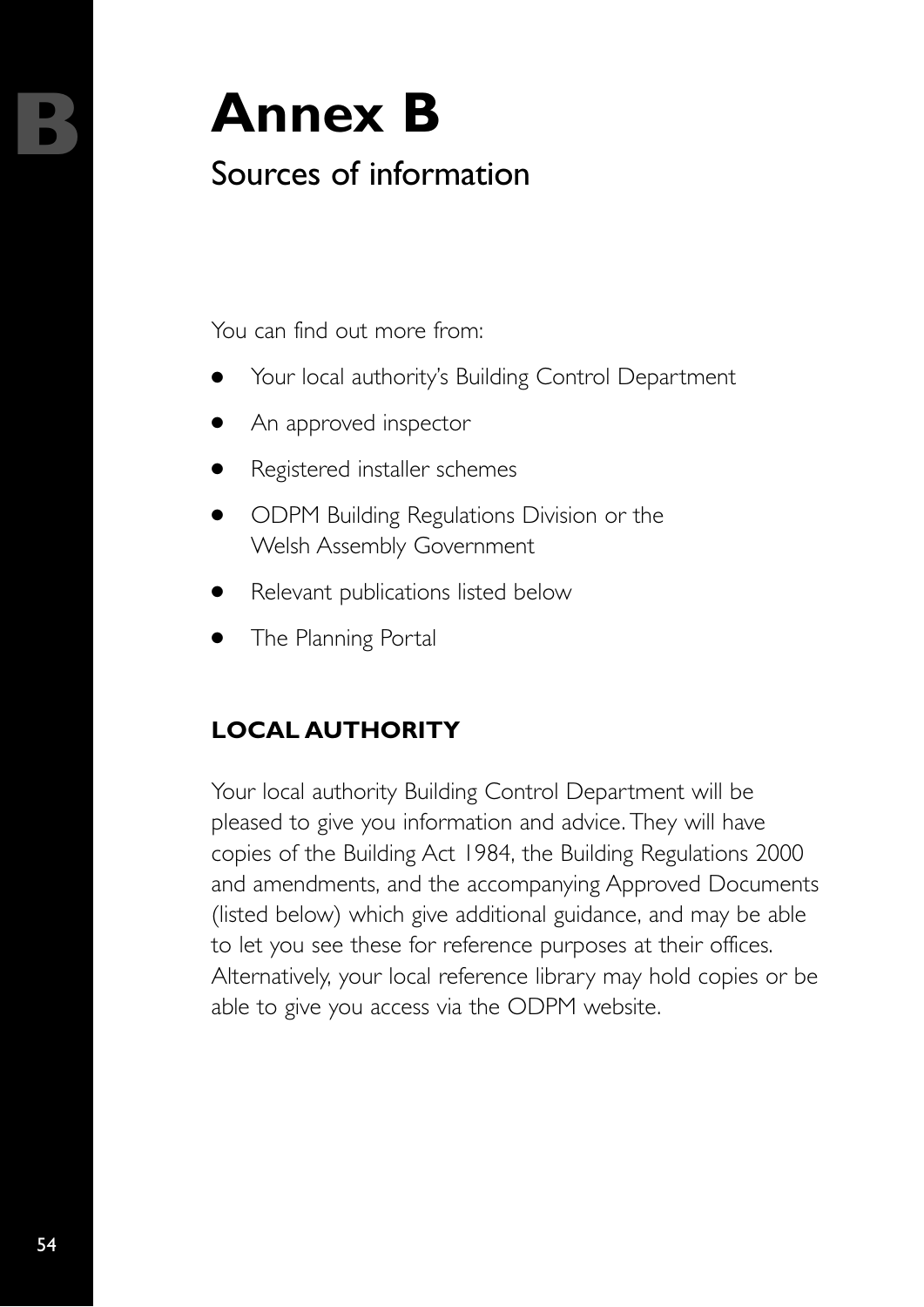## **B**

#### **APPROVED INSPECTORS**

Approved inspectors can also provide information and advice on the Building Regulations and Approved Documents. A list of approved inspectors can be obtained from the Construction Industry Council (CIC), 26 Store Street, London WC1E 7BT. (Tel: 020 7399 7418 or 7400; Fax: 020 7399 7425; e-mail: air@cic.org.uk; www.cic.org.uk).

#### **SCHEMES OF REGISTERED INSTALLERS**

Fenestration Self-Assessment Scheme

Fensa Ltd, 44-48 Borough High Street, London SE1 1XB (Tel: 0870 780 2028; Fax: 020 7407 8307; www.fensa.co.uk)

Oil Firing Registration Scheme

OFTEC, Foxwood House, Dobbs Lane, Kesgrave, Ipswich IP5 2QQ (Tel: 0845 6585 080; Fax: 0845 6585 181; www.oftec.org)

Registration Scheme for Companies and Engineers involved in the Installation and Maintenance of Domestic Solid Fuel Fired Equipment HETAS Ltd, 12 Kestrel Walk, Letchworth, Hertfordshire SG6 2TB (Tel: 01462 634721; Fax: 01462 674329; www.hetas.co.uk)

The Council for Registered Gas Installers (CORGI) 1 Elmwood, Chineham Park, Crockford Lane, Basingstoke, Hampshire RG24 8WG (Tel: 01256 372200; Fax: 01256 708144; www.corgi-gas-safety.com)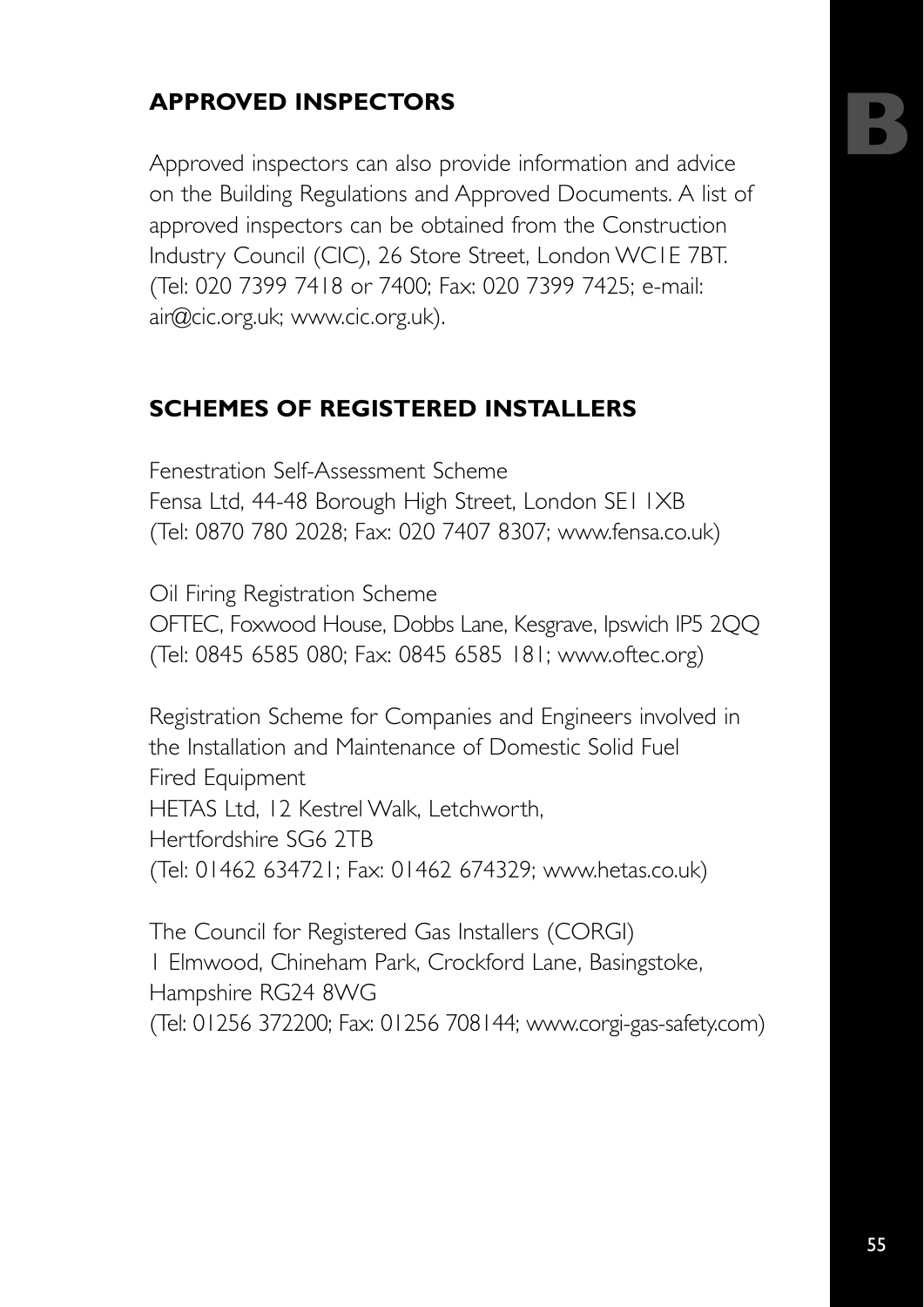#### **B Authorised competent person self-certification schemes for installers who can do all electrical installation work**

BRE Certification Ltd Bucknalls Lane, Garston, Watford, Herts WD25 9XX. (Tel: 0870 609 6093; www.partp.co.uk)

British Standards Institution Maylands Avenue, Hemel Hempstead, Herts HP2 4SQ (Tel: 01442 230442; www.bsi-global.com/kitemark)

ELECSA Ltd 44-48 Borough High Street, London SE1 1XB (Tel: 0870 749 0080; www.elecsa.org.uk)

NAPIT Certification Ltd The Gardeners Lodge, Pleasey Vale Business Park, Mansfield, Notts NG19 8RL (Tel: 0870 444 1392; www.napit.org.uk)

NICEIC Certification Services Ltd Warwick House, Houghton Hall Park, Houghton Regis, Dunstable, Beds LU5 5ZX (Tel: 0800 013 0900; www.niceic.org.uk)

#### **Authorised competent person self-certification schemes for installers who can do electrical installation work only if it is necessary when they are carrying out other work**

CORGI (see page 55 for details)

ELECSA Ltd (see above for details)

NAPIT Certification Ltd (see above for details)

NICEIC Certification Services Ltd (see above for details)

OFTEC (see page 55 for details)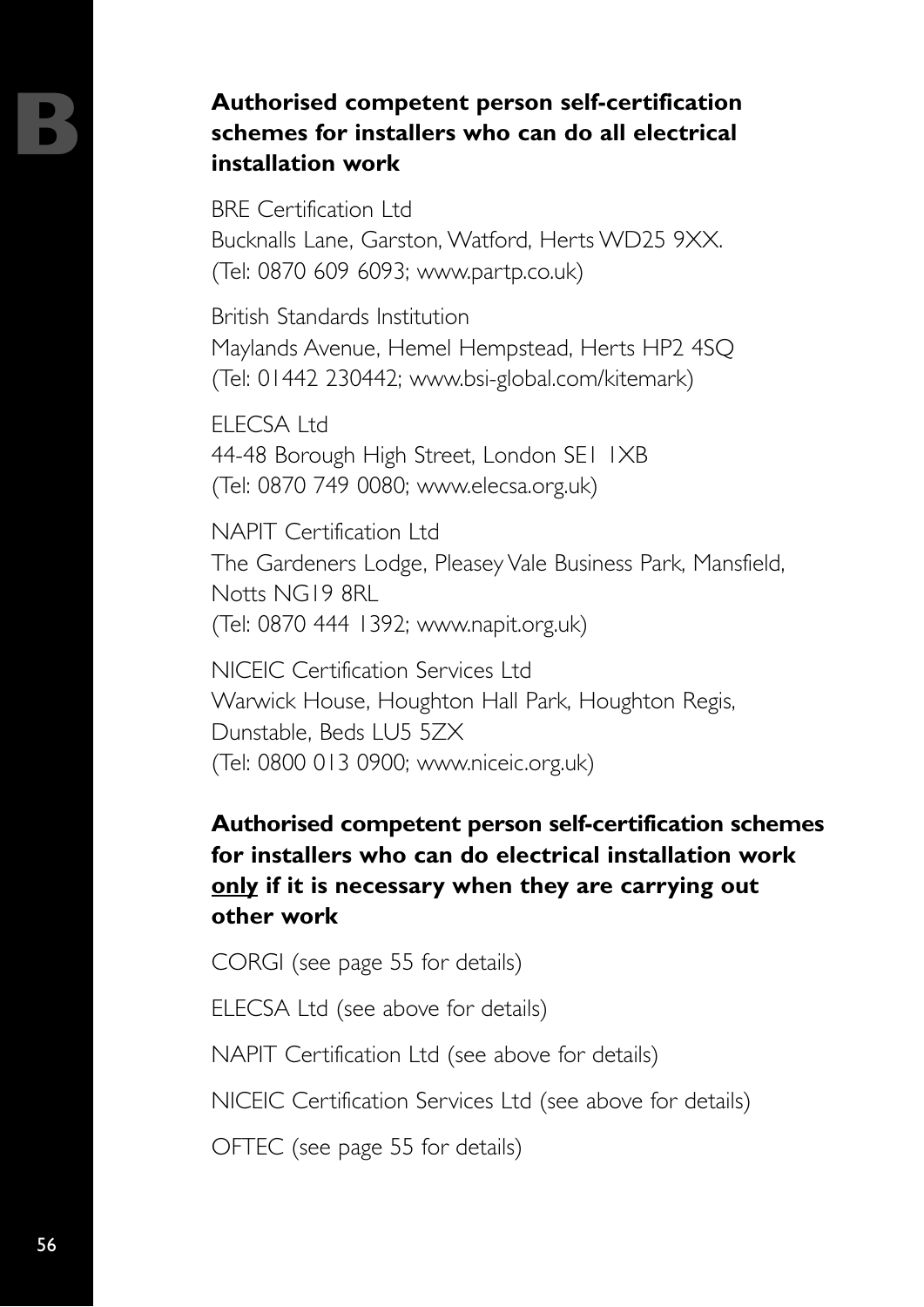#### **ODPM BUILDING REGULATIONS DIVISION AND THE WELSH ASSEMBLY GOVERNMENT**

Office of the Deputy Prime Minister Buildings Division 18/B Portland House Stag Place LONDON SW1E 5LP Tel: 020 7944 5742 E-mail: br@odpm.gsi.gov.uk Website: www.odpm.gov.uk/building-regulations

The Welsh Assembly Government Construction & Domestic Energy Branch Housing Directorate Crown Buildings, Cathays Park CARDIFF CF10 3NQ Tel: 029 2082 6922 E-mail: housing.branch@wales.gsi.gov.uk Website: www.wales.gov.uk

#### **RELEVANT PUBLICATIONS**

#### **Legislation**

Building Act 1984 (as amended)

Sustainable and Secure Buildings Act 2004

The Building Regulations 2000 (as amended)

The Building (Approved Inspectors etc.) Regulations 2000 (as amended)

The Building (Local Authority Charges) Regulations 1998

The Party Wall etc. Act 1996

**B**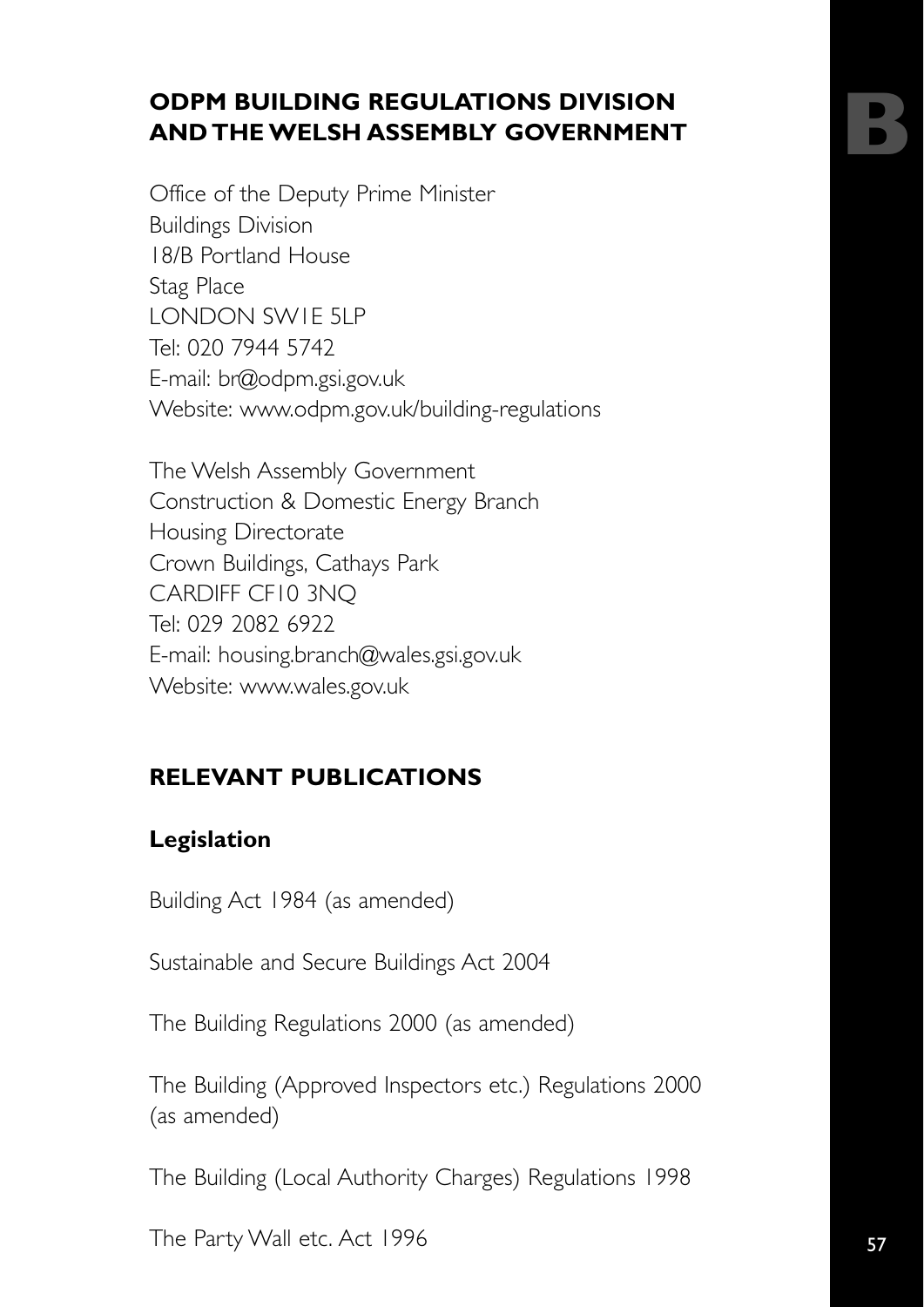**Approved Documents**<br>
Copies of the Approved Documents are available for sale from The Stationery Office (TSO) (Tel: 0870 600 5522; Website: www.tso.co.uk). They can also be viewed on the ODPM website noted above.

- Approved Document  $A -$  Structure: 2004 Edition. Published by TSO, 2004. ISBN 0-11-753909-0. £11
- Approved Document  $B -$  Fire Safety: 2000 Edition. Published by TSO, 2004. ISBN 0-11-753911-2. £13
- Approved Document  $C -$  Site preparation and resistance to contaminants and moisture: 2004 Edition. Published by TSO, 2004. ISBN 0-11-753913-9. £11
- Approved Document  $D -$  Toxic Substances: amended 1992, ninth impression. Published by TSO, 1999. ISBN 0-11-751821-2. £1.85
- Approved Document  $E -$  Resistance to the passage of sound: 2003 Edition. Published by TSO, 2002. ISBN 0-11-753642-3. £14
- Amendments 2004 to Approved Document  $E -$  Resistance to the passage of sound: Published by TSO, 2004. ISBN 0-11-753915-5. £6.50
- $\bullet$  Approved Document  $F -$  Ventilation: 1995 Edition, amended 2000, seventh impression. Published by TSO, 2003. ISBN 0-11-752932-x. £6
- Approved Document  $G H$ ygiene: 1992 Edition, second impression (with amendments) 1992, further amended 2000. Published by TSO, 2003. ISBN 0-11-752443-3. £5
- Approved Document  $H D$ rainage and waste disposal: 2002 Edition. Published by TSO, 2001. ISBN 0-11-753607-5. £12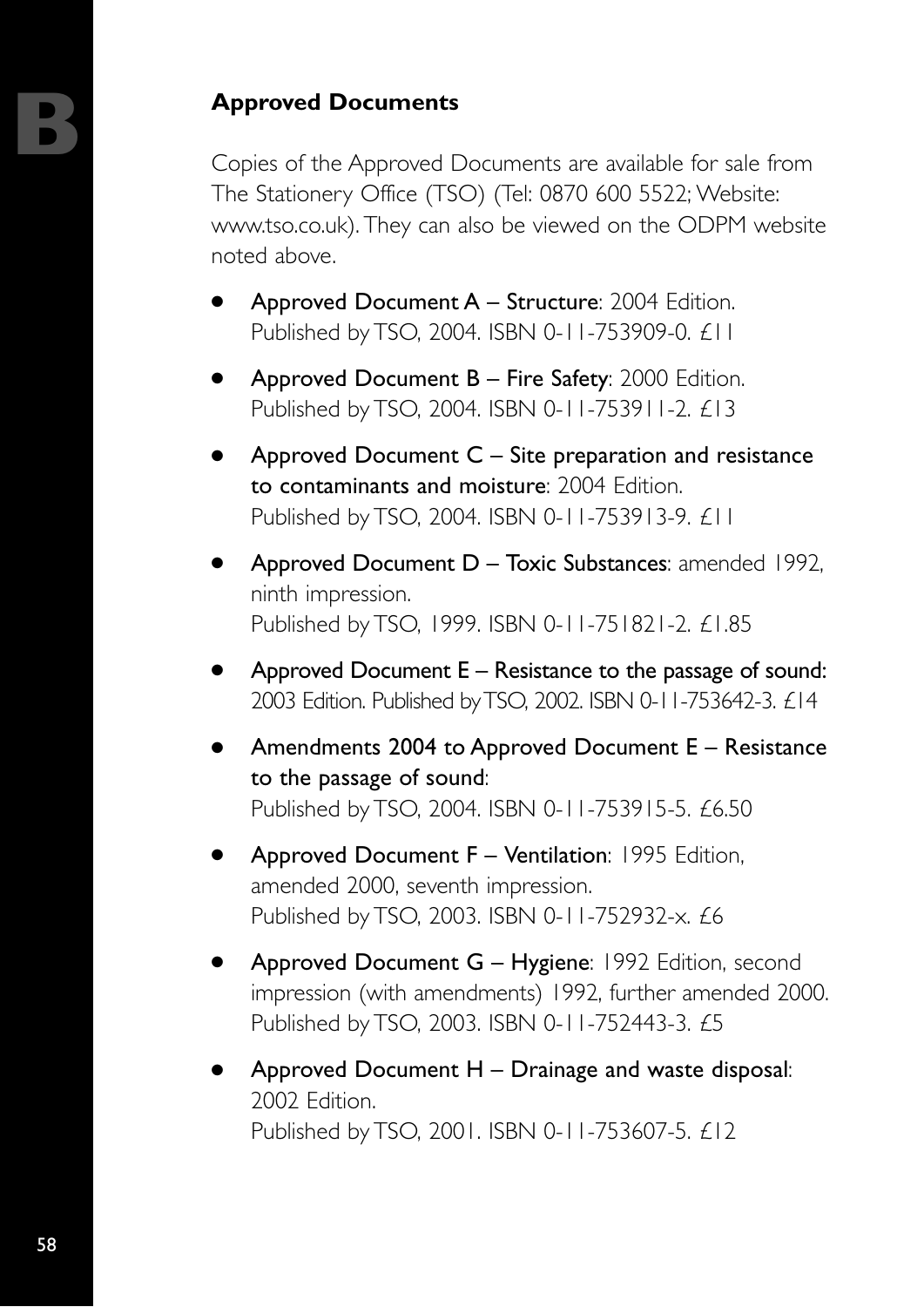- Approved Document  $J -$  Combustion appliances and fuel storage systems: 2002 Edition. Published by TSO, 2001. ISBN 0-11-753494-3. £12
- Approved Document  $K$  Protection from falling, collision and impact: 1998 Edition. Published by TSO, 1997. ISBN 0-11-753390-4. £5.99
- Approved Document  $LI -$  Conservation of fuel and power in dwellings: 2002 Edition, third impression 2003 with revisions. Published by TSO, 2003. ISBN 0-11-753609-1. £12
- Approved Document  $L2$  Conservation of fuel and power in buildings other than dwellings: 2002 Edition, second impression. Published by TSO, 2002. ISBN 0-11-753610-5. £15
- Approved Document  $M -$  Access to and use of buildings: 2004 Edition. Published by TSO, 2003. ISBN 0-11-753901-5. £12
- Approved Document  $N -$  Glazing safety in relation to impact, opening and cleaning: 1998 Edition, amended 2000, seventh impression. Published by TSO, 2003. ISBN 0-11-753389-0. £6
- Approved Document  $P$  Electrical safety: Published by TSO, 2004. ISBN 0-11-753917-1. £15
- Approved Document to support regulation  $7$  materials and workmanship: 1999 Edition, amended 2000, fifth impression. Published by TSO, 2002. ISBN 0-11-753482-X. £4.95
- Amendments 2000 to the Approved Documents: Published by TSO, 2002. ISBN 0-11-753560-5. £ free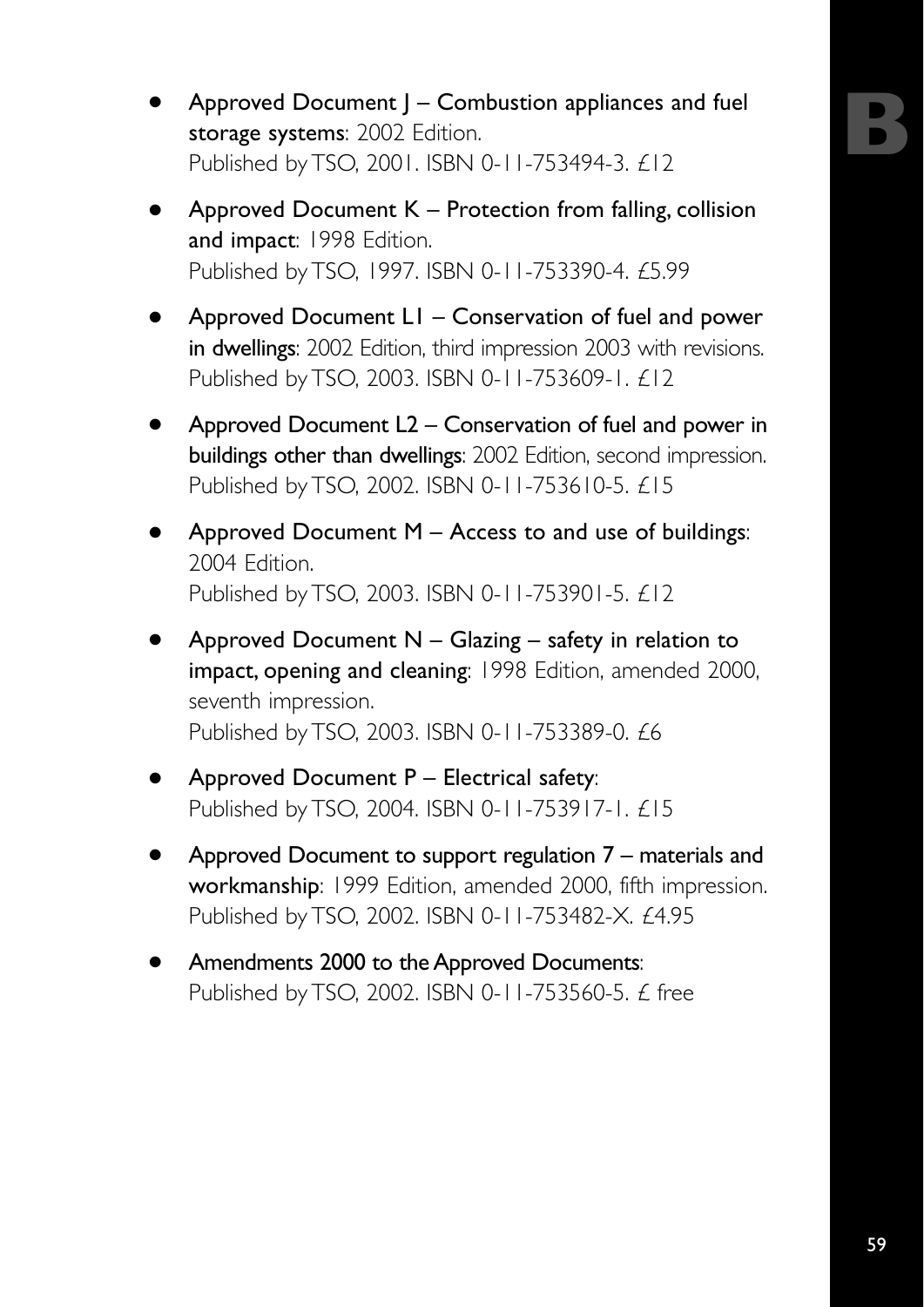#### **Other Priced Publications (available from TSO)**

- Accessible thresholds in new housing: Guidance for house builders and designers. TSO March 1999. ISBN 0-11-702333-7. £8
- Approved Document |: 2002 Edition: Guidance and Supplementary Information on the UK Implementation of European Standards for Chimneys and Flues. TSO October 2004. ISBN 0-11-753919-8. £11
- Building Regulations and Fire Safety Procedural Guidance. TSO February 2001. ISBN 0-11-753596-6. £6
- Manual to the Building Regulations. Third Edition 2001. TSO December 2001. ISBN 0-11-753623-7. £17
- BS 5440: Part 1 2000. Installation and maintenance of flues and ventilation for gas appliances of rated input not exceeding 70 kW net (1st, 2nd and 3rd family gases). Specification for installation and maintenance of flues. December 2000. ISBN 0-580-33229-2. £134
- BS 5440: Part 2 2000. Installation and maintenance of flues and ventilation for gas appliances of rated input not exceeding 70 kW net (1st, 2nd and 3rd family gases). Specification for installation and maintenance of ventilation for gas appliances. December 2000. ISBN 0-580-33098-2. £86
- BS 5440: Part 2 2000. Amendment No 14912. July 2004.
- BS 7671: 2001: Requirements for Electrical Installations: IEE Wiring Regulations – Sixteenth Edition – incorporating Amendments No 1: 2002 and No 2: 2004. IEE 2004. ISBN 0-86341-373-0. £49
- Safety in the installation and use of gas systems and appliances. HSE November 1998. ISBN 0-717-61635-5. £10.95 (Also available from HSE books – see page 58)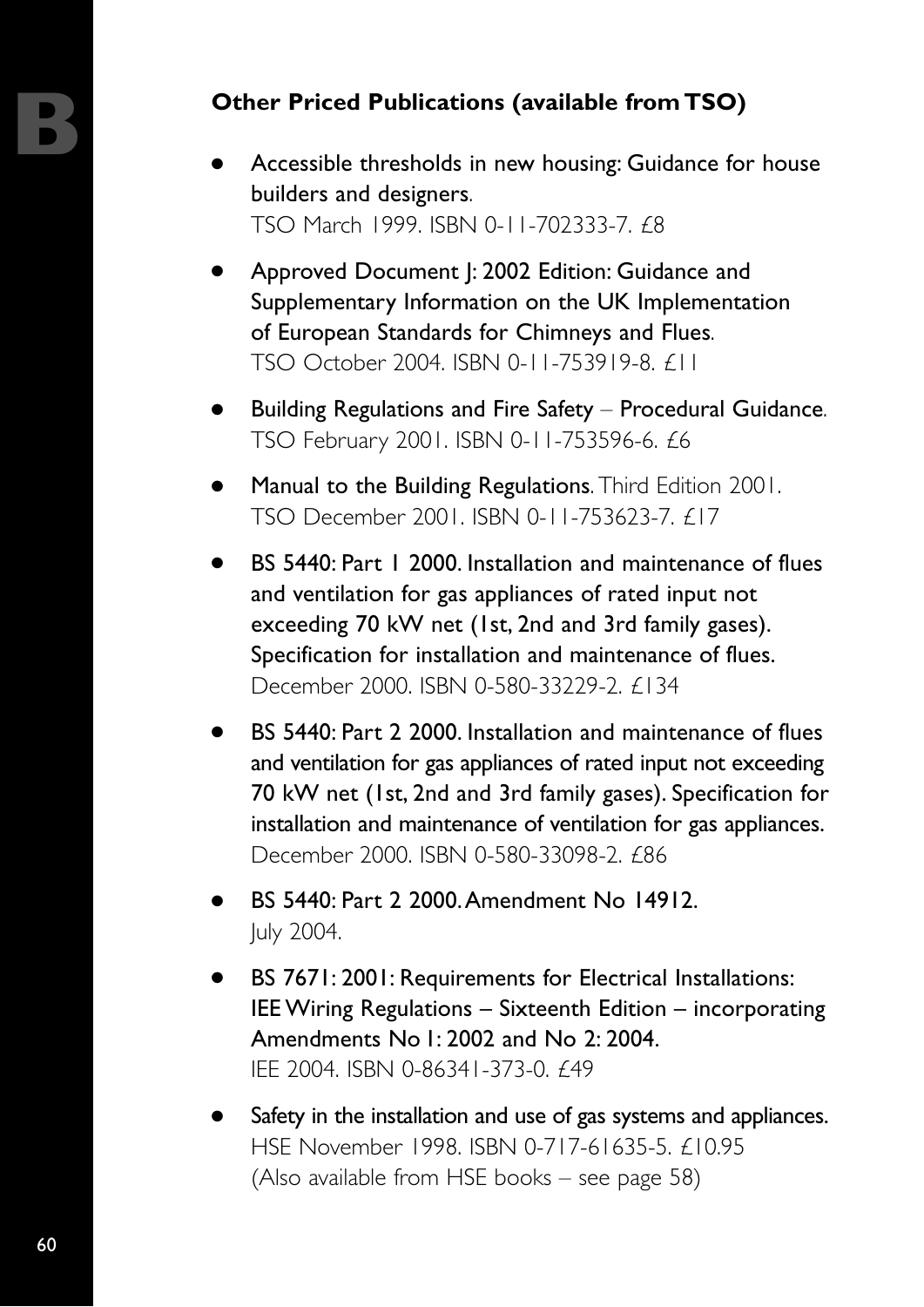#### **Free Literature**

Copies of these publications are available free from ODPM Publications, PO Box 236, Wetherby, West Yorkshire LS23 7NB. (Tel: 0870 1226236; Fax: 0870 1226237; Textphone: 0870 1207405; E-mail: odpm@twoten.press.net)

- A Guide to Determinations and Appeals (product code 01CD0751)
- Building Control Performance Standards (product code 99CD0352)
- New rules for electrical safety in the home (product code 04BR02710)
- Solid Fuel, Wood and Oil Burning Appliances. Get them checked, sweep your chimneys, and be safe (product code 99ASC0638)
- The Party Wall etc. Act 1996 Explanatory Booklet (product code 02BR00862)
- Your Garden Walls, Better to be SAFE... (product code 91HCN0227)

The above publications are subject to change. An up-to-date list can be found on the ODPM website.

- $\bullet$  Gas appliances. Get them checked Keep them safe (product code INDG238(REV2))
- Landlords: A guide to landlord's duties: Gas Safety (Installation and Use) Regulations 1998 (product code INDG285(REV1))

Both these leaflets are available free by mail order from HSE Books, PO Box 1999, Sudbury, Suffolk CO10 2WA. (Tel: 01787 881165; Fax: 01787 313995; Website: www.hsebooks.co.uk)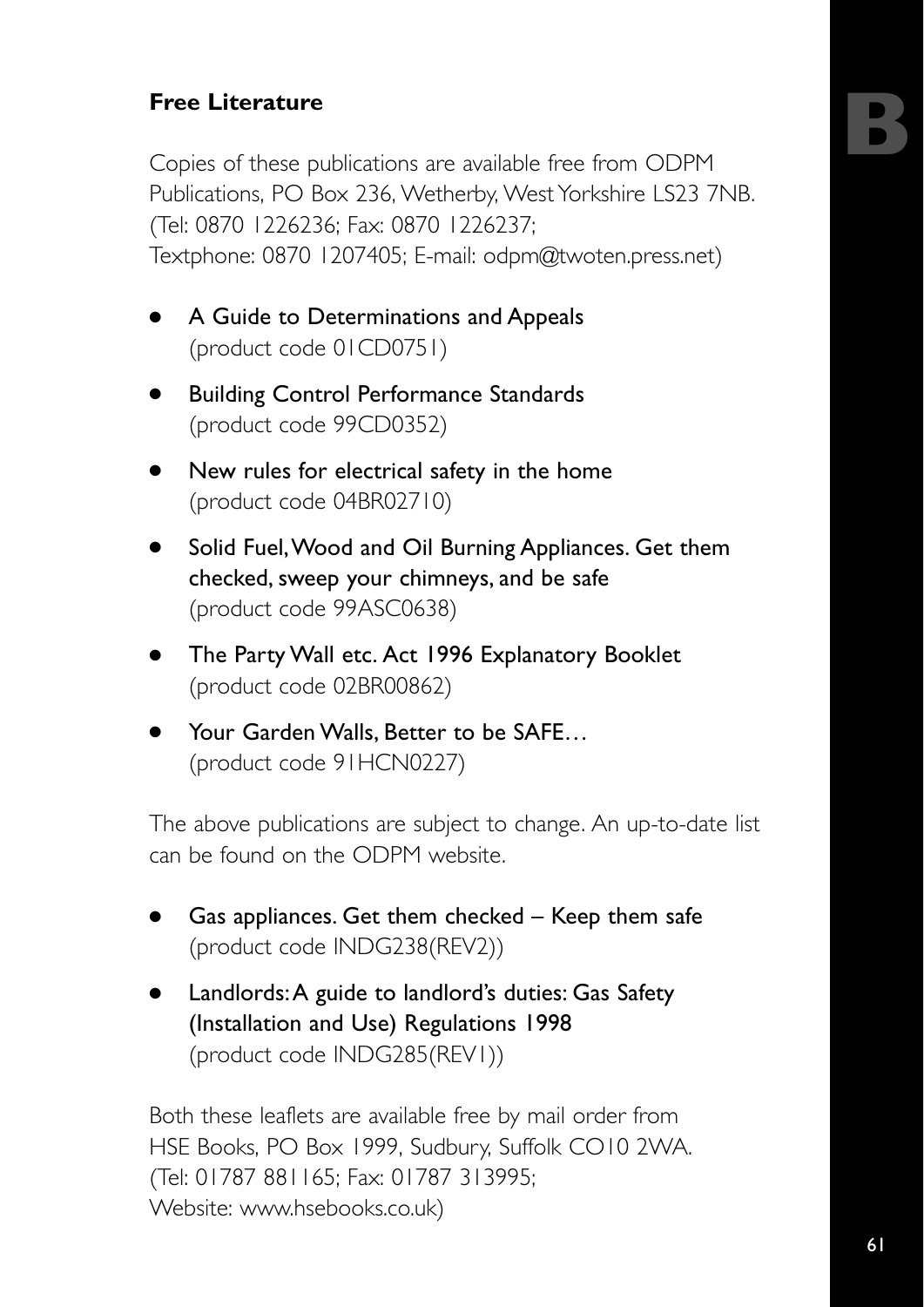- $Radon a$  guide for homebuyers and sellers (product code 00EP414B)
- $Radon a$  guide to reducing levels in your home (product code 00EP414C)
- Radon You **can** test for it (product code 00EP0414A)
- $Radon a$  householders guide (product code PB9442)
- Protocol on Design, Construction and Adoption of Sewers in England and Wales  $-$

produced in support of Approved Document H listed above (product code PB6472)

These guides are available free from DEFRA Publications, Admail 6000, London SW1A 2XX. (Tel: 08459 556000; Fax: 020 8957 5012; E-mail: defra@iforcegroup.com)

Building Regulations and Historic Buildings  $-$ Balancing the needs for energy conservation with those of building conservation: an Interim Guidance Note on the application of Part L. (product code 50675), available free from English Heritage Customer Services, PO Box 569, Swindon SN2 2YR. (Tel: 0870 333 1181; Fax: 01793 414926; E-mail: Customers@english-heritage.org.uk)

Need a plumber or builder...? **Part A** – A step-by-step guide to getting work done

on your home

**Part B** – Organisations which can help you get work done on your home

You will be sent both parts unless you specify otherwise. (product codes OFT 118a & b), available free from OFT, PO Box 366, Hayes, Middlesex UB3 1XB. (Tel: 0870 6060 321; E-mail: oft@eclogistics.co.uk; or download them from the Website: www.oft.gov.uk)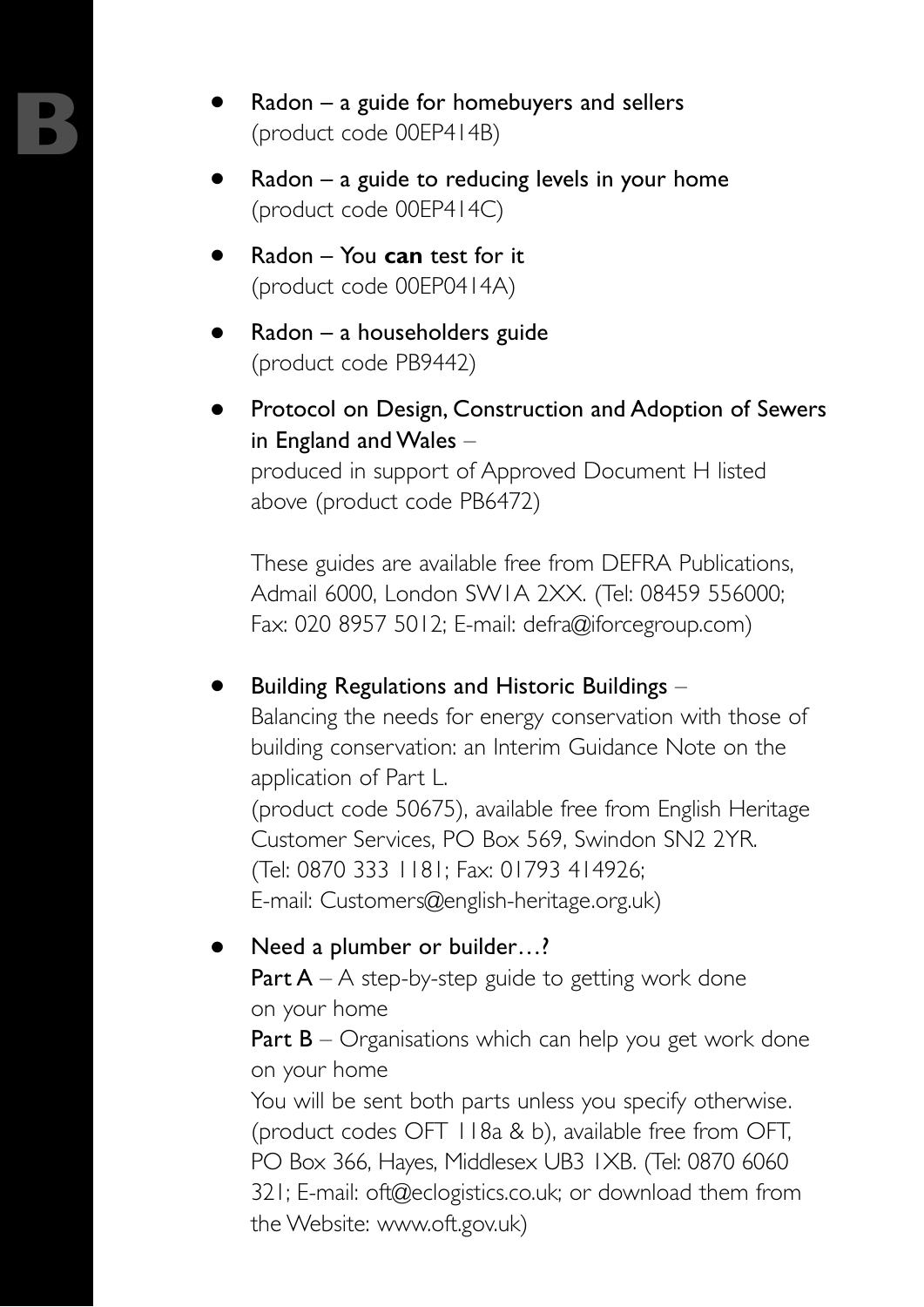#### **THE PLANNING PORTAL**

The portal contains extensive information about the planning system in general, as well as about whether planning permission is likely to be needed and how to go about making a planning application. (Tel: 0117 372 8885; Fax: 0117 372 8804; Website: www.planningportal.gov.uk)

**B**